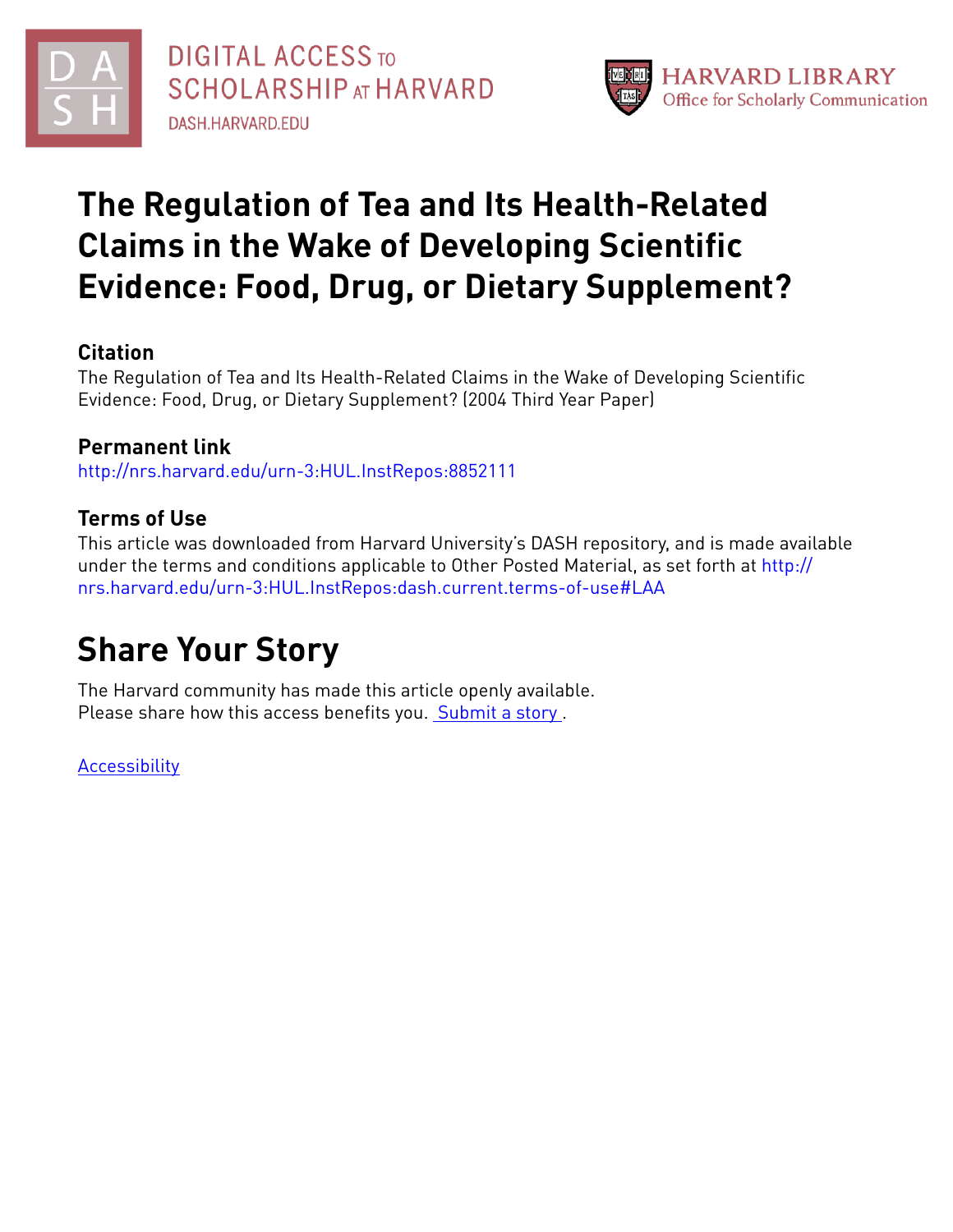#### THE REGULATION OF TEA AND ITS HEALTH-RELATED CLAIMS

#### IN THE WAKE OF DEVELOPING SCIENTIFIC EVIDENCE: FOOD, DRUG, OR DIETARY SUPPLEM

Abstract:

This paper examines the place of tea in cultural and regulatory American society. Scientific evidence now abounds about the potential health benefits of tea, and this has put pressure on regulators at the Food and Drug Administration to insure that consumers are well protected. The health claims of tea must be evaluated and screened to avoid consumer fraud. To accomplish this, regulators must first determine what category tea falls under for purposes of the Food, Drug and Cosmetic Act. Unfortunately, this is no easy task given the wide array of potential uses for tea. Therefore, in a modern society where the Internet supplies much of consumers' information, lawmakers and regulators will have to adopt a regulatory scheme that is equipped to handle a diverse and emerging product.

Jean C. Pirina Class of 2004

Harvard Law School

 $\overline{P}$ 

Third Year Writing Requirement

#### TABLE OF CONTENTS

I. Introduction 3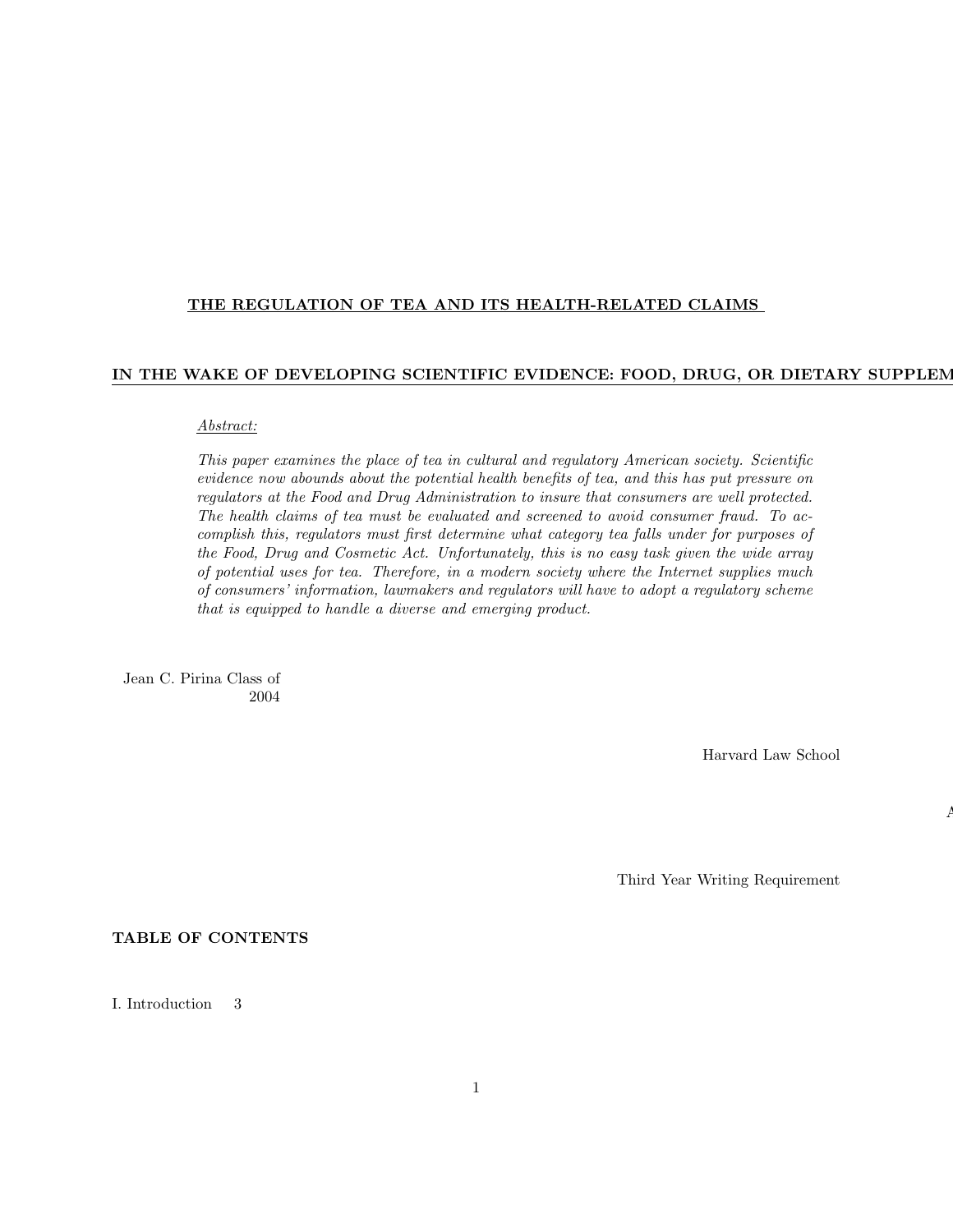## II. A History of the Importance of Tea in the United States 5

| A.              |                                           |                   |
|-----------------|-------------------------------------------|-------------------|
|                 |                                           | The Origin of T   |
|                 |                                           |                   |
| B.              | Tea Production and Types of Tea $\quad$ 6 |                   |
| $\mathrm{C}.$   |                                           |                   |
|                 |                                           | British Influence |
|                 |                                           |                   |
| ${\mathcal D}.$ |                                           |                   |
|                 |                                           | Consumption of    |
| ${\bf E}.$      |                                           |                   |
|                 |                                           | Attempts at Int   |
|                 | $\,$ III. Tea and Health<br>11            |                   |
|                 |                                           |                   |

# A.

1.

# Health and Tea Culture in Asia 11

| <b>B.</b> |                |
|-----------|----------------|
|           | Current Health |
|           |                |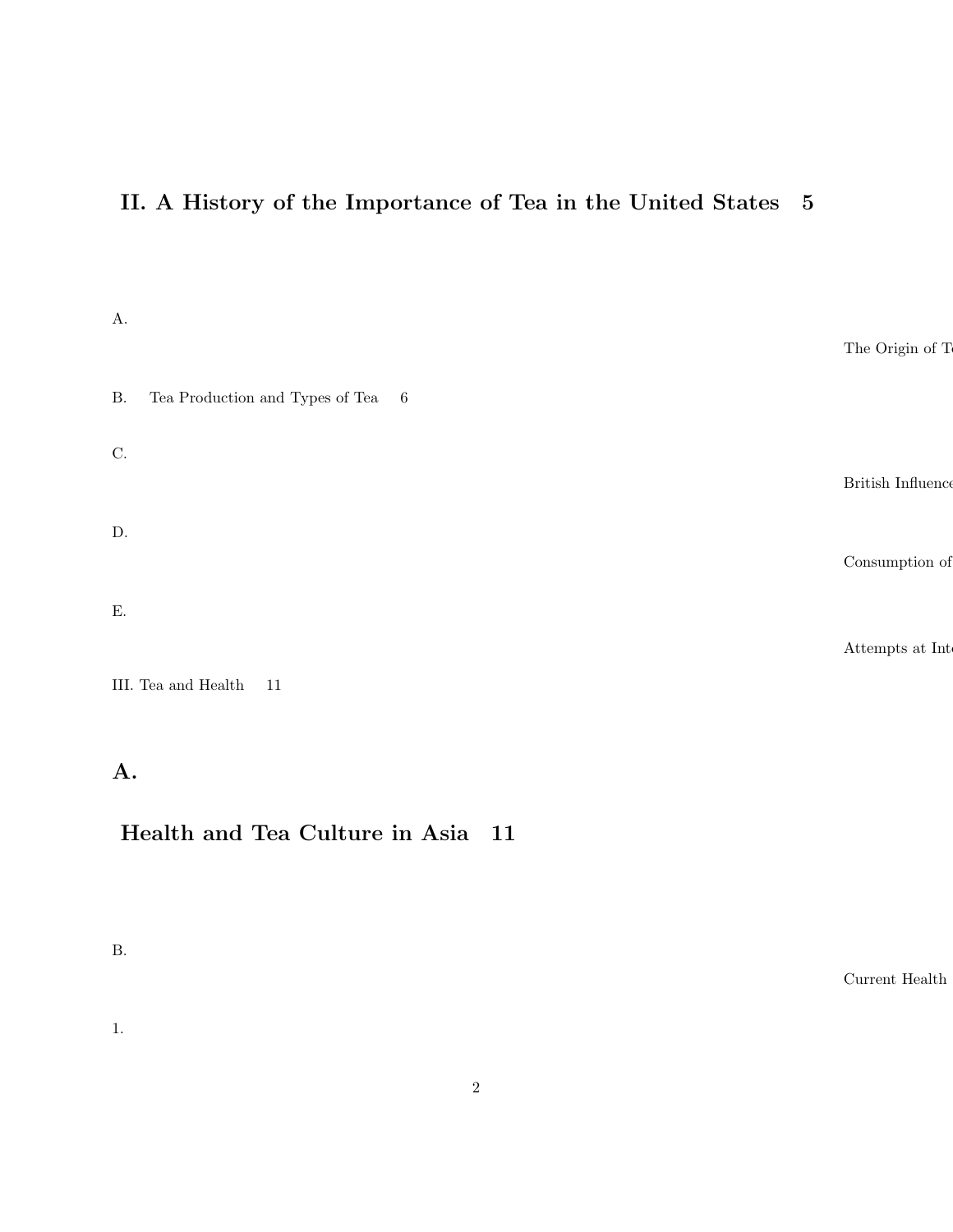Tea as  $\boldsymbol{s}$ Heart Disease, Stroke, a 2. Tea as $\it$ Viral, and Fung 3. Tea as $\boldsymbol{\imath}$ Osteoporosis, an 4.  $\operatorname{Herbal}$ C. Harmful Effects IV. The Past and Present Regulation of Teas by The Food And Drug Administration and The Federal Trade Commission 32 A. The Tea Importation Act and Its Repeal 32 B. The Food, Drug, and Cosmetic Act (FDCA) 34 C.

1.

Amendments to the Food, Drug, and Cosmetic Act 38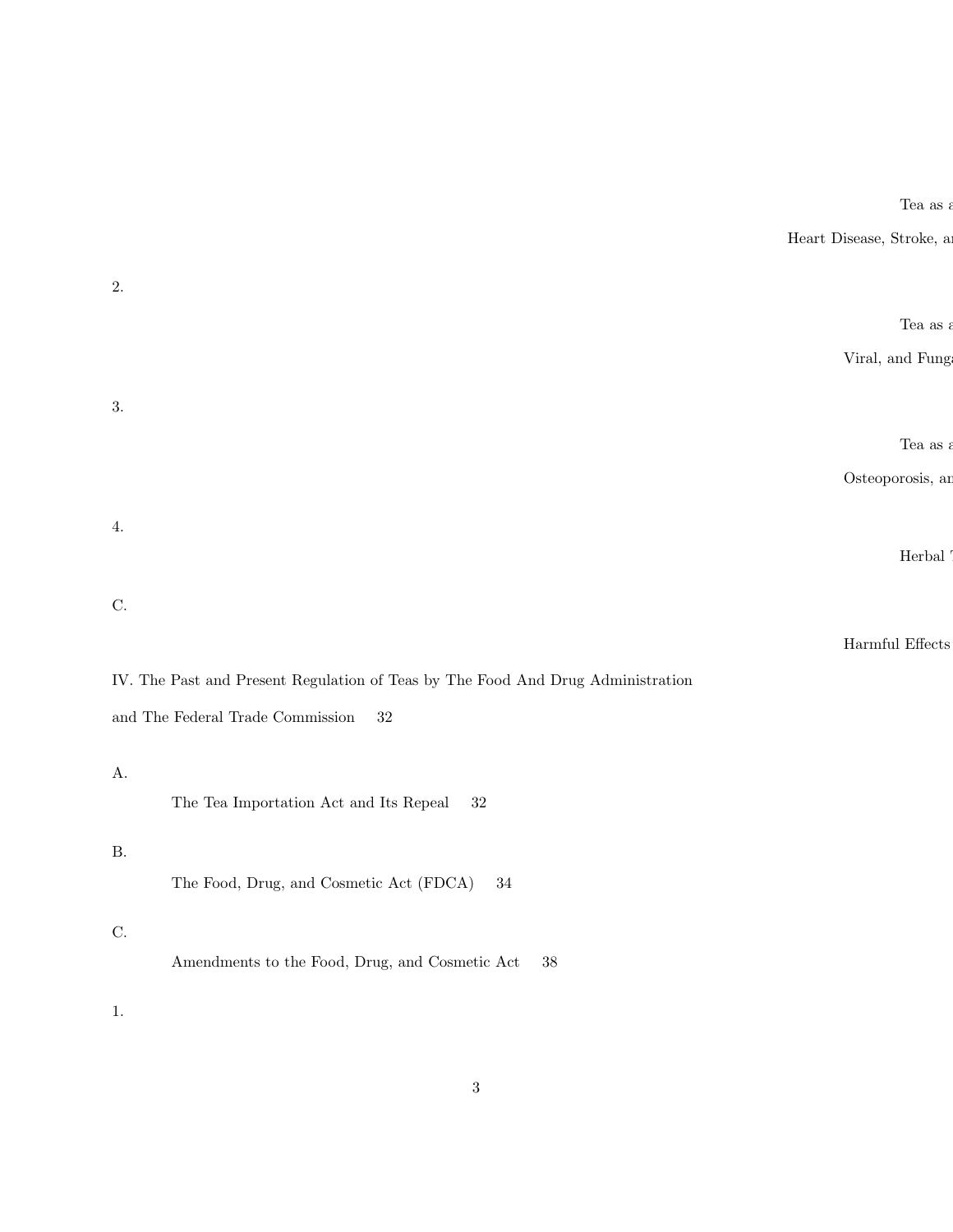| The Food and Drug Modernization Act of 1997 (FDAMA)                                      | $39\,$ |
|------------------------------------------------------------------------------------------|--------|
| The Nutrition Labeling & Education Act of 1990 (NLEA)<br>39                              |        |
|                                                                                          |        |
| The Dietary Supplement Health and                                                        |        |
| Education Act of 1994 (DSHEA)<br>40                                                      |        |
|                                                                                          |        |
| Health Claims under the Current Law                                                      |        |
| Health Claims<br>45<br>a.                                                                |        |
| $\mathbf{b}$ .<br>Nutrient Content Claims<br>48<br>Structure/Function Claims<br>48<br>c. |        |
|                                                                                          |        |
| The Federal Trade Commission's Regulation of Advertising<br>49                           |        |
|                                                                                          |        |
| FDA Enforcement, Warning Letters, and Publication Advisories                             | 52     |
| Limitations on FTC and FDA's Enforcement Powers<br>55                                    |        |
|                                                                                          |        |

## V. The Many Faces Of Tea 59

A.

Tea as a Food $\quad 59$ 

B. Tea as a Dietary Supplement 59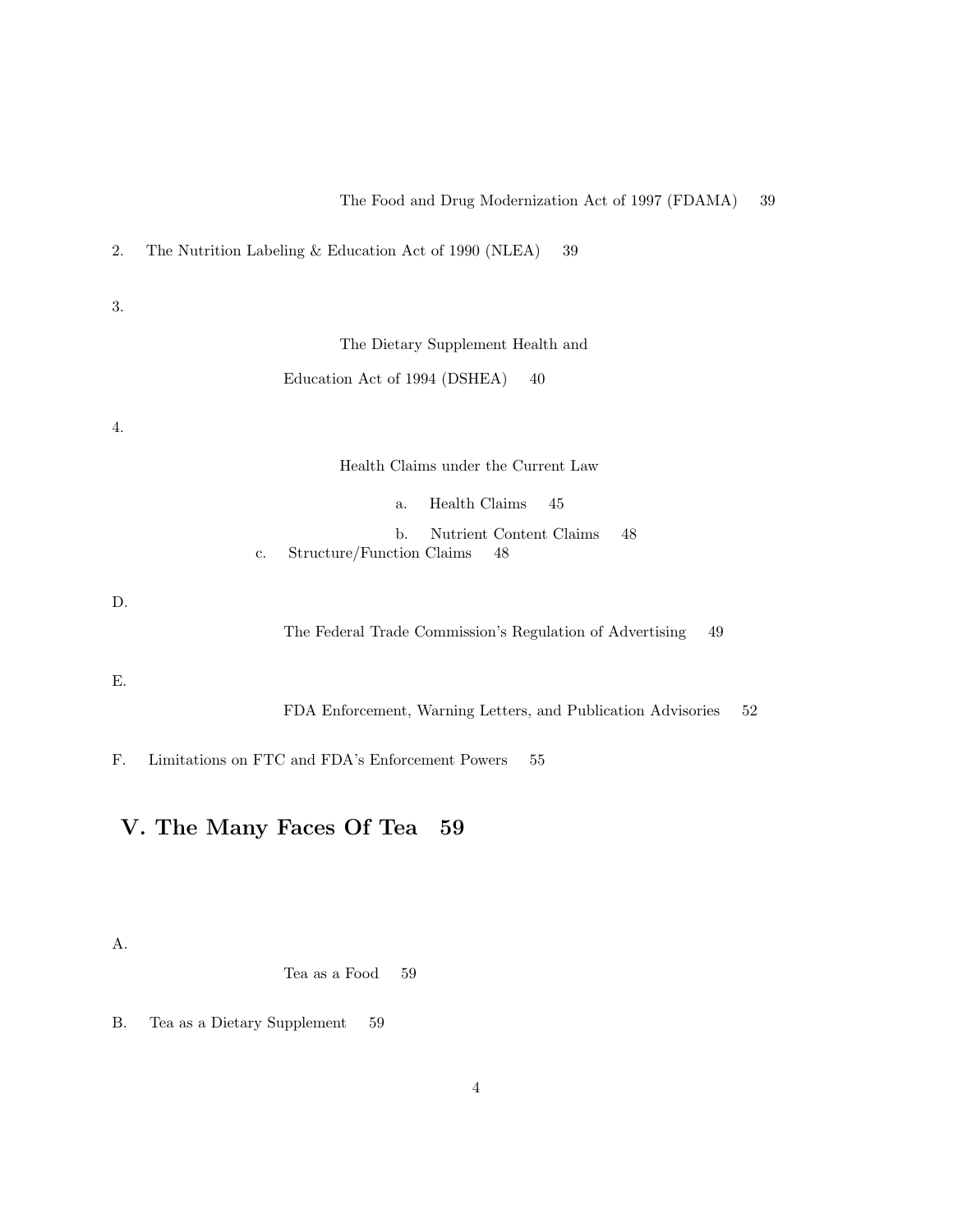C.

### Herbal Tea and Food Additives 61

D.

Tea as a Cosmetic 61

E. Tea as a Drug  $\quad$   $62$ 

VI. Application of The Law to Selected Health-Related Claims

for Traditional and Herbal Tea 63

VII. Future Regulation of Teas 69

VIII. Conclusion 72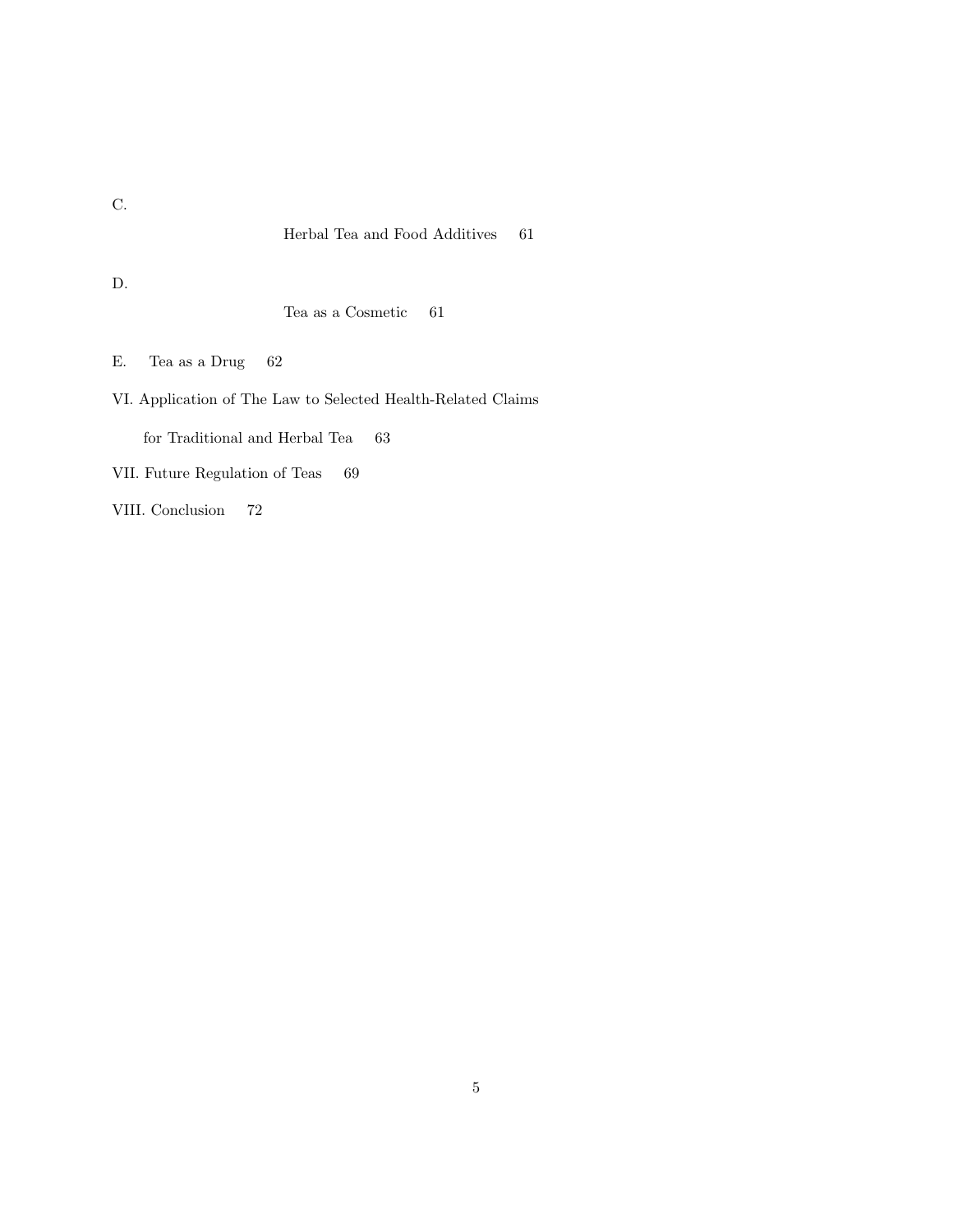#### **INTRODUCTION**

Tea has always been an important drink for Americans, from the time of British colonization through the present day, and the law has had to deal with the changing role of tea in economic, cultural, medical, and social society. While tea is most often associated with Asia (China and India as consumers since ancient times as well as the largest producers and Japan for its intricate and elegant tea ceremonies) and the United Kingdom (for its cultural place in British society and history as the drink of the social elite), its place in the United States has an interesting history, and an evolving importance to today's population.

Historically, tea in the United States is famous for its role in the Revolutionary War through the Boston Tea Party as a symbol of the colonists' rebellion against British taxation.<sup>1</sup> In this way, tea has been forever woven into our history and taken on almost a mystical characteristic. Beginning in the  $18^{th}$  century and carrying on through the early  $20^{th}$  century, tea was the source of economic conflict around the world and considered important enough to become the focus of lawmakers in many countries around the globe. In fact, the United States passed its federal Tea Importation Act a decade before it passed its first Food and Drug Act.<sup>2</sup> Tea also continues to be vital to the economies of China, India, Sri Lanka, Kenya, Indonesia, and Argentina, who are among its principal producers and exporters.

Over the past several years, tea has been assuming a new mainstream importance in American society. Tea

 $1 See$  Part II.C., infra.

 $2$  See Part IV.A., infra.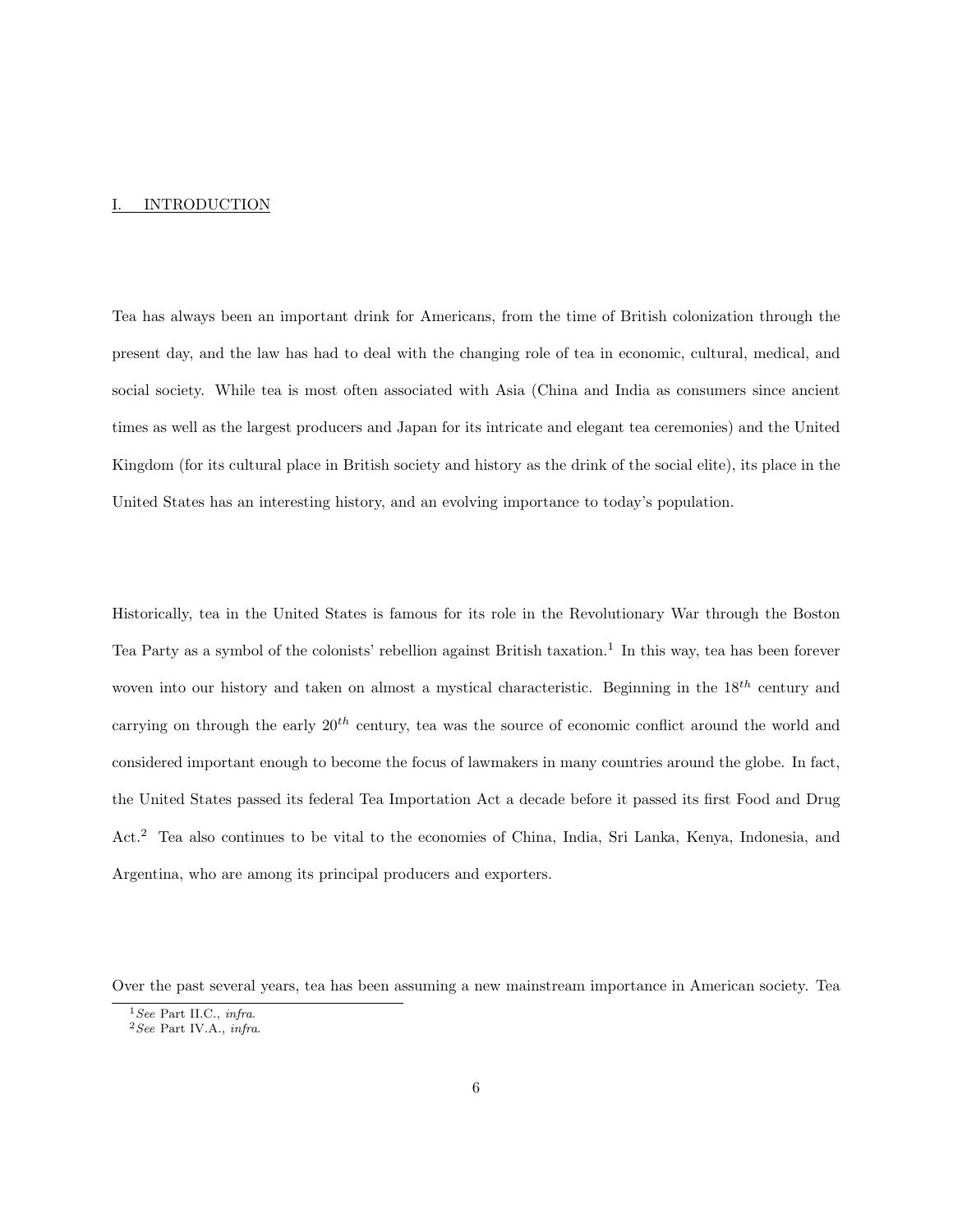and its ingredients have become well known and have been well advertised for their effects on the human body and human health. Alternative medicines, herbal remedies, organic treatments, and natural healing products are everywhere in the marketplace, and tea is no exception. Traditional tea and herbal tea are now associated with preventing and treating many health conditions. Now no longer just a beverage to be consumed for our enjoyment, tea has become the subject of voluminous research around the world, with scientists trying to prove or disprove the potential health benefits of tea. The claims about tea's positive effects on the body's health are as old as the drink itself, but recently the western world has seen an increase in the mainstream market availability of these products and information. As with any new product or claim, the law and regulatory agencies must become involved to protect and inform consumers. Given tea's variety of uses, both traditional and modern, the Food and Drug Administration (FDA) faces the immense challenge of deciding how to regulate tea and monitor the claims made by manufacturers and distributors. Part of this process involves the threshold issue of deciding which category tea falls under in the Food, Drug, and Cosmetic Act (FDCA).<sup>3</sup> Tea-related health claims cover the whole spectrum of FDA jurisdiction, and in different situations tea could qualify as a food, a dietary supplement, a drug, and even a cosmetic. This paper examines tea's role in American society and focuses on how the FDA should regulate tea and its new applications to treatments and prevention of diseases, as well as general human health. Part II describes tea's history in the United States and its importance to our culture. Part III summarizes the health claims made about tea and herbal tea and evaluates some of the research. Part IV discusses the statutory and regulatory law governing foods, food additives, dietary supplements, cosmetics, and drugs. Part V analyzes the many different statutory definitions that tea may satisfy under different conditions and the consequences of these categories. Part VI scrutinizes some current advertisements and marketing schemes for various teas and how the current law should apply to them. Finally, Part VII discusses the future of tea regulation and

 $321$  U.S.C.  $\S 331$  et seq. (2004).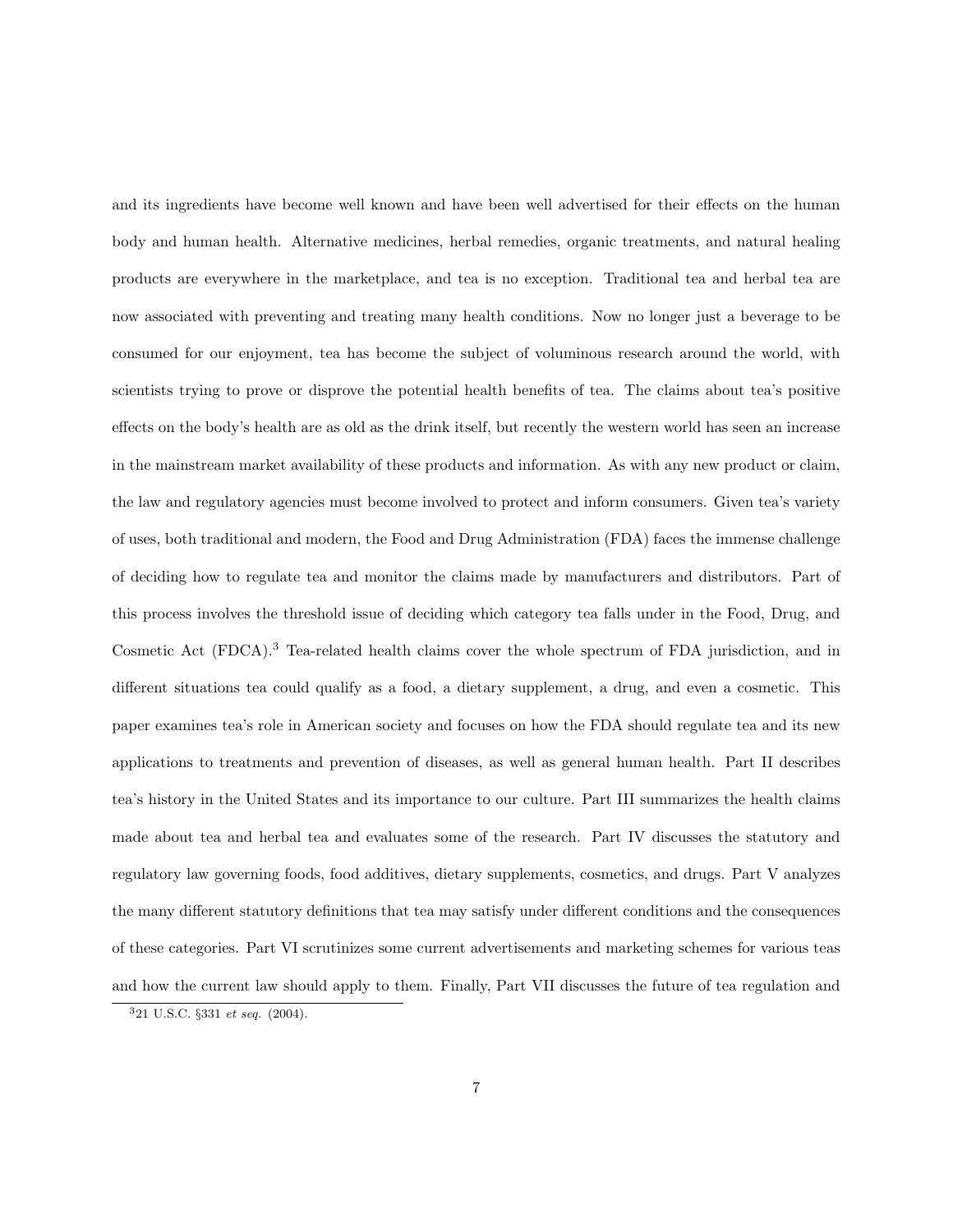how the FDA should deal with such a versatile product.

### II. A HISTORY OF THE IMPORTANCE OF TEA IN THE UNITED **STATES**

#### A. The Origin of Tea

Tea is an ancient drink, and it is therefore no surprise that its origin is more of a myth than an historical fact. Legend has it that tea was discovered by Chinese Emperor Shen Nung in 2737 BC when some tea leaves inadvertently floated into his pot of boiling drinking water.<sup>4</sup> He is believed to have drunk it and proclaimed that it gave "vigor of body, contentment of mind, and determination of purpose."<sup>5</sup> However, early tribes of Homo sapiens in Southeast Asia more likely first chewed tea leaves much earlier, mimicking nearby monkeys.<sup>6</sup> Tea was consumed in China and much of Southeast Asia for centuries before it began to be exported to Europe and Africa. Consumption spread throughout the Chinese countryside during the Tang dynasty from 620-907 AD, aided by the publication of Lu Yu's The Classic of Tea in the eighth century.<sup>7</sup> In 593 AD tea was introduced to Japan where it became a cultural staple by the 1300's after Shogun Sanetomo credited tea for curing a serious stomach ailment in the early 1200's.<sup>8</sup>

The Portuguese and Dutch explorers were the first to write about tea and bring some back to Europe

<sup>4</sup>See Sib Ranjan Misra, Tea Industry in India 1 (1986); Marian Segal, Tea: A Story of Serendipity, available at: http://www.fda.gov/fdac/features/296 tea.html.  $5$   $Id.$ 

<sup>6</sup>Alan Macfarlane & Iris Macfarlane, Green Gold: The Empire of Tea 41-42 (2003).

 $7$ *Id.* at 45.

 $8$  Id. at 52-54.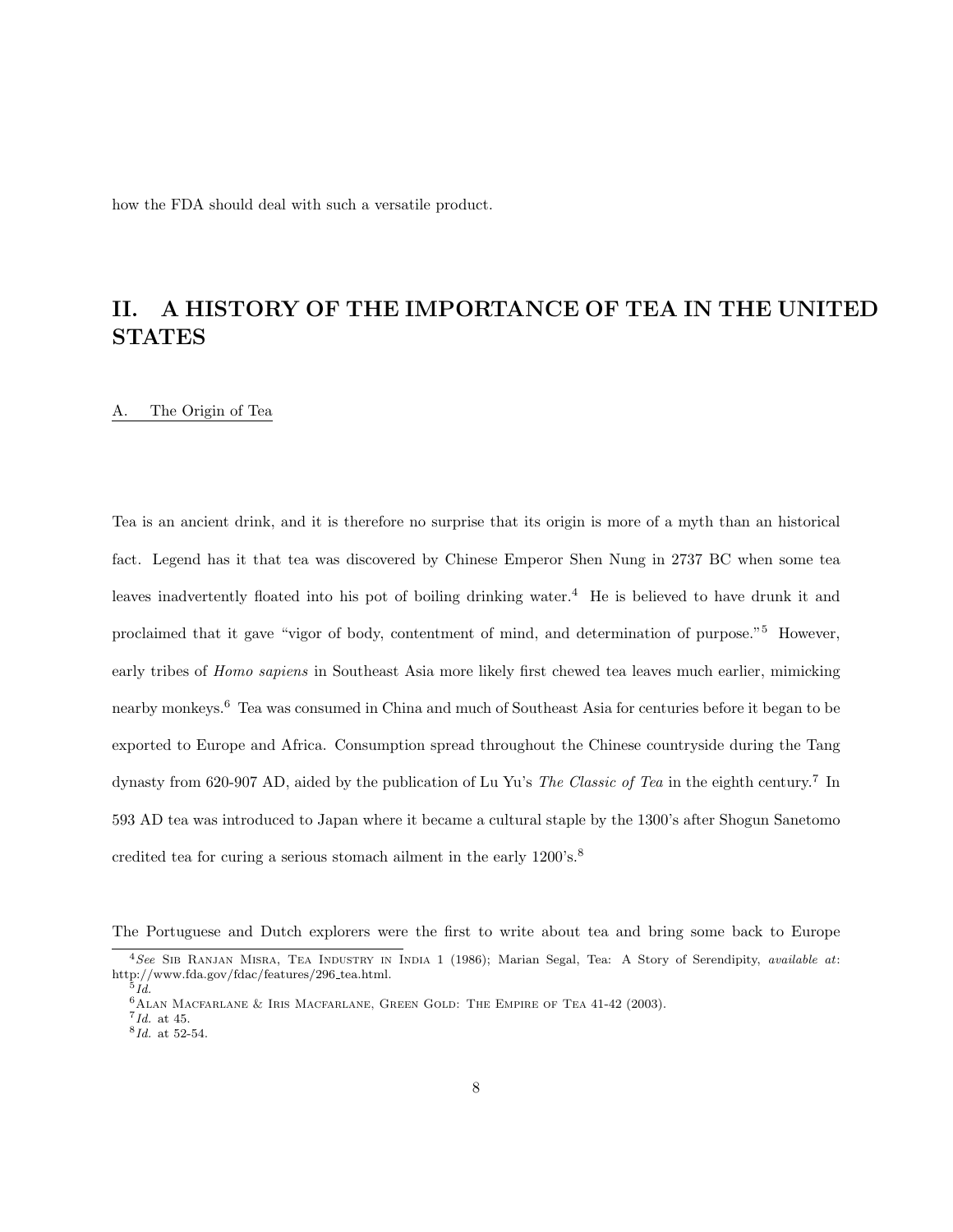beginning in the mid-1500's.<sup>9</sup> From there it spread through the social elite to France and, eventually, to England in the 1650's.<sup>10</sup> By 1669 the British East India Company was transporting tea from China to England, and by 1721 it became the monopolist in the trade.<sup>11</sup> At this time tea was also being imported into the American colonies from China via England.

### B. Tea Production and Types of Tea

All tea is a product of the *Camellia sinensis* plant and is usually divided into three main groups: Green, Oolong, and Black.<sup>12</sup> Herbal Teas are made from a variety of plants and leaves other than *Camellia sinensis*, and although they are referred to as "tea" they are technically only herbal infusions.<sup>13</sup> The principal difference between the three types of tea is the length of time the leaves undergo fermentation.<sup>14</sup> Green tea is unfermented, oolong partially fermented, and black tea fully fermented.<sup>15</sup> All tea is plucked from the plant

<sup>9</sup>Roy Moxham, Tea: Addiction, Exploitation and Empire 16-17 (2003).

<sup>10</sup>Even then tea was seen as being related to health, and the first dated reference to tea, in an advertisement in a London newspaper, stated it was "by all Physicians approved." Id. at 17-18.

<sup>11</sup>The Story of Tea, available at: http://www.greentea.com/tw storyoftea.html.

<sup>&</sup>lt;sup>12</sup>Additionally a forth category might be white tea, which is considerably more expensive. Also unfermented, white tea is steamed before it is withered and contains a higher proportion of buds along with the leaves, separating it from green tea. New health claims about white tea have emerged recently. See, e.g., Is White Tea Better Than Other Teas as a Potential Anticarcinogen?, available at: http://lpi.oregonstate.edu/new/whitetea.html; A Perfect World: Intensely hydrating body cream with white tea, available at: http://www.origins.com/templates/products/sp nonshaded.tmpl?CATEGORY ID=CATEGORY5732&PRODUCT ID=PROD219.

<sup>&</sup>lt;sup>13</sup>The FDA allows these herbal products to call themselves "tea" as long as they include the name of the plant before the word "tea" to distinguish themselves from traditional tea or flavored tea. CTR. FOR FOOD SAFETY & APPLIED NUTRItion, U.S. Food & Drug Admin., What guidance does FDA have for manufacturers of tea? (1997), available at: http://www.cfsan.fda.gov/∼dms/qa-ind5o.html.

 $14$ The Chinese technique for classifying tea is actually much more complicated than this triad. Chinese further classify their tea much like Europeans classify wines: tea is categorized by the variety of the bush, shape and size of the leaf, method of manufacturing, season of plucking, region of production, scale of production, market destination, color, aroma, and taste. See Dan M. Etherington and Keith Forster, Green Gold: The Political Economy of China's Post-1949 Tea Industry 15-16 (1993). Furthermore, in China, western professional tea tasters and buyers in the nineteenth century took a minimum of five to six years to acquire their credentials. See ROBERT GARDELLA, HARVESTING MOUNTAINS: FUJIAN AND THE CHINA TEA Trade, 1757-1937 10 (1994). The complexity of tea classification is further evidenced by the old Fujian saying translated as: "Even though one studies the tea industry until old age, one can never learn all the names of types of tea." Id.

<sup>15</sup>Fermentation occurs when chemical compounds called polyphenols are oxidized by an enzyme in the tea plant.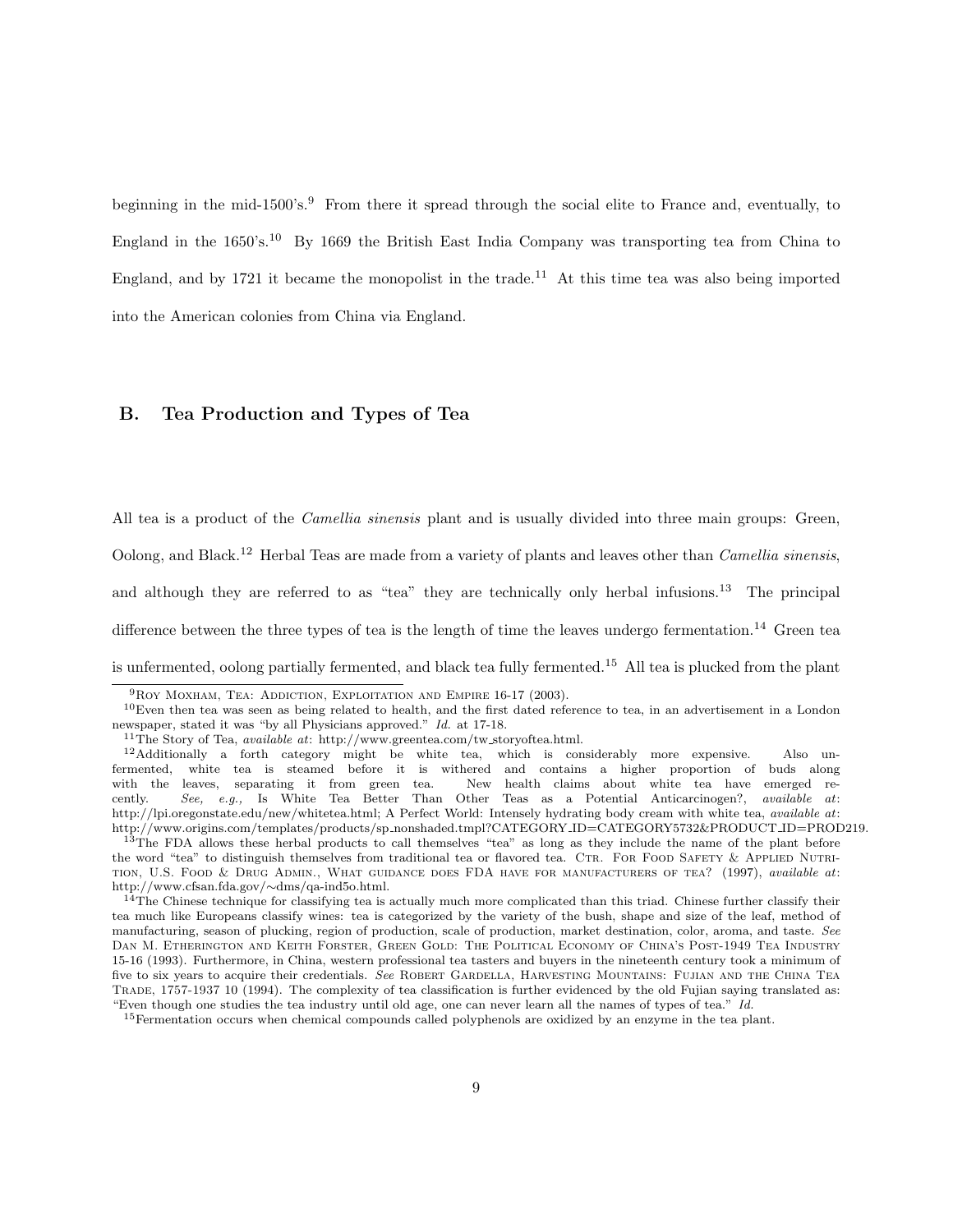and withered; green tea is steamed after it withers to prevent fermentation, and oolong tea's fermentation is stopped before it reaches the point of black tea. The leaves of all three are then rolled, dried, and packaged.<sup>16</sup>

Tea was originally sold mostly in loose form and also as bricks of lower quality tea. In modern times much of this has given way to tea bags, instant tea-flavored powder, and canned or bottled beverages.<sup>17</sup> Although traditionally served hot, the western world has increasingly consumed iced tea as a popular beverage.

#### C. British Influence on Tea in America and the Boston Tea Party

The American colonists brought their love of tea with them from England and the Netherlands, and for many years it was a popular beverage in the colonies. During the 1700's it increased in popularity but also became more expensive because of the East India Company's monopoly and control of prices.<sup>18</sup> In December 1773, the Boston Tea Party transformed tea from a simple hot beverage of enjoyment to a catalyst for revolution and an enduring symbol of rebellion. Tea was important to the economy of the colonies, especially the ports of Boston, New York, and Philadelphia, and smugglers dominated much of the market.<sup>19</sup> The Tea Act of 1773 imposed a duty on tea imported to the colonies, and England granted the East India Company the rights to import the tea.<sup>20</sup> Colonists faced lower quality tea but at a higher price because of this new duty. The colonists began to boycott tea as their gesture of protest for British taxation policies. After several town meetings throughout Massachusetts and weeks of tension in the air, the colonists decided that something must be done to prevent the taxed tea from being unloaded at the colonial docks.<sup>21</sup> On the night of December 16,

 $16$ See, e.g., Tea World: Green Tea, available at: http://www.greentea.com/tw\_greentea.html; Segal, supra note 4 for a description of the tea manufacturing processes.

 $17$ See Segal, supra note 4.

<sup>18</sup>See Moxham, supra note 9 at 24.

<sup>&</sup>lt;sup>19</sup>See Peter D.G. Thomas, Tea Party to Independence: the Third Phase of the American Revolution 14-15 (1991).  $20\,See\ id.$ 

<sup>21</sup>Benjamin Woods Labaree, The Boston Tea Party 132-133 (1964).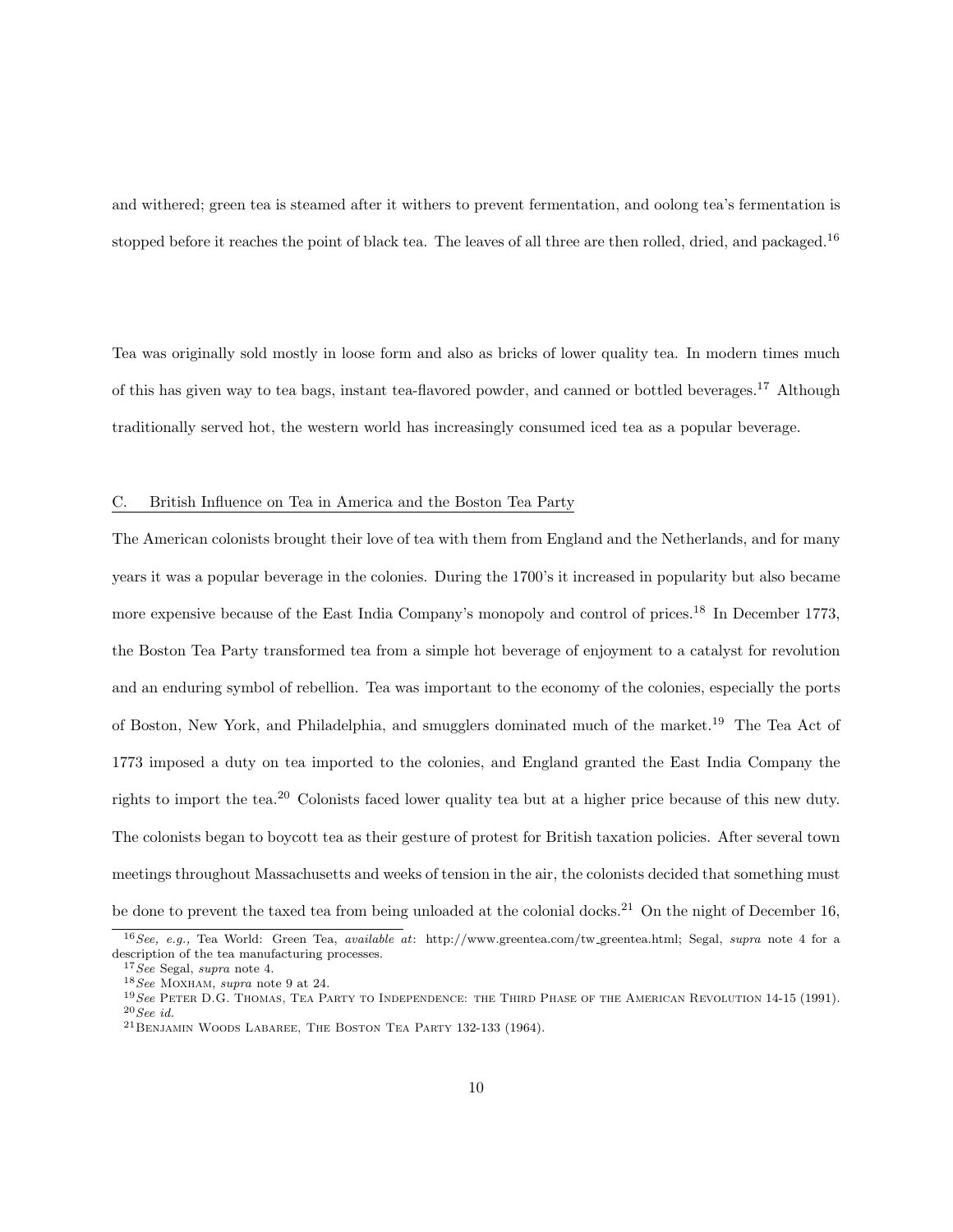1773 patriots dumped over 300 chests of tea from three ships worth over 3000 pounds into Boston Harbor.<sup>22</sup> The story is a familiar one, and the Tea Party is often credited with the honor of triggering the American Revolution.<sup>23</sup>

Tea's place in history no doubt has influenced its perception in society, even today. Tea is largely seen as a British drink, and often this is a negative for American consumers.<sup>24</sup> However, tea does remain a symbol of American resolve and dedication to independence.

#### D. Consumption of Tea in the United States

The United States plays an important role in current world tea consumption, although we have changed our pattern of consumption greatly since our tea drinking first began. During colonial America tea was popular with British and Dutch settlers as it was in Europe. However with the strong anti-tea sentiment of the Boston Tea Party and the Revolutionary War, tea drinking in the late eighteenth century and early nineteenth century paled in comparison to its pre-war levels, with imports dropping from about 900,000 lbs pre-war to about 100,000 lbs during the beginning of the  $1770's$ .<sup>25</sup> In the early nineteenth century consumption increased but since then has relatively steadily declined in terms of consumption per capita.<sup>26</sup> Until quite recently Americans drank mostly green tea, with most of the black tea going to England and the rest of Europe, especially in the nineteenth century.<sup>27</sup> Prior to World War II green and black tea shared equal percentages of the U.S. tea market.<sup>28</sup> However, with the war came problems with importing from China, which is the major producer of green tea. Therefore, the war left Americans drinking 99% black

 $\overline{{}^{22}\text{B}$ enjamin Woods Labaree, supra note 21 at 140-141.

 $23$  See, e.g., The Story of Tea, supra note 11. Even this extremely brief account mentions that tea was responsible for American independence.

 $^{24}See$  MACFARLANE & MACFARLANE, supra note 6 at 74.

<sup>&</sup>lt;sup>25</sup> See DENYS FORREST, THE WORLD TEA TRADE: A SURVEY OF THE PRODUCTION, DISTRIBUTION AND CONSUMPTION OF TEA 164-165 (1985).

 $^{26}$ Id. Of course in terms of amount of tea imported into the United States, the numbers were consistently rising as the population grew since the early nineteenth century.

<sup>27</sup>David R. MacGregor, The Tea Clippers: Their History and Development 1833-1875 11 (1983). <sup>28</sup>Segal, supra note 4.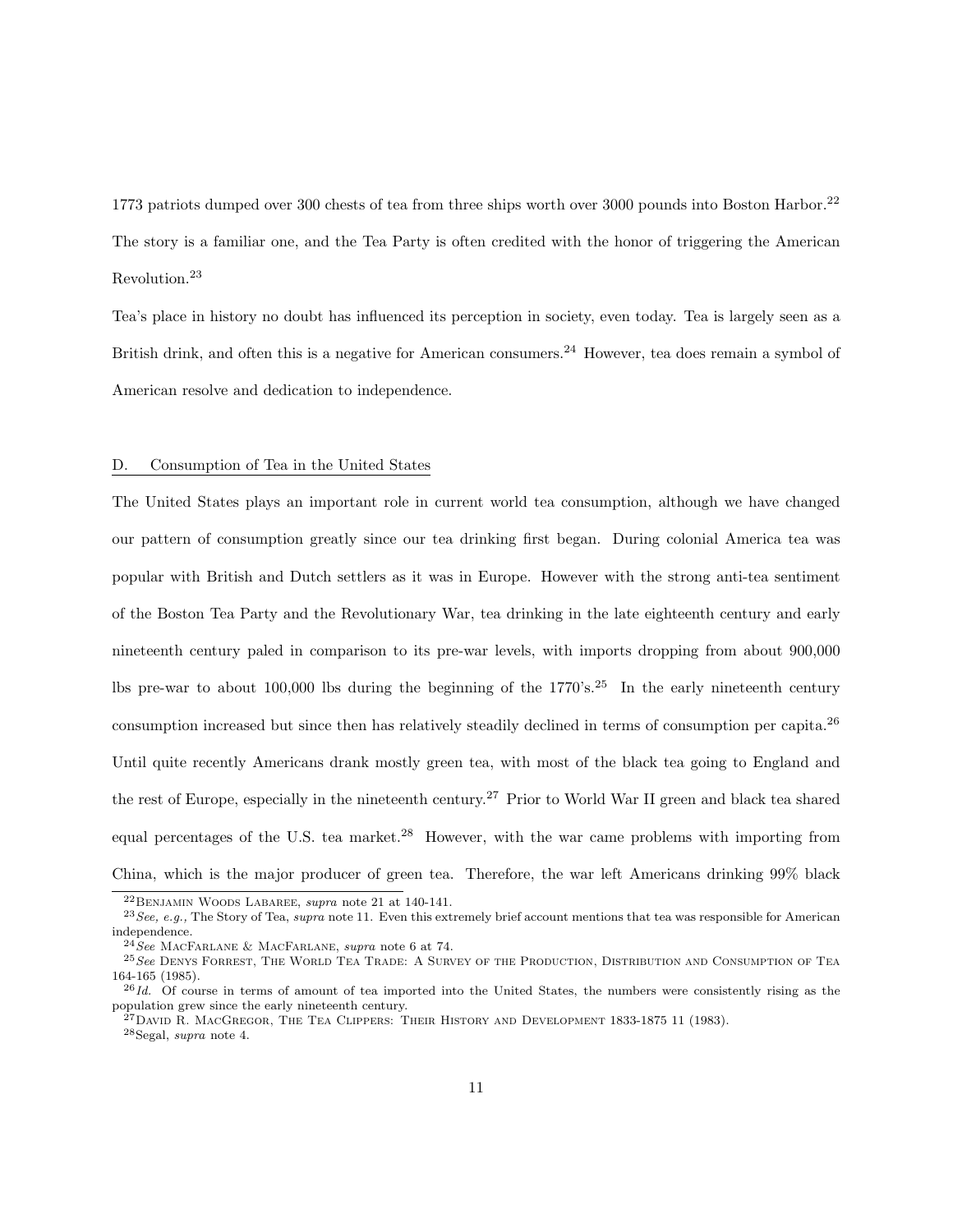tea from India, and today, black tea continues to dominate U.S. consumption with 95% of the market while green tea now only occupies  $4\%$ <sup>29</sup> Argentina is now the top exporter of tea to the United States.<sup>30</sup> Today the United States is the second largest importer and fifth largest consumer of tea in the world after China, India, the United Kingdom and Japan, although this calculation does not include consumption of tea bags or iced tea, both of which dominate the U.S. market.<sup>31</sup> The United States does, however, occupy first place for spending the largest amount of money on tea advertising.<sup>32</sup> These positions only make the stance that U.S. lawmakers take with respect to tea all the more important. Americans consume fifty billion cups of tea, 80% of which end up being iced tea with the greatest consumption occurring in the South and Northeast.<sup>33</sup> In 1994, 60% of tea was made from tea bags, 25% from iced tea mixes, 14% from instant tea, and  $1\%$  from loose tea.<sup>34</sup> The United States is unique for its large consumption of iced tea, a popular soft drink alternative consumed by up to  $80\%$  of American households.<sup>35</sup> This phenomenon dates back to the creation of iced tea in the United States in 1904.<sup>36</sup>

While Americans may be in their own category in many ways for the way we consume tea, the United States' place in the world economy for tea is clearly influential. As a major importer and consumer, the structure of its laws and regulations will greatly affect the amount of tea its residents consume and may limit their reasons for consuming it. The FDA has to deal with a potential change from tea drinkers who drank tea for its taste, similarity to soft drinks, or convenience to tea drinkers who may now be drinking tea to supplement their diets, treat diseases, and promote their general health. This will require a much different approach to consumer protection and will be more demanding on the FDA than simply ensuring that the tea is clean

 $34$ Id.

 $^{29}$ Id. Much of the green tea consumption occurs on the West Coast where the Japanese population is higher. See FORREST, supra note 25 at 168.

 $30$ Segal, supra note 4.

 $^{31}$  FORREST, supra note 25 at 189.

 $32$   $Id.$ 

 $\rm{^{33}Segal},$   $\it{supra}$  note 4.

 $^{35}See$  FORREST,  $supra$  note 25 at 167.

<sup>&</sup>lt;sup>36</sup>A tea vendor at the Louisiana State Purchase Exposition in St. Louis, MO poured his tea over ice after the hot temperatures deterred any visitors from buying his hot tea. Segal, supra note 4.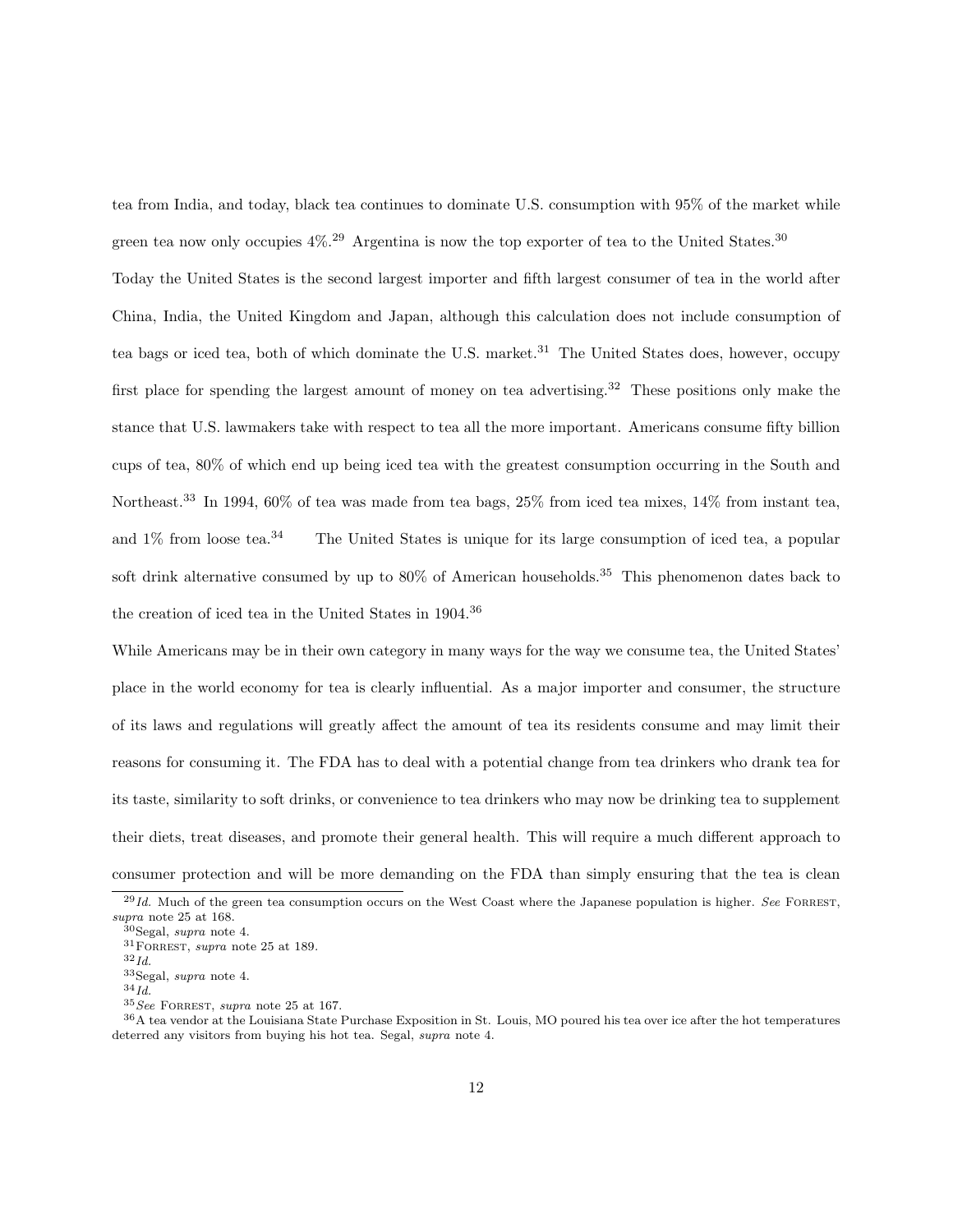and safe to drink.

### E. Attempts at International Coordination and Tea Regulation

Tea is a worldwide commodity with vast importance to the economies of several nations.<sup>37</sup> It is only natural that these countries try to coordinate and cooperate in regulating tea, for everyone's benefit.<sup>38</sup> International coordination has largely failed in the tea industry, with importing and exporting nations finding it difficult to reach an agreement when their interests differ so greatly.

The first attempt at cooperation occurred in the early 1930's with the first International Tea Agreement signed by The Netherlands, India, and Ceylon (now Sri Lanka).<sup>39</sup> They agreed to standardize exports and promote tea internationally and this continued until 1955 when prices were quite high and none involved felt further need to regulate themselves.<sup>40</sup> They allowed the agreement to lapse but the International Tea Committee, which it had created, remained in place in order to collect and disseminate statistical data.<sup>41</sup>

In the 1980's the United Kingdom led another movement for international coordination and export quotas,

 $37$ Argentina, China, Indonesia, Sri Lanka, and Kenya all export large amounts of tea. ETHERINGTON & FORSTER, supra note 14 at 3-4.

<sup>&</sup>lt;sup>38</sup>Countries who control supply have the incentive collude, restrict supply, and raise prices. Another good example of this tendency is the formation of OPEC by oil producing countries.

 $39$ FORREST, supra note 25 at 178.  $^{40}$ Id. at 179.

 $41$   $Id.$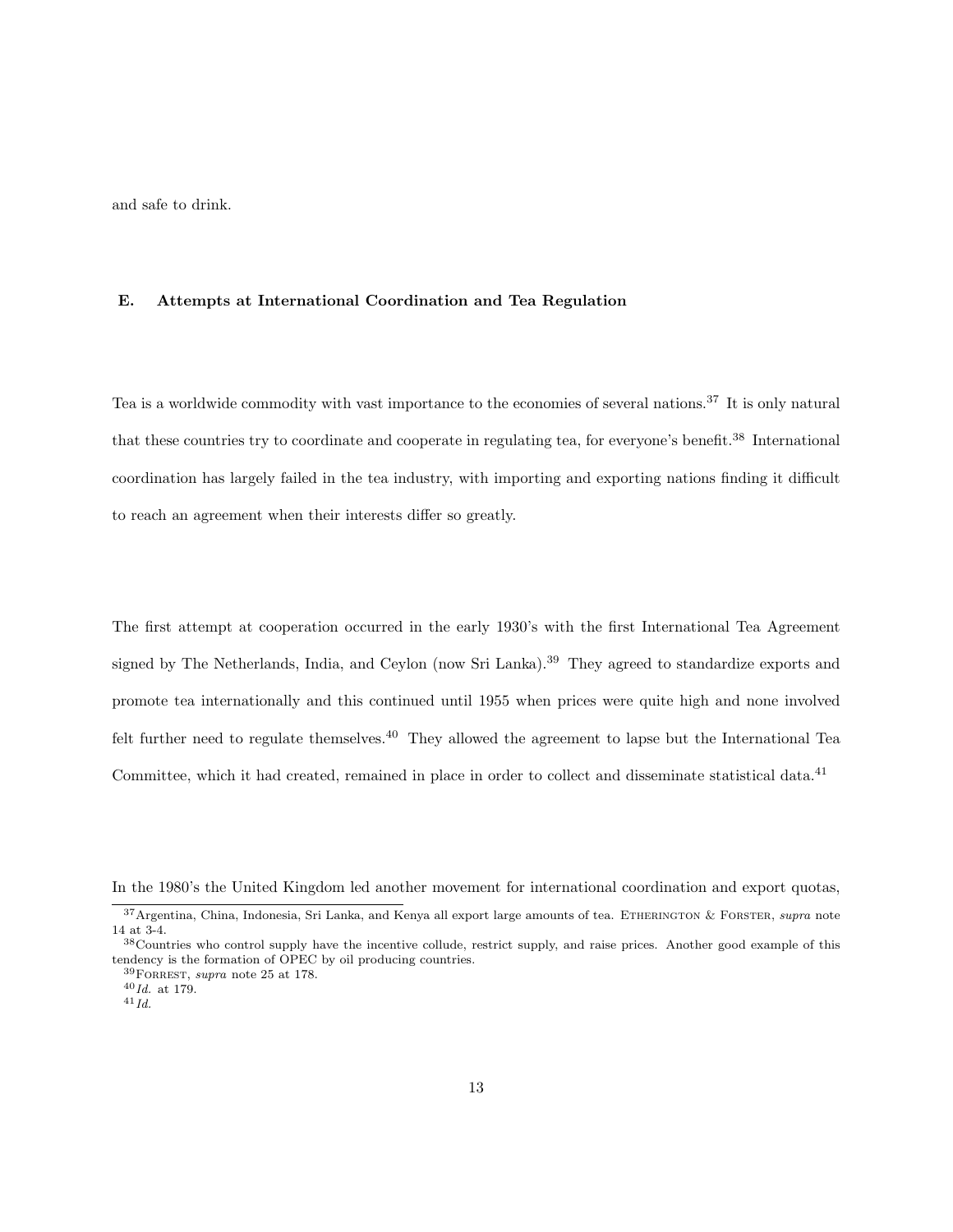triggered when the price fell below certain levels, but which would not include green tea in its calculations.<sup>42</sup> Of course everyone wants to coordinate when times are bad and be on their own when times are good to reap the benefits. With South America and Africa now in the competition for major exporting, the likelihood of an agreement with any kind of power is unlikely. Currently each country must deal with its own tea issues, whether it be an exporter or an importer.

### III. TEA AND HEALTH

### A. Health and Tea Culture in Asia

From the time it was first discovered or created, the Chinese have believed that tea promotes good health and can prevent and treat diseases.<sup>43</sup> Even the legend of the origin of tea involved a health claim.<sup>44</sup> The Chinese were not alone; the Japanese and Indians studied and used tea as an herbal medicine as soon as they began drinking it.<sup>45</sup> References to tea and its effects on the body can be traced back centuries to several ancient writings. For example, there is a Chinese Proverb: "Better to be deprived of food for three days than tea for one."<sup>46</sup> Because many of the beliefs about tea's medicinal effects are so ingrained in Asian cultures, it is even

 $42$  See id. at 180.

 $^{43}$ Chinese scholar Kuo P'o described tea as a medicinal beverage in 350 AD. Marian Segal, Tonic in a Teapot, *available at*: http://www.fda.gov/fdac/features/296 tea.html.

 $^{44}$ See MACFARLANE & MACFARLANE supra note 6 at 55.

<sup>&</sup>lt;sup>45</sup>See id. at 256-58; see also JOHN BLOFELD, THE CHINESE ART OF TEA 154-5 (1985) (describing traditional health claims for tea by the Chinese); ETHERINGTON & FORSTER, supra note 14 at 13-15 (relating the importance of tea to society in China, Japan, and Taiwan).

 $^{46}$ See The Miracle of Green Tea, available at: http://chinesefood.about.com/library/weekly/aa011400a.htm.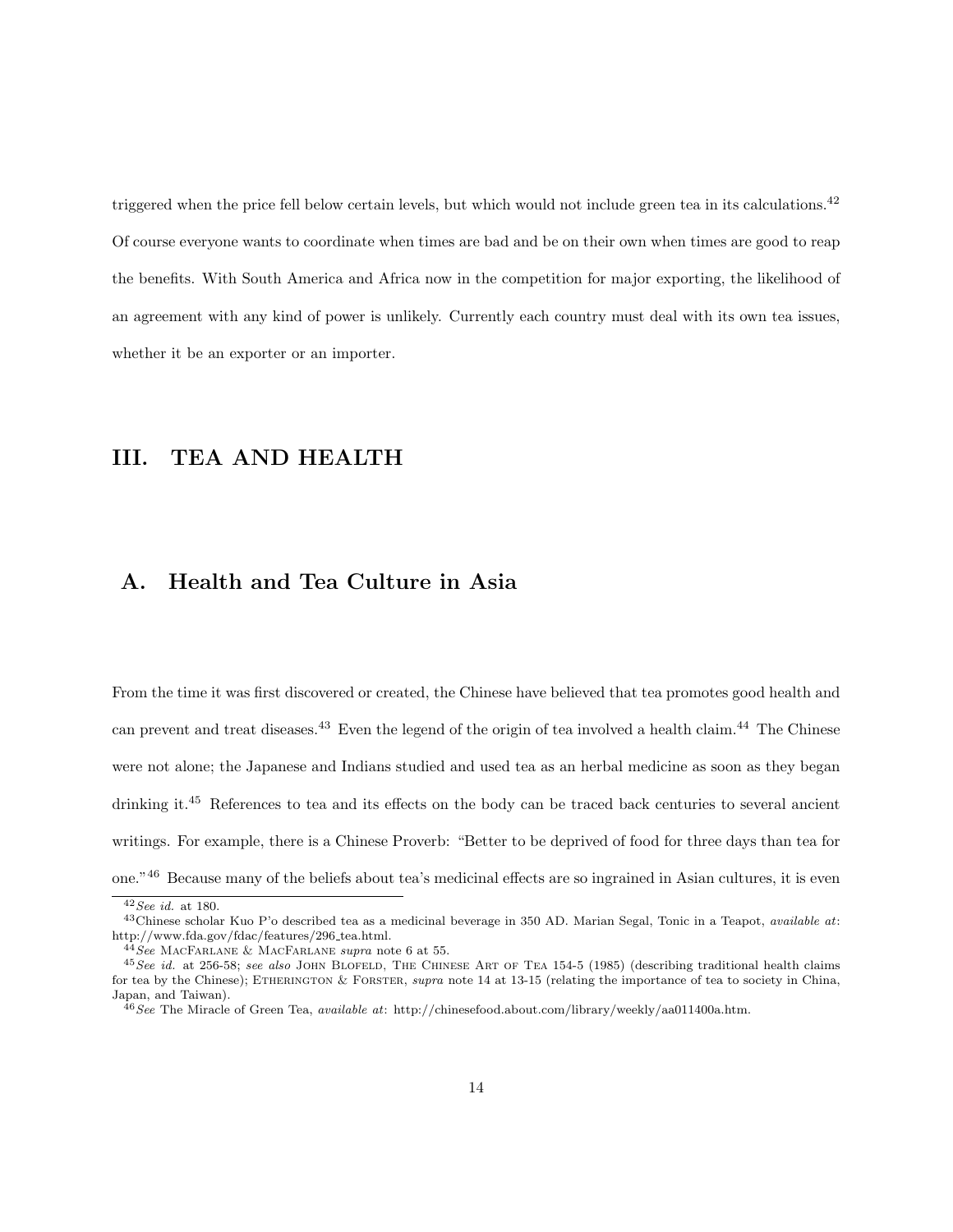harder for lawmakers and regulators to develop a reasonable plan of action that takes consumer protection seriously while at the same time being tolerant of the diverse cultures within the American population. When these beliefs run deeper than simply tradition, and are instead tied to ancient cultures and religion, the task is even more arduous. Finally, many lawmakers and regulators may be unaware of the connections between health claims and culture and religion, making it difficult for them to even know that they may be treading on a sensitive and important ground.

In the eighteenth and nineteenth centuries the Chinese medicinal uses of tea caught the eye of several western writers, such as S. Wells Williams and Edward Morse.<sup>47</sup> During this time especially, and into the early twentieth century until World War II, the West paid close attention to the medical and biological ways of the East.<sup>48</sup>

Most of the scientific research and statistical studies into the validity of tea related health claims began in Asia, specifically Japan, China, and Russia.<sup>49</sup> From these countries the science of tea and health has spread to Europe and America. It is no surprise that modern science in Asia has taken it upon itself to prove what so many there have believed about tea for thousands of years.

<sup>47</sup>See MacFarlane & MacFarlane, supra note 6 at 256-263.

 $^{48}$ Id. Not only did westerners observe the health effects of tea itself, but they also noticed the positive effects on human health simply from boiling so much of their water. When the Chinese and Japanese drank boiled tea instead of regular drinking water it greatly impaired the spread of communicable diseases like Cholera.

 $^{49}$ See, e.g., Melanthia Mitchell, Tea's Popularity Making Slow but Steady Advances in the U.S., Associated Press Newswires, May 19, 2003.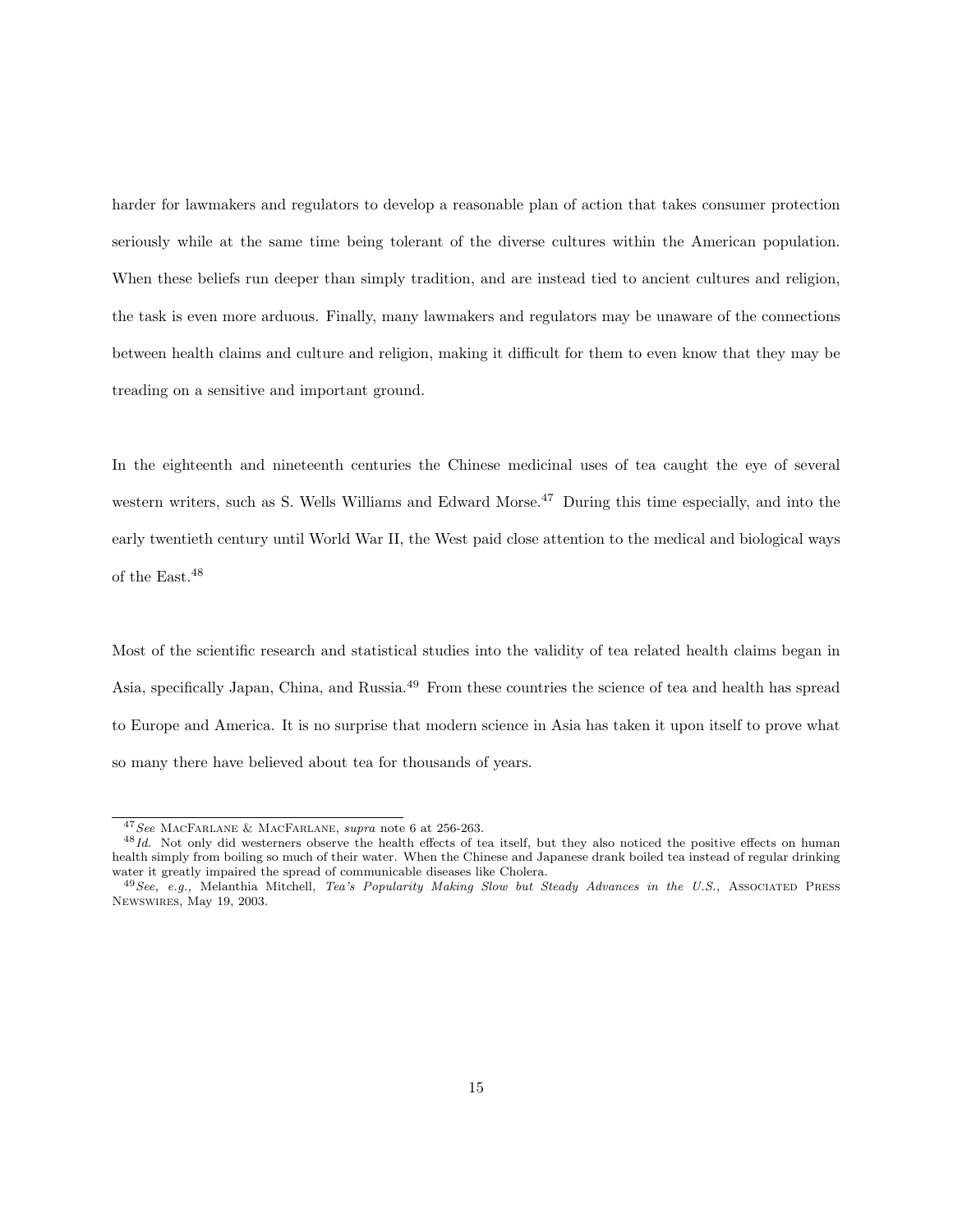### B. Current Health Claims and Scientific Evidence<sup>50</sup>

If you believed everything you could read about tea in books, journals, and magazines and on the Internet then you would immediately convert your diet to an all tea liquid diet. Based on its aggregate health claims, tea is literally a cure-all. The sources that claim that tea can improve your health vary from ancient religious and spiritual texts to modern medical journals and everything in between. Of course many of these claims stretch the boundaries of modern science and statistics, and others are based on mere coincidence.<sup>51</sup> Chances are that someone somewhere will claim that tea will help treat or cure any condition that you may have. Tea is claimed to be able to cure external skin problems, internal infections and diseases, whether caught, developed, or inherited, and mental and emotional problems. This wide array of claims makes it difficult to classify tea under a statute like the FDCA.

The following is a summary of the various diseases and ailments that tea is claimed to help to prevent, cure, or treat:

<sup>50</sup>The term "health claim" is defined in the FDCA and is subject to certain requirements. See Part IV.C.4., infra. It is used in this Part for its common everyday meaning.

 $51$  See, e.g., Health Benefits of Tea, *available at*: http://www.no-occident.com/noheal.htm: "It is of no surprise to a tsaiophilist that the letters "t,e, and a" are found inside of and comprise one half the word health."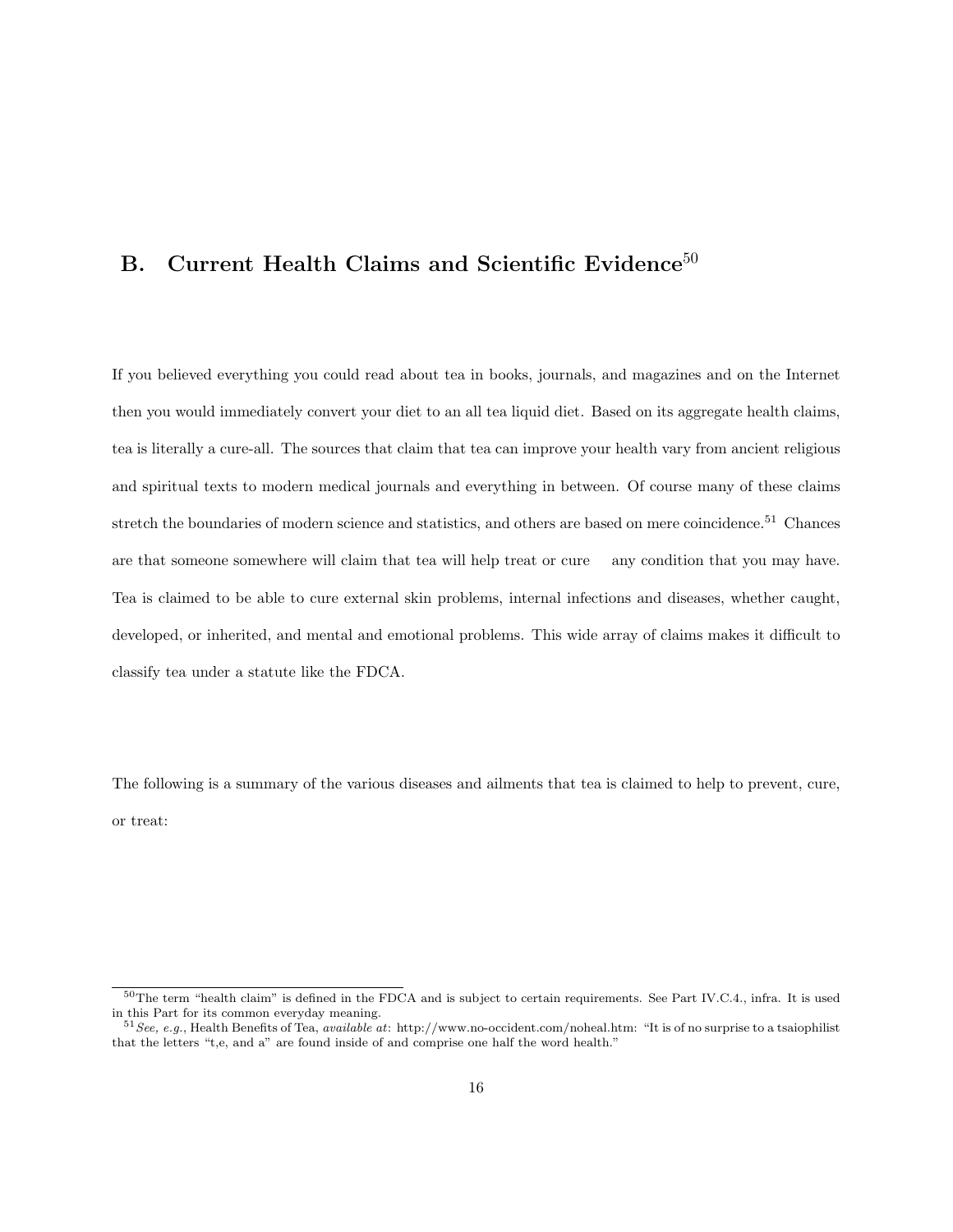| o            |                            |                         |              | $\label{eq:indigest} \textbf{Indigestion}$ |
|--------------|----------------------------|-------------------------|--------------|--------------------------------------------|
|              |                            | Cancer                  |              |                                            |
|              |                            |                         | $\mathsf{o}$ | Osteoporosis                               |
| $\mathsf{o}$ |                            |                         | $\circ$      |                                            |
|              |                            | Heart Disease           |              | Rheumatoid Arthritis                       |
| $\mathsf{o}$ | <b>High Blood Pressure</b> |                         |              |                                            |
|              |                            |                         | $\circ$      | Alzheimer's Disease                        |
| $\mathsf{o}$ |                            |                         |              |                                            |
|              |                            | <b>High Cholesterol</b> | $\mathsf{o}$ | Food Poisoning                             |
| $\circ$      |                            |                         | $\circ$      |                                            |
|              |                            | Anemia                  |              | ${\rm Toothaches}$                         |
|              |                            |                         |              |                                            |
| $\mathsf{o}$ | Stroke                     |                         | $\circ$      |                                            |
| $\mathsf{o}$ |                            |                         |              | Skin Rash                                  |
|              |                            |                         |              |                                            |
|              |                            | Tooth Decay             | $\circ$      | Acne                                       |
|              |                            |                         |              |                                            |
| o            |                            |                         | $\circ$      |                                            |
|              |                            | Constipation            |              | Depression                                 |
| o            |                            |                         | $\circ$      |                                            |
|              |                            | Upset Stomach           |              | Fungal Infections                          |
|              |                            |                         | $\mathsf{o}$ | Bacterial Infections                       |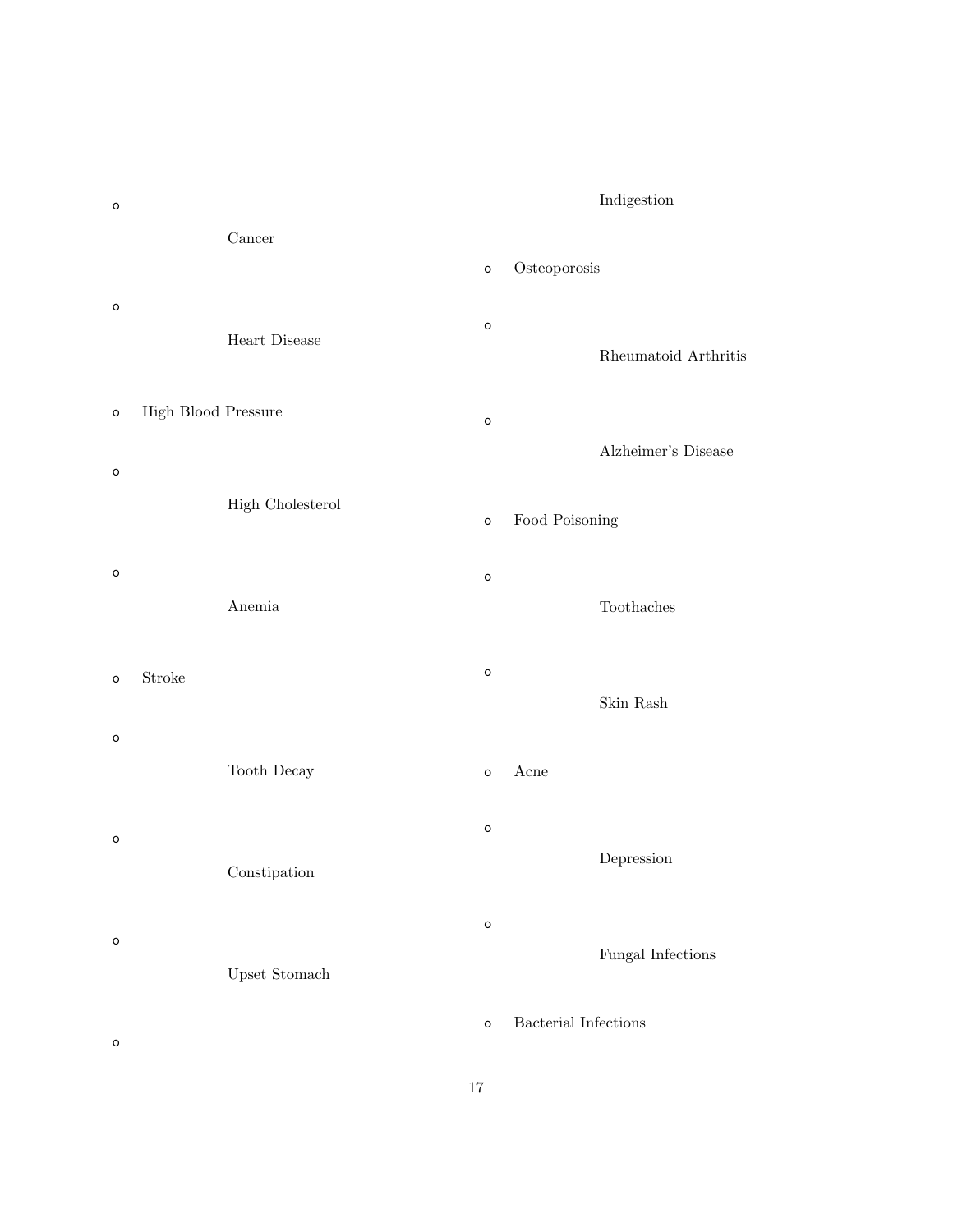| $\mathsf{o}$ |                                                                          | $\rm Headaches$ |                                   |  |
|--------------|--------------------------------------------------------------------------|-----------------|-----------------------------------|--|
|              | Viral Infections                                                         |                 |                                   |  |
|              |                                                                          | $\mathsf{o}$    | Flu and Respiratory Illness       |  |
| $\circ$      |                                                                          |                 |                                   |  |
|              | The following is a list of other supposed general health effects of tea: |                 |                                   |  |
|              |                                                                          |                 |                                   |  |
| $\mathsf{o}$ |                                                                          |                 |                                   |  |
|              | Accelerates metabolism                                                   |                 |                                   |  |
| $\circ$      |                                                                          |                 | Lowers Blood Sugar                |  |
|              | Strengthens Immune System                                                | $\circ$         | Reduces Aging                     |  |
| $\circ$      |                                                                          |                 |                                   |  |
|              | Is an Anti-inflammatory                                                  | $\circ$         | Stimulates Skeletal Functions     |  |
|              |                                                                          |                 |                                   |  |
| $\mathsf{o}$ | Aids Weight Loss                                                         | $\mathsf{o}$    |                                   |  |
| $\circ$      |                                                                          |                 | Facilitates Muscular Contractions |  |
|              | Cleanses the body of alcohol $\,$                                        | $\mathsf{o}$    |                                   |  |
| $\mathsf{o}$ |                                                                          |                 | Increases Bone Density            |  |
|              |                                                                          |                 |                                   |  |

Tea contains many chemical compounds and ingredients, several of which are believed to affect the human body and health. The most important ingredients in tea in terms of its healthiness are its polyphenols, especially flavonoids like catechins, specifically epigallocatechin gallate (EGCG), because it is a powerful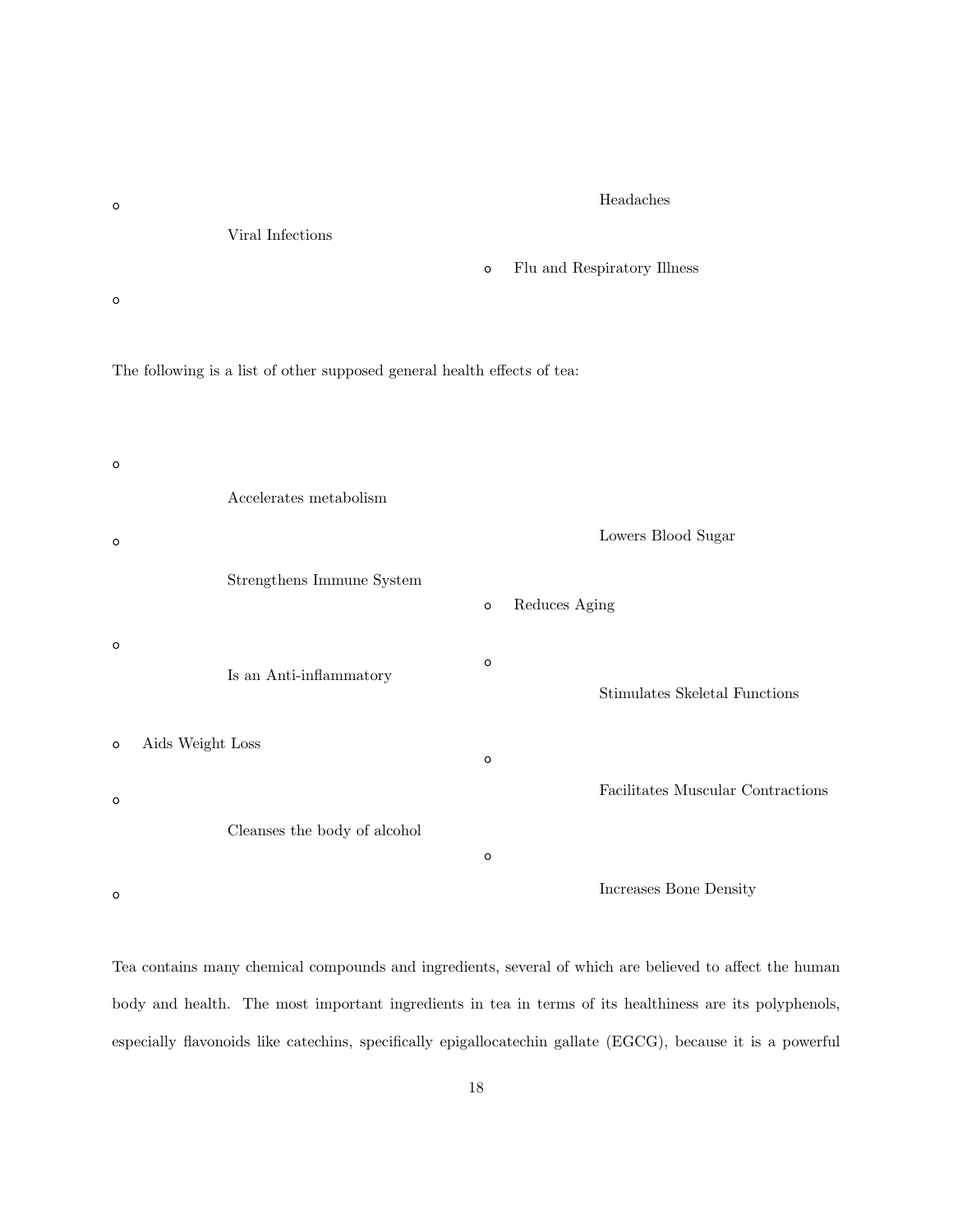antioxidant.<sup>52</sup> Antioxidants like Vitamin C, Vitamin E, and polyphenols are widely believed to help prevent cancer and reduce cholesterol, heart disease, and stroke.<sup>53</sup> Green tea contains the highest amount of catechins compared to black and oolong tea because during the fermentation process, which green tea skips, some of the catechins are chemically converted into other compounds.<sup>54</sup> Therefore, the focus has traditionally been on green tea for medicinal purposes. However, recently the focus has partially shifted to black tea, which contains theaflavins and thearubigens, flavonoids created through fermentation, which may also have healthy properties.<sup>55</sup> The longer tea leaves are brewed the higher the concentration of flavonoids in the drink.<sup>56</sup>

1.

Tea as a Treatment for Serious Diseases: Cancer, Heart Disease, Stroke, and High Blood Pressure

<sup>52</sup> See NATIONAL CANCER INSTITUTE, NCI FACT SHEET: TEA AND CANCER PREVENTION (2002), available at: http://www.cancer.gov; The Miracle of Green Tea, supra note 46.

 $53 \text{ See}$  Tea and Antioxidant Properties, *available at:* http://www.teahealth.co.uk/th/facts/3.htm:

Free radicals are unstable molecules that include the hydrogen atom, nitric oxide (NO) and molecular oxygen (O2)...In an attempt to stabilize, they attack other molecules in the body potentially leasing to cell damage and triggering the formulation of another free radical resulting in a chain reaction. Some scientists believe that this type of free radical action has been implicated in certain chronic and ageing diseases such as cancer, heart disease, stroke, rheumatoid arthritis, cataracts and Alzheimer's disease...Antioxidants are compounds that help to inhibit the many oxidation reactions caused by free radicals thereby preventing or delaying damage to the cells and tissues.

 $\frac{54}{55}$ *Id.* 

<sup>55</sup>Id. Theaflavins and thearubigens are more complex types of flavonoids, while the catechins in green tea are a more simple form of flavonoids; see also Black Tea or Green Tea- Which is Healthier?, available at: http://chinesefood.about.com/library/weekly/aa021103a.htm.

 $56$ Tea and Antioxidant Properties, supra note 53.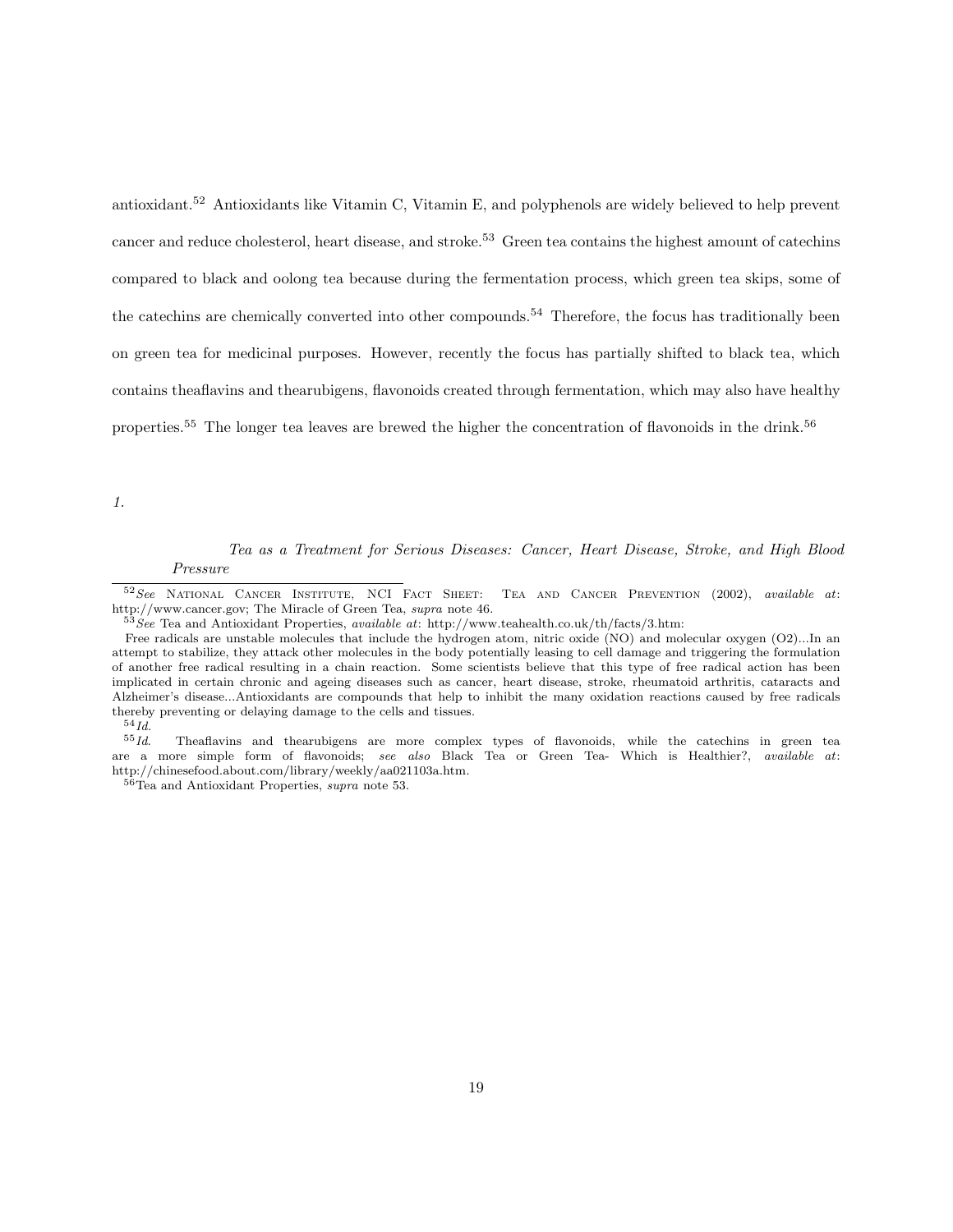Most recent studies on tea have concentrated on whether tea may be effective to prevent or treat many types of cancers.<sup>57</sup> It goes without saying that cancer is a serious problem around the world, resulting in millions of deaths, and that any treatment or preventative measure would be a huge advance in the medical field. Therefore, it is easy for everyone (patients, patients families, doctors, researchers, scientists, and the general population) to be anxious to follow any leads that may lead toward a cure. However, at the same time, cancer patients and their families are an extremely vulnerable group of people. Those stricken with an illness like cancer are quick to try any treatment that may help them, sometimes regardless of who "prescribed" it, whether it has been shown to be effective, or whether there may be dangerous side effects.<sup>58</sup>

When this kind of group of consumers is involved, the FDA should pay particular attention to the claims of suppliers and strictly scrutinize their literature and advertising. While of course the FDA cannot (and should not try to) protect every consumer all the time, when it is aware that a group who is obviously more vulnerable is being targeted it should act appropriately to closely monitor the situation and quickly react when any new claims are advanced.

Tea and cancer have been the subject of volumes of research all over the world. Some studies have found that people who drink green tea have a lower risk for certain types of cancer. This information is readily available in magazines, journals, and on the Internet.<sup>59</sup> The following summarizes the results of several statistical studies as reported by various sources:

1)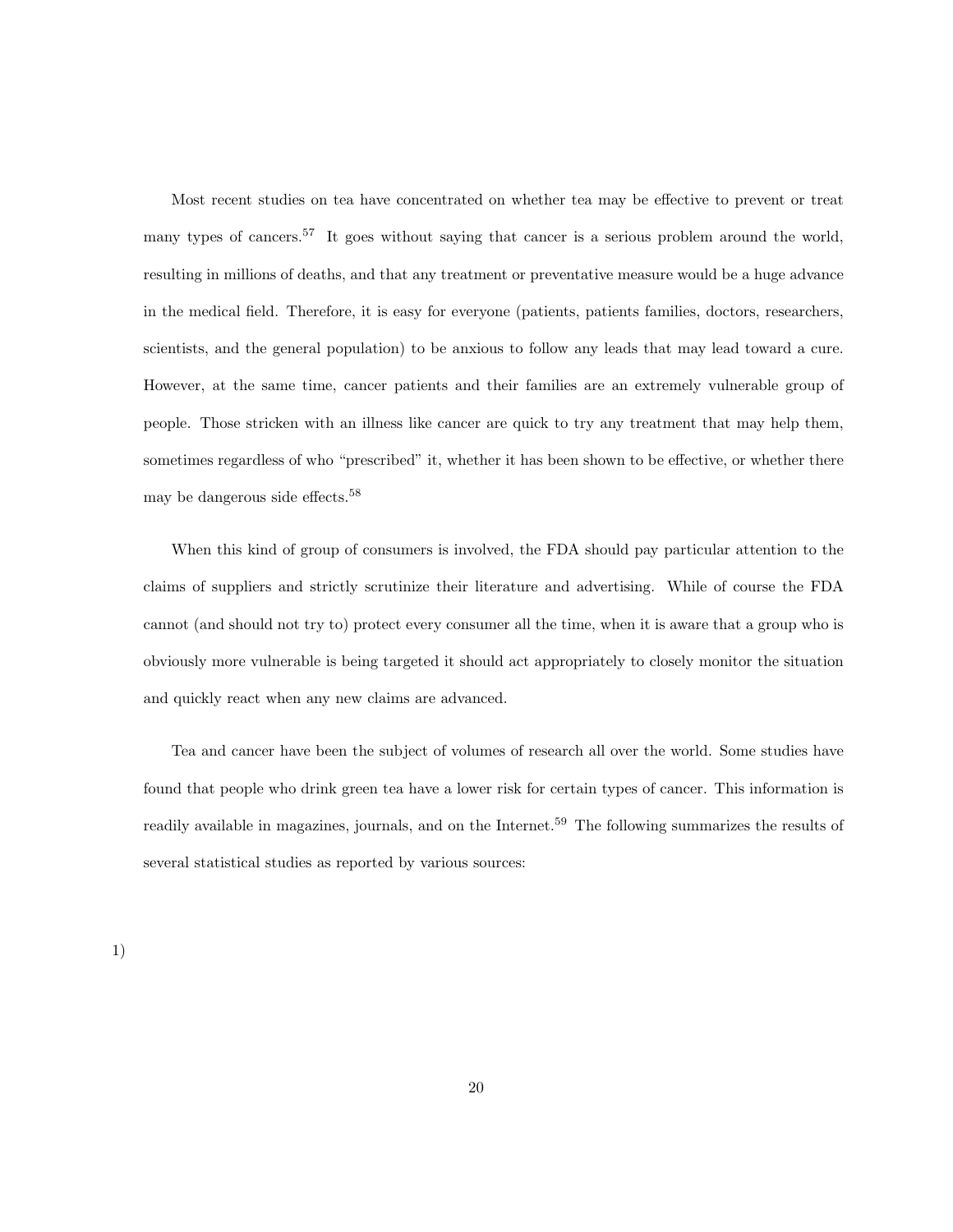Chinese men and women who drank green tea experienced a 60% reduction

in esophageal cancer;<sup>60</sup>

2)

Men who drank ten cups of green tea a day stayed cancer-free for three years

longer than those who drank less than three cups a day;  $61$ 

3) Women who had a history of drinking five cups or more of green tea a day had less recurrences of breast cancer and the cancer spread less quickly; $62$ 

4) Areas in the Sizuoka Prefecture region of Japan that have higher green tea production have lower rates of cancer, especially gastrointestinal cancers like stomach, esophageal, and liver cancers;<sup>63</sup>

5) Patients who treated pre-cancerous lesions in the their mouth with tea experienced a 37% regression of the lesion over six months as compared to a  $10\%$  regression for patients given the placebo;<sup>64</sup>

6) Polish women who drank black tea daily had a reduced risk of stomach cancer;<sup>65</sup>

7) Postmenopausal women who drank two or more cups of tea a day over an eight year period had a reduced risk of digestive and urinary tract cancers;<sup>66</sup>

8) People who drank green tea had a 48% reduced risk of developing stomach cancer;<sup>67</sup>

9) People who drank one cup of black tea a day had a 50% reduced risk of developing lung cancer.<sup>68</sup>

 $64$ See Tea and Cancer, available at: http://www.teahealth.co.uk/th/facts/5.htm; see also NATIONAL CANCER INSTITUTE, supra note 52 (reporting similar findings).

 $62 \, See \, id.$  (citing a Case Western Reserve University study).

<sup>63</sup>See Itaro Oguni, Green Tea Prevents Cancer, available at: http://www.daisan.co.jp/health.

 $65$  See Tea and Cancer, supra note 64.

 $^{66}See$ id.

 $67$  See id. (citing a 2001 article in the International Journal of Cancer).

 $68$  See id. (citing a 1998 article in Lung Cancer).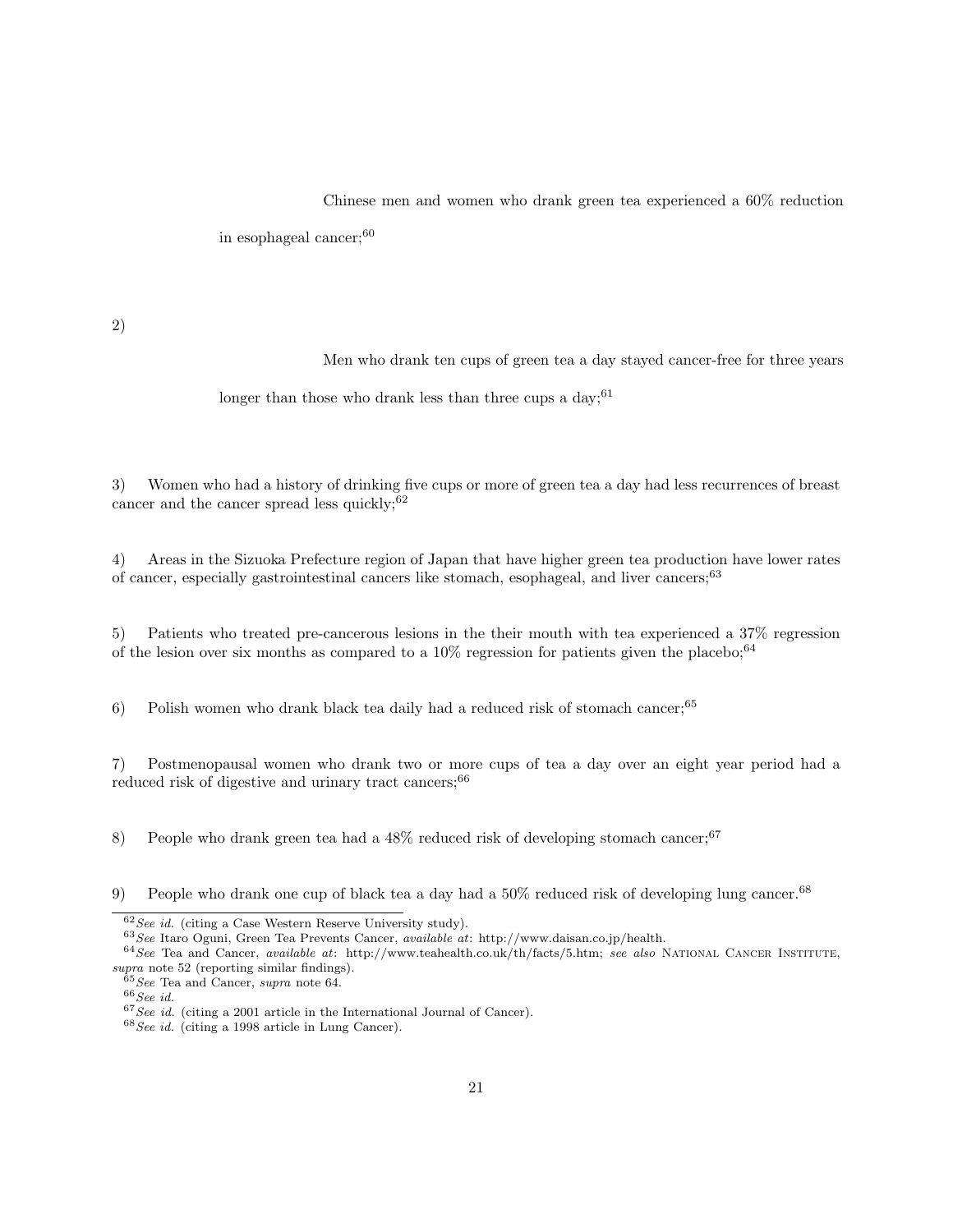Some studies have found absolutely no correlation, or even a positive correlation, between tea and some cancers.<sup>69</sup> Nevertheless, the above statistical results reflect some impressive numbers and certainly encourage many people to go out and start drinking tea. Many of these studies no doubt have flaws in their methodology and have failed to control for other variables that affect cancer rates, and this may explain why the results from these kinds of statistical surveys are very inconsistent.

In addition to statistical studies, many researchers have begun animal testing to see if tea or one or more of its components actually result in a reduced risk of cancer in a controlled laboratory environment.<sup>70</sup> Such studies have found the following:

1)

Mice given green tea extract showed slower growth of tumors and reduced the incidence of cancer to less than  $50\%;$ <sup>71</sup>

2) Mice given catechins from green tea showed a significantly lower incidence of duodenal cancer;<sup>72</sup>

3) Rats given white tea showed a significant reduction in pre-cancerous lesions as compared to rats given caffeine alone.<sup>73</sup>

Obviously from a scientific standpoint, these studies are only the beginning of what researchers would need to actually prove that the components of tea can help fight cancer.<sup>74</sup> But when the results of these studies are made public in a variety of media, consumers can easily be persuaded to change their behavior and start drinking more tea.

 $72$  See id.

<sup>73</sup>See Is White Tea Better than Other Teas as a Potential Anti-carcinogen?, supra note 12.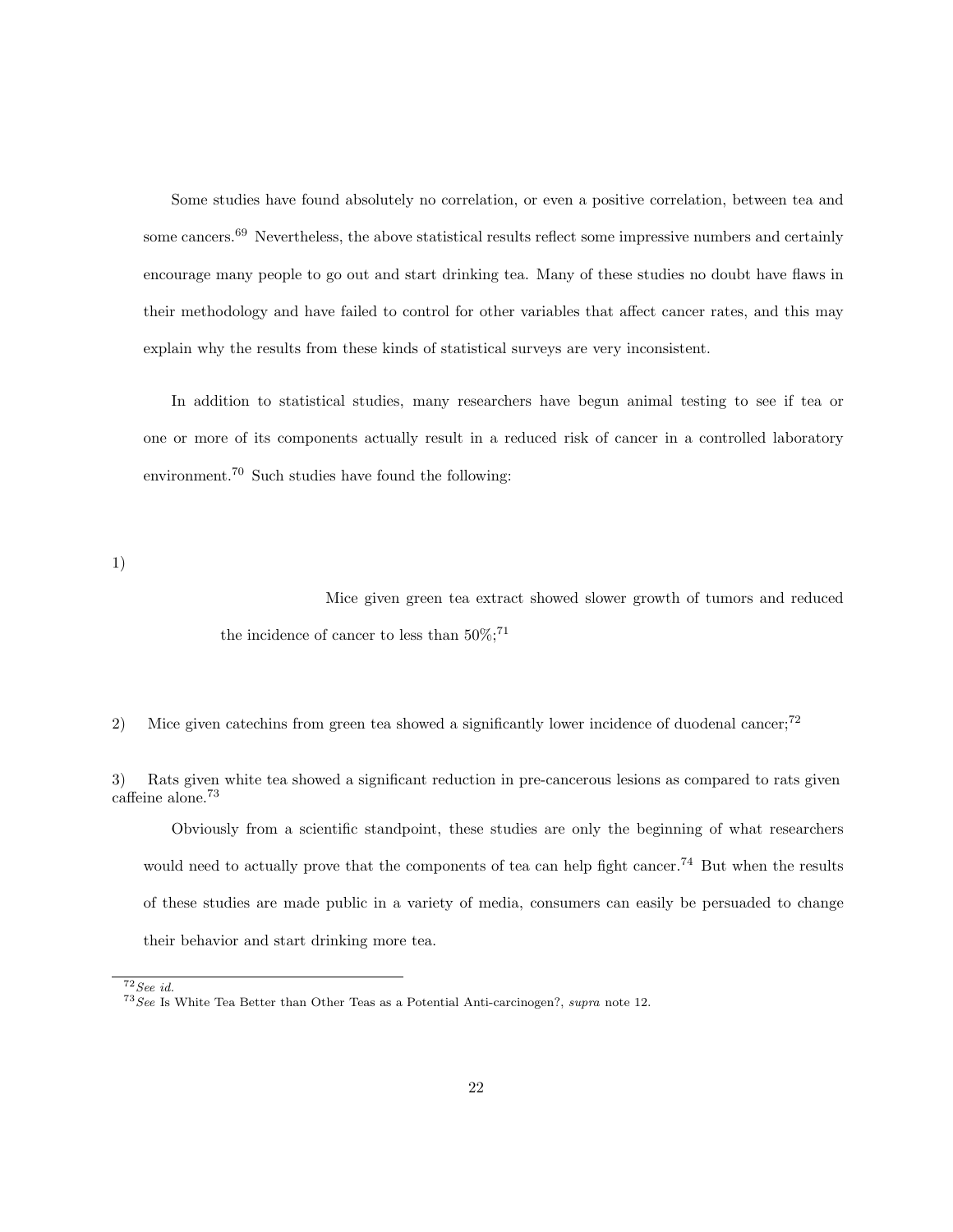Heart disease and stroke are also serious and deadly conditions affecting millions of people. Tea has been linked to improving circulation through blood vessels, combating high blood pressure, and lowering LDL cholesterol levels in the bloodstream, all of which can lead to a reduced risk of heart disease and stroke.<sup>75</sup> As with cancer, many researchers have tried to explain the link between tea and heart disease using statistical studies. They have found some of the following:

1)

People who drank more than three cups of tea a day had an 11% lower rate of heart attacks;<sup>76</sup>

2)

People who drank more than four cups of black tea a day showed improved blood vessel function;<sup>77</sup>

3) Regular consumption of black tea can reduce coronary heart disease by  $50\%$ ;<sup>78</sup>

4) People who drank about nineteen cups of tea per week were less likely to die after a heart attack;<sup>79</sup>

5) Tea flavonoids can help inhibit platelet aggregation; $80$ 

6) Tea flavonoids can inhibit the oxidation of LDL cholesterol.<sup>81</sup>

<sup>78</sup>See Black Tea or Green Tea- Which is Healthier?, supra note 55 (citing a Saudi Arabian study).

 $^{79}See$  Mitchell,  $supra$  note 49.

 $80\,$ See Tea and Antioxidant Properties, supra note 53 (citing four separate studies).

 $81$  See id. (citing five separate studies); Black Tea or Green Tea- Which is Healthier?, supra note 76 (adding that a study in Netherlands found that the reduction in LDL cholesterol led to a reduced risk of stroke).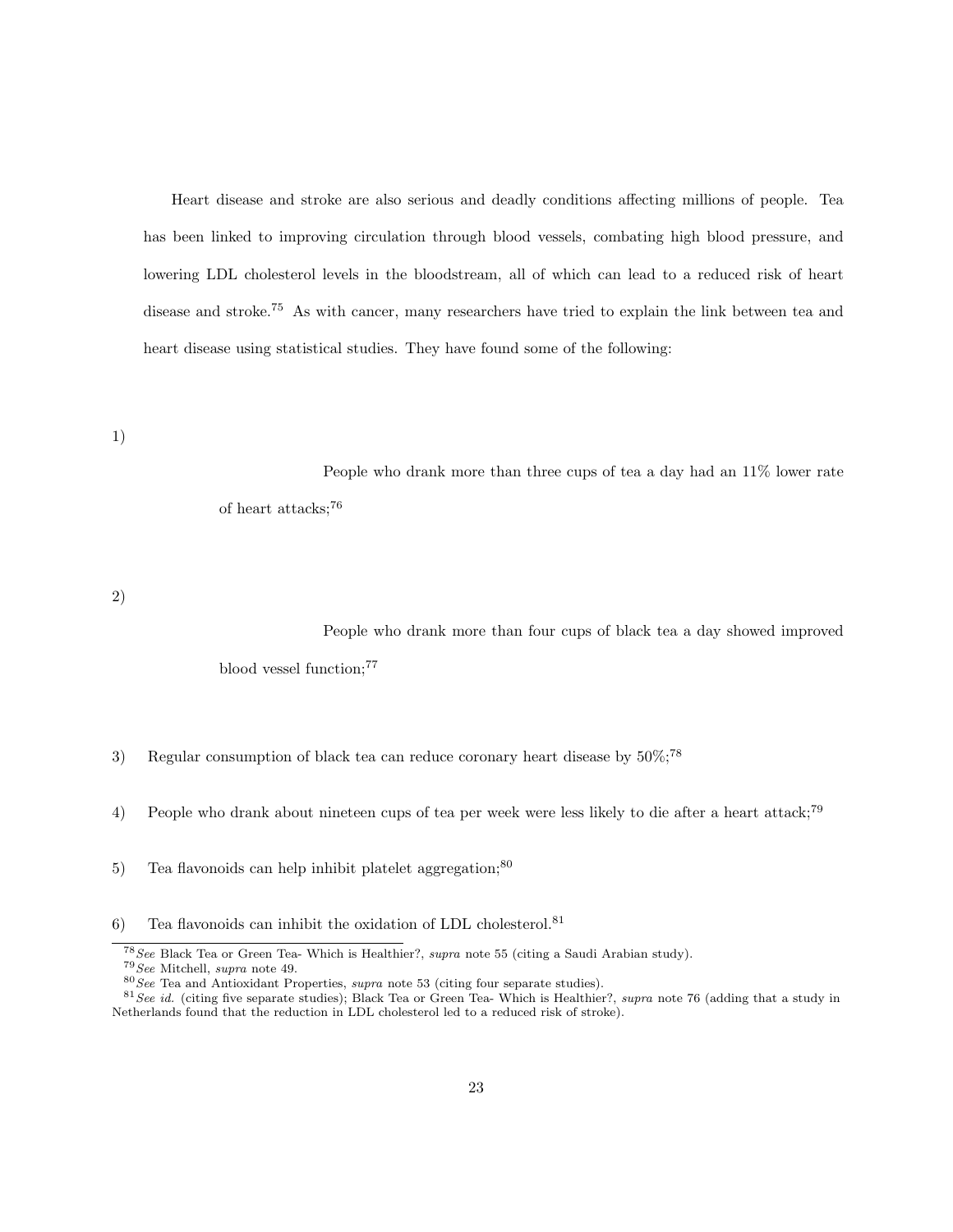As with cancer treatment the evidence is still inconclusive and needs to be further examined before any definite claims can be made about tea's cardiovascular value.

Human studies are a completely different arena for the kind of testing that deals with treating cancer, heart disease, stroke, and high blood pressure, and very few studies other than ex post statistical analyses have been done.<sup>82</sup> Any study would probably not be able to use tea exclusively as a treatment when prescription drugs are already the standard treatment unless animal studies showed that tea alone could be extremely effective. Therefore tea would likely be used as a supplement to medication making it harder to determine its true affect on the disease. Moreover, studies addressing these types of diseases must be extremely long in duration in order to be accurate because these diseases develop over time and are influenced by many hereditary and lifestyle factors.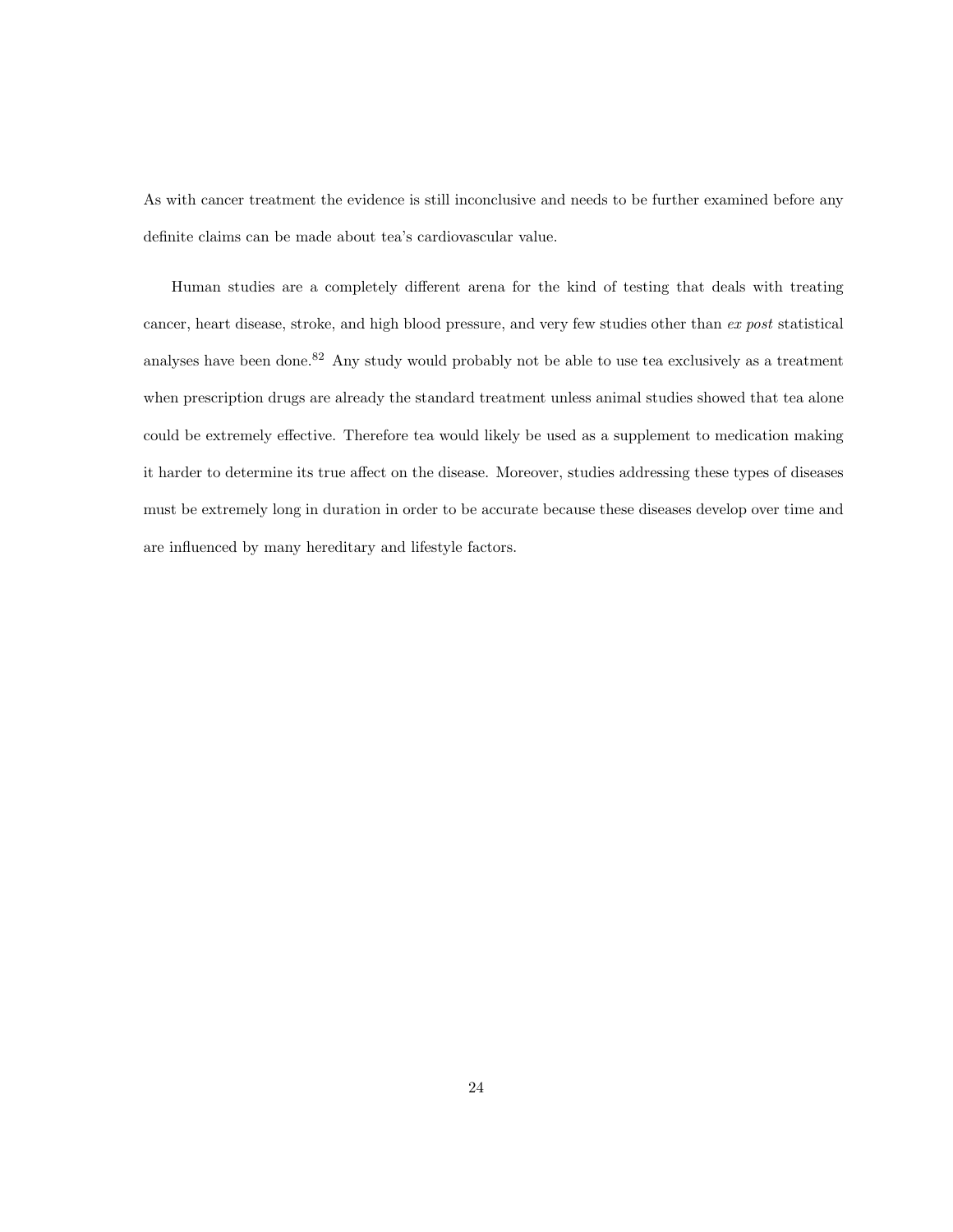### Tea as a Treatment for Infectious Diseases: Bacterial, Viral, and Fungal

Tea has also been studied, more so recently, for its ability to fight various kinds of infections and boost the body's immune system.<sup>83</sup> The connection between tea and fighting infection predates any understanding of the science behind the phenomenon. The Chinese would use tea leaves to help fight fungal infections on their feet or as a disinfectant for cuts and lacerations.<sup>84</sup> Tea is also believed to help fight against bacteria that cause food poisoning because the catechins act to sterilize many of the bacteria that would otherwise reproduce to make one sick.<sup>85</sup> One study showed that tea drinkers' blood cells responded five times faster to germs than the blood cells of coffee drinkers.<sup>86</sup> The chemical L-theanine, found in tea, is broken down in the liver into ethylamine which produces gamma-delta T-cells; these T-cells prompt the secretion of interferon to help the body's immune system fight off infection.<sup>87</sup> The body's process of releasing interferon helps fight not only bacterial infections, but viral and fungal as well.

Because of its antibacterial properties, tea may also help fight cavities by killing the bacteria in the mouth that lead to tooth decay.<sup>88</sup> Several European authors writing on tea in the 1500's and1600's referenced its ability to treat fever, stomach aches, colds, scurvies, and pain of the bowels.<sup>89</sup>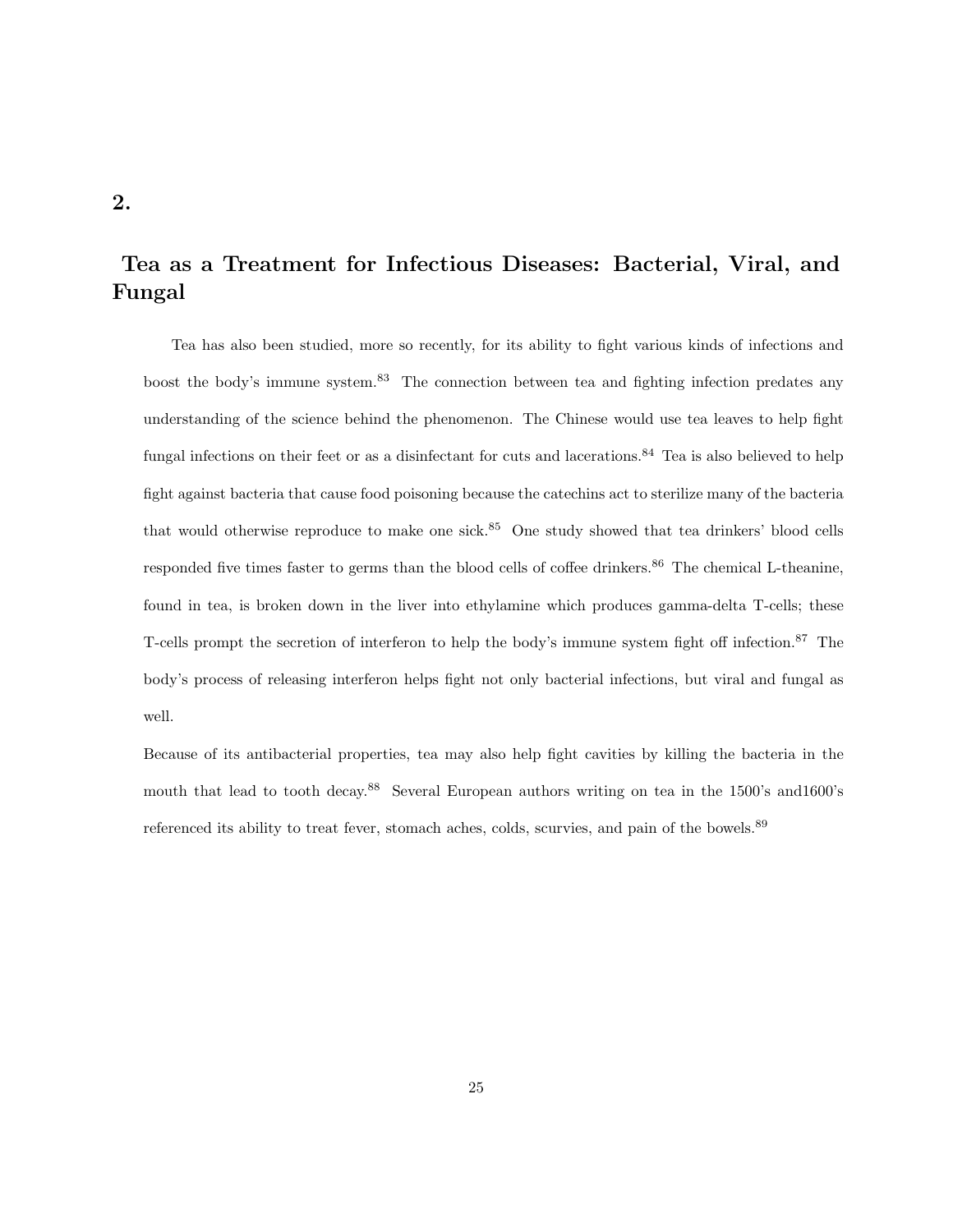Even further, tea may be effective at fighting viral infections in the body. Research has been done to study the affect of tea on the influenza virus and even the AIDS virus. The tea catechins and theaflavin are believed to interfere with the virus and inactivate it.<sup>90</sup> Hepatitis patients may also benefit from drinking tea because it may help lower the levels of iron in their blood.<sup>91</sup> The iron can lead to freeradicals which cause cirrhosis of the liver.<sup>92</sup>

The ability of any product to potentially fight viruses is extremely valuable in the medical field in the wake of diseases like AIDS. Any product that may be able to help treat the AIDS virus would truly be a miraculous discovery. However, a note of caution is again necessary. As with cancer patients, AIDS patients are extremely vulnerable to advertising and solicitation from anyone who tells them that they may have found a treatment for an incurable disease, especially if that treatment is as close and as inexpensive as a few cups of tea.

3.

Tea as a Treatment for Other Ailments: Rheumatoid Arthritis, Osteoporosis, and Obesity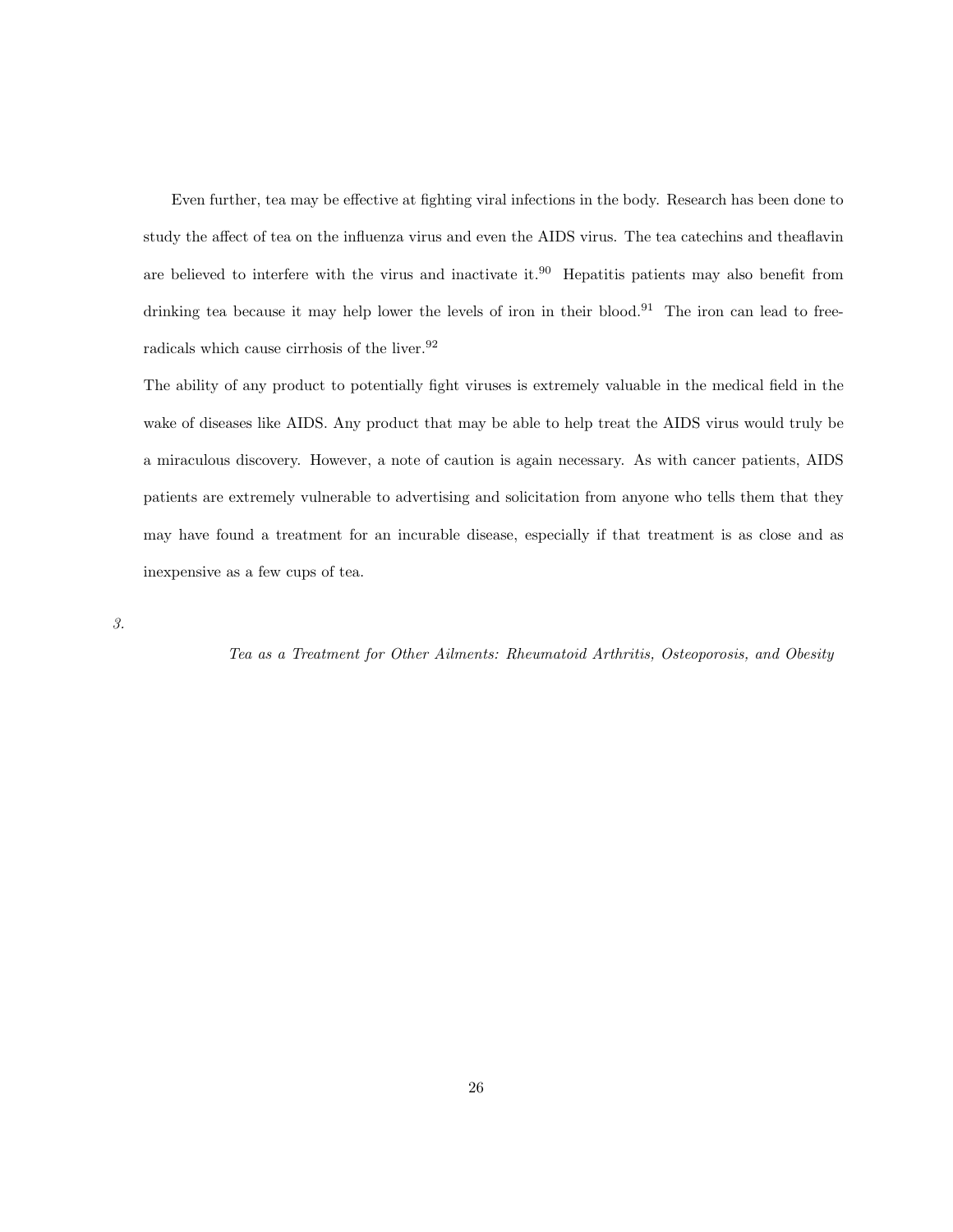Tea has also been connected to the treatment of other diseases, although the link is more tenuous and the research more sparse. One study published in the American Journal of Clinical Nutrition found that older women who drank tea actually had higher bone mineral density.<sup>93</sup> This may help prevent osteoporosis.<sup>94</sup> Moreover, tea's antioxidant properties may help reduce rheumatoid arthritis in many of the same ways it may prevent cancer, and by decreasing inflammation caused by free-radicals in the bloodstream.<sup>95</sup>

Claims about tea as a treatment for obesity come in many forms and include several treatments with herbal teas.<sup>96</sup> One study reported that men who were given a combination of caffeine and green tea extract burned more calories than those given only caffeine or a placebo.<sup>97</sup> It was reported that green tea catechins may be responsible for increased fat oxidation, which may lead to increased weight loss.<sup>98</sup> Additionally, tea may cause carbohydrates to be released more slowly, which lowers the blood sugar and increases the burning of fat.<sup>99</sup> Another study found that the antioxidants in tea enhance metabolism and green tea drinkers may burned up to seventy more calories a day.<sup>100</sup>

4.

#### Herbal Teas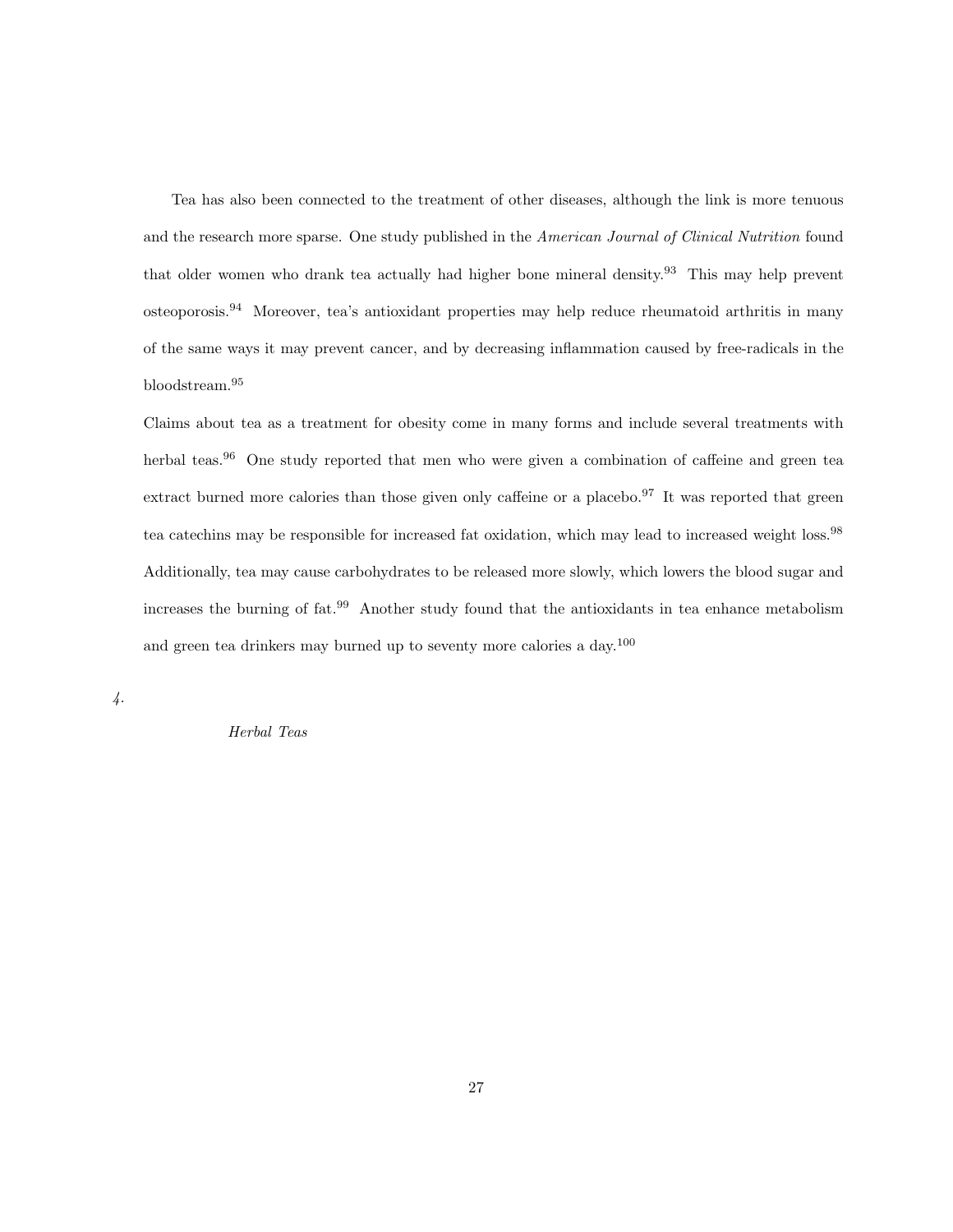Herbal teas are not actually tea because they are not made from the Camellia sinensis plant, but instead are infusions of other plants in hot or boiling water. Some of the most popular and familiar herbal teas include Chamomile, Eucalyptus, Senna, Ginger, Raspberry Leaf, and Echinacea, although there are many more varieties. Some herbal teas are infusions of the very plant from which the tea derives its name, like Chamomile, whereas others contain many different ingredients and extracts from various sources and then name the tea according the particular supplement they wish to advertise. This latter choice is used often with Echinacea and Ginger teas. The average consumer can easily be misled by the name "herbal tea" and not understand that they may be drinking a concoction of other plants and flowers that have no relation to traditional "real" tea. For this reason, regulation of health claims should cover both real tea and herbal tea together in the same way so that consumers will get the maximum protection. Herbal teas should not get an advantage over real tea in terms of the types of health claims they can make because the average consumer won't notice that claims about real tea are not missing because they don't exist, but only missing because of stricter regulation. Consumers will likely instead believe that herbal teas make more health claims because they are better for them and may actually succeed in preventing, treating or curing their condition. When regulation and laws are in place for consumer protection, the regulator needs to look at the claims from the consumers' point of view to avoid grouping like products differently and only further confusing the consumer who essentially sees one product: tea. Therefore, this paper will discuss the regulation of both real tea and herbal tea.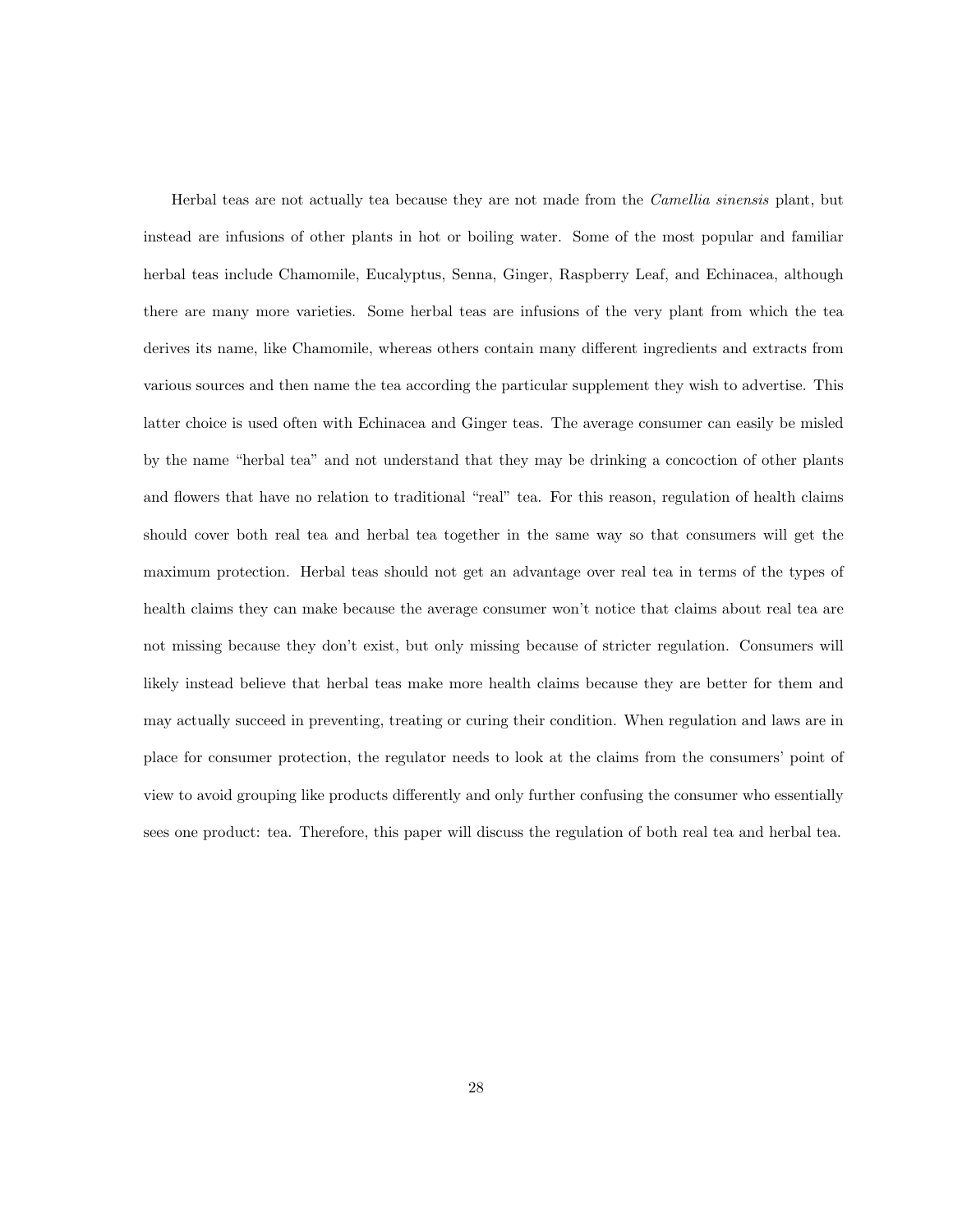Herbal teas probably make more health claims than traditional tea, and the claims are much more unsubstantiated. Some of the claims can only be described as "wild" because advertisers will claim that their herbal tea can treat very specific ailments.<sup>101</sup> For example, health claims for herbal teas include the following:

1)

Senna, aloe, rhubarb root, buckthorn, cascara, and castor oil teas claim to act as stimulant laxatives and also aid in weight  $loss;^{102}$ 

2) Chamomile tea claims to reduce stress and anxiety as well as aid digestion;<sup>103</sup>

3) Fennel and Anise tea assert that they also reduce stress and can fight off colds and boost metabolism;<sup>104</sup>

4) Peppermint tea claims to soothe sore throats and other cold symptoms;<sup>105</sup>

5) Lobelia was used to treat asthma and bronchitis in the  $19<sup>th</sup>$  century and is now claimed to enhance mental clarity and well-being;<sup>106</sup>

6) Chapparal tea claims to be a natural antioxidant "blood purifier" as well as a treatment for cancer and  $acne;$ <sup>107</sup>

7) Germander tea is marketed to assist in weight loss and treat obesity;<sup>108</sup>

<sup>103</sup>See Here's to Your Health—Drink Tea, available at: http://www.mybackyard.com/current/217p1.htm; Sharon Snider, Beware the Unknown Brew: Herbal Teas and Toxicity, FDA CONSUMER (1991), available at: http://www.fda.gov/bbs/topics/CONSUMER/CON00007.html.

 $104 \text{ See Snider}, \text{supra note } 103.$  $105$  See id.

 $106\, \bar{S}ee$ id.

<sup>&</sup>lt;sup>107</sup>See CTR. FOR FOOD SAFETY & APPLIED NUTRITION, U.S. FOOD & DRUG ADMIN., ILLNESSES AND INJURIES ASSOCIATED with the Use of Selected Dietary Supplements (1993), available at: http://www.cfsan.fda.gov/∼dms/ds-ill.html.  $^{108}See$   $id.$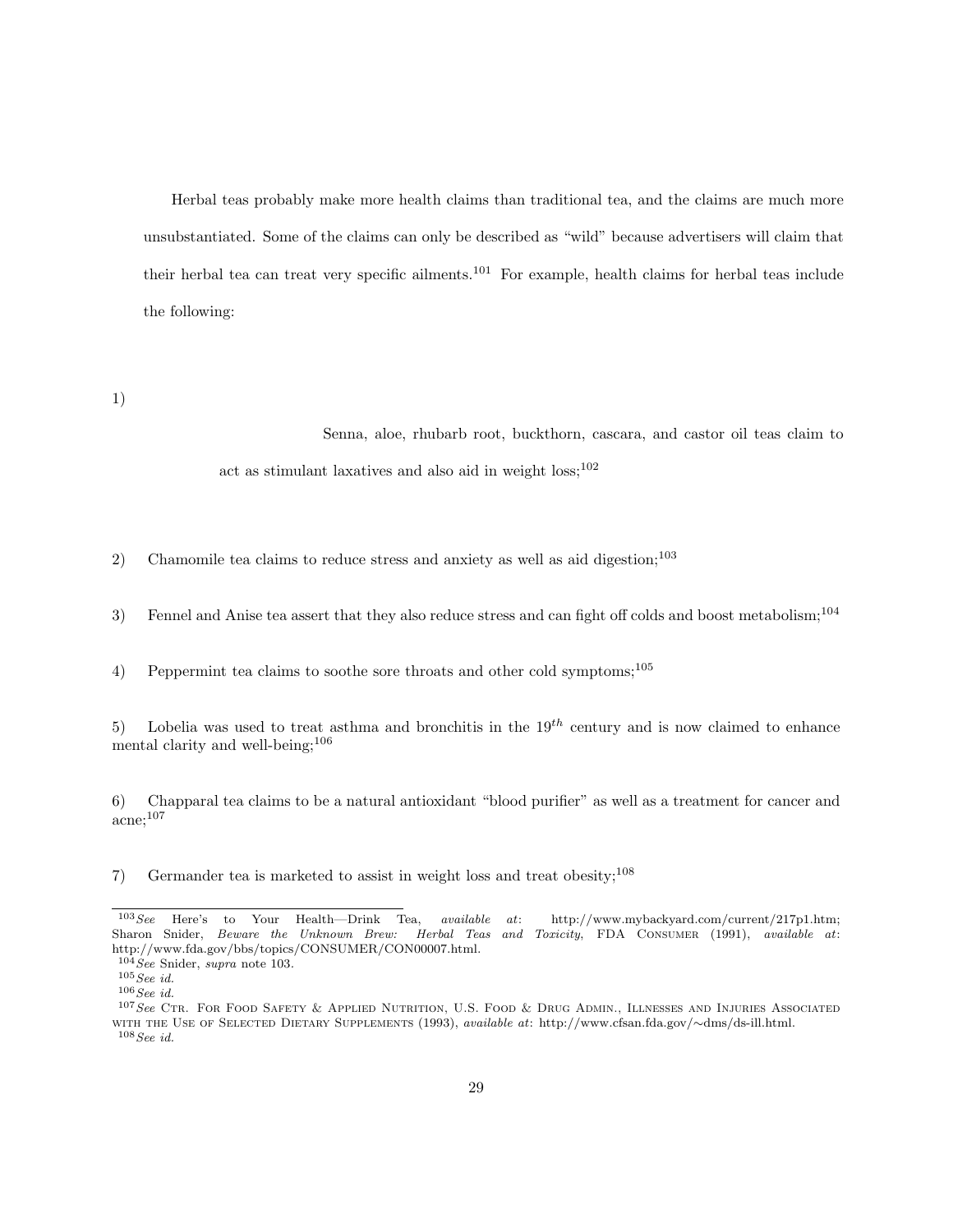8) Ma Huang tea, squaw tea, and Mormon tea, all of which contain Ephedra, claim to boost energy and help control weight loss;<sup>109</sup>

9) Ginger is purported to aid in digestion and treat nausea, especially related to pregnancy;<sup>110</sup>

10) Raspberry leaf tea claims to also reduce morning sickness in pregnant women, as well as lead to shorter labor and prepare the body for delivery;  $111$ 

11) Kombucha Mushroom tea (which contains no mushrooms) claims to induce a state of well-being as well as treat AIDS and cancer;  $\rm ^{112}$ 

12) Cho Low tea claims to lower cholesterol;  $113$ 

13) Eucalyptus tea claims to clear mucous membranes to benefit respiratory health;<sup>114</sup>

14) Echinacea tea claims to boost the body's immune system by stimulating the production of immune proteins and interferon;<sup>115</sup>

15) Licorice tea is purported to act as a laxative;  $116$ 

- 16) Chinese High Mallow tea claims to aid in weight  $loss;^{117}$
- 17) Kuding Tea declares that it can lower cholesterol and high blood pressure;<sup>118</sup>
- 18) Rooibos Tea (South African Red Bush Tea) asserts that it is a "miracle tea" for its anti-cancer and

 $109$  See id.

<sup>&</sup>lt;sup>110</sup>See Josef A. Brinckmann, Statement at FDA Public Meeting on Safety Issues Associated with Dietary Supplement Us During Pregnancy (2000); Respiratory Support, at: http://www.a-healing.com/11028.html.

 $^{111}See$  Brinkmann, supra note 110.<br>  $^{112}See$  FDA Cautions Co

 $112$  See FDA Cautions Consumers on "Kombucha Mushroom Tea," (1995), available at: http://www.fda.gov/bbs/topics/ANSWERS/ANS00650.html.

<sup>113</sup>See No Evidence to Support Cholesterol Claims for Cho Low Tea (1989), available at: http://www.fda.gov/bbs/topics/ANSWERS/ANS00151.html.

 $114$  See Respiratory Support, supra note 110.

 $115$  See Immune System Boost, at: http://www.a-healing.com/11033.html.

 $^{116}See$  Gentle Herbal Laxative,  $\it{at:}$  http://www.a-healing.com/11035.html.

 $117$  See http://www.herbalassets.com.

<sup>118</sup>See Imperial Kuding Tea, (Black Herbal Tea), at: http://www.enjoyingtea.com/imblheteikut.html.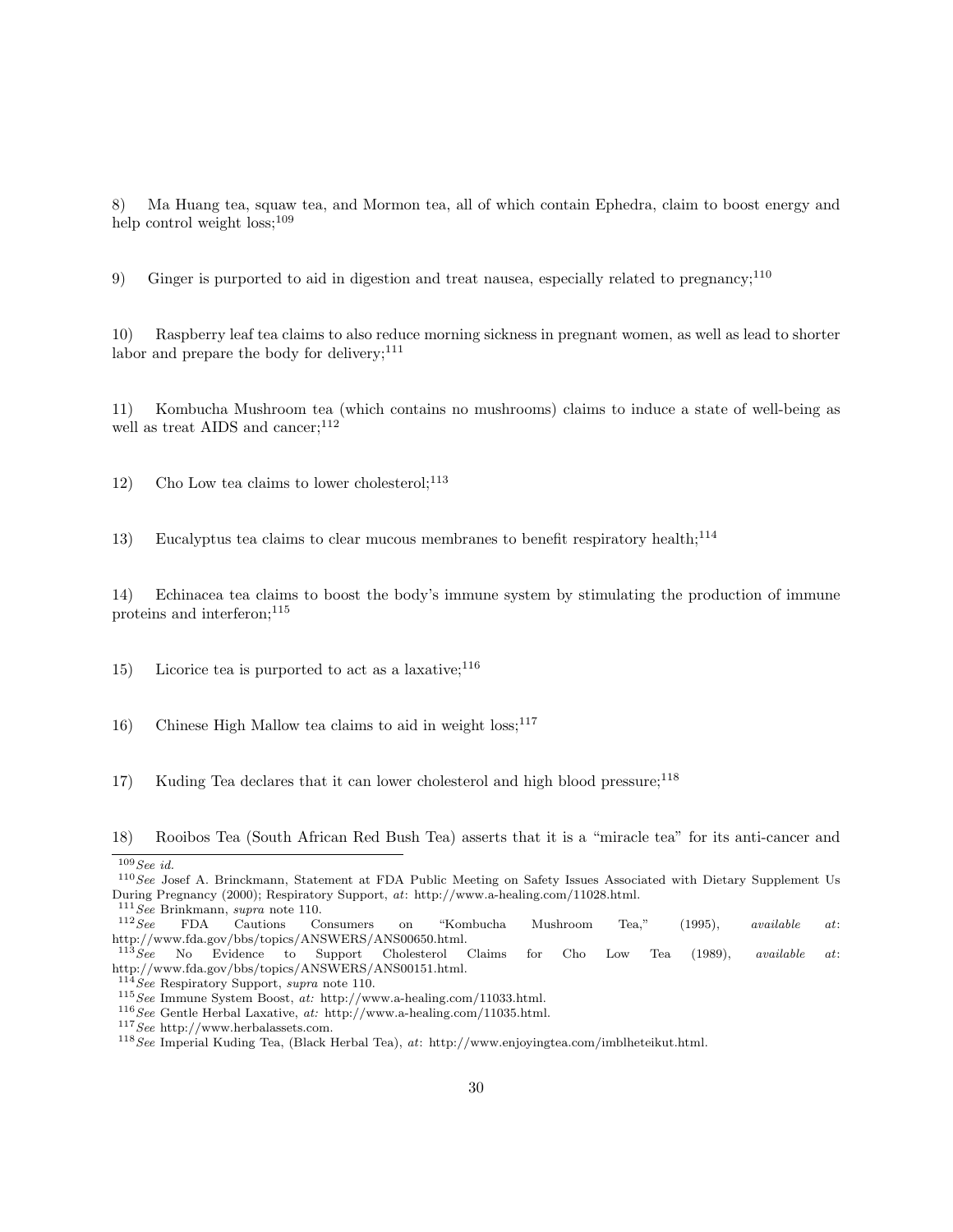anti-aging effects; it also claims, among other things, to treat colic in infants, high blood pressure, allergies, diabetes, headaches, digestive problems, skin conditions and depression;<sup>119</sup>

19) Tea containing Cat's Claw (an herb grown in the South American rainforest) claims to treat cancer, various types of infections, allergies, diabetes, AIDS, and stomach disorders, as well as generally boost the body's immune system;<sup>120</sup>

20) Tea containing Jatoba tree purportedly fights bacterial, viral, and fungal infections and helps treat respiratory ailments like asthma;<sup>121</sup>

21) Tea containing Chuchuhuasi boasts its ability to relieve arthritis, rheumatism, and back pain because of its anti-inflammatory properties;  $122$ 

22) Tea containing Stevia asserts that it can help treat obesity, high blood pressure, and hypertension;<sup>123</sup>

23) Tea containing Chanca Piedra claims to be effective at treating gallstones and kidney stones as well as viral infections;<sup>124</sup>

24) Tea containing Pau d'Arco claims to treat cancer, respiratory and stomach disorders, fungal and parasitic infections, as well as lower blood sugar.<sup>125</sup>

 $119 \text{ See GHz}$  Rooibos Tea,  $at:$  http://www.antiaginglifeextension.com/rooibos\_redbush\_tea/default.asp?a=&c=&p=.

 $120\,See$  Shipibo Herbal Tea,  $at:$  http://shipibotea.com/.

 $^{121}See$   $id.$ 

 $122$  See id.  $123$  See id.

 $^{124}See$ id.

 $125$  See id.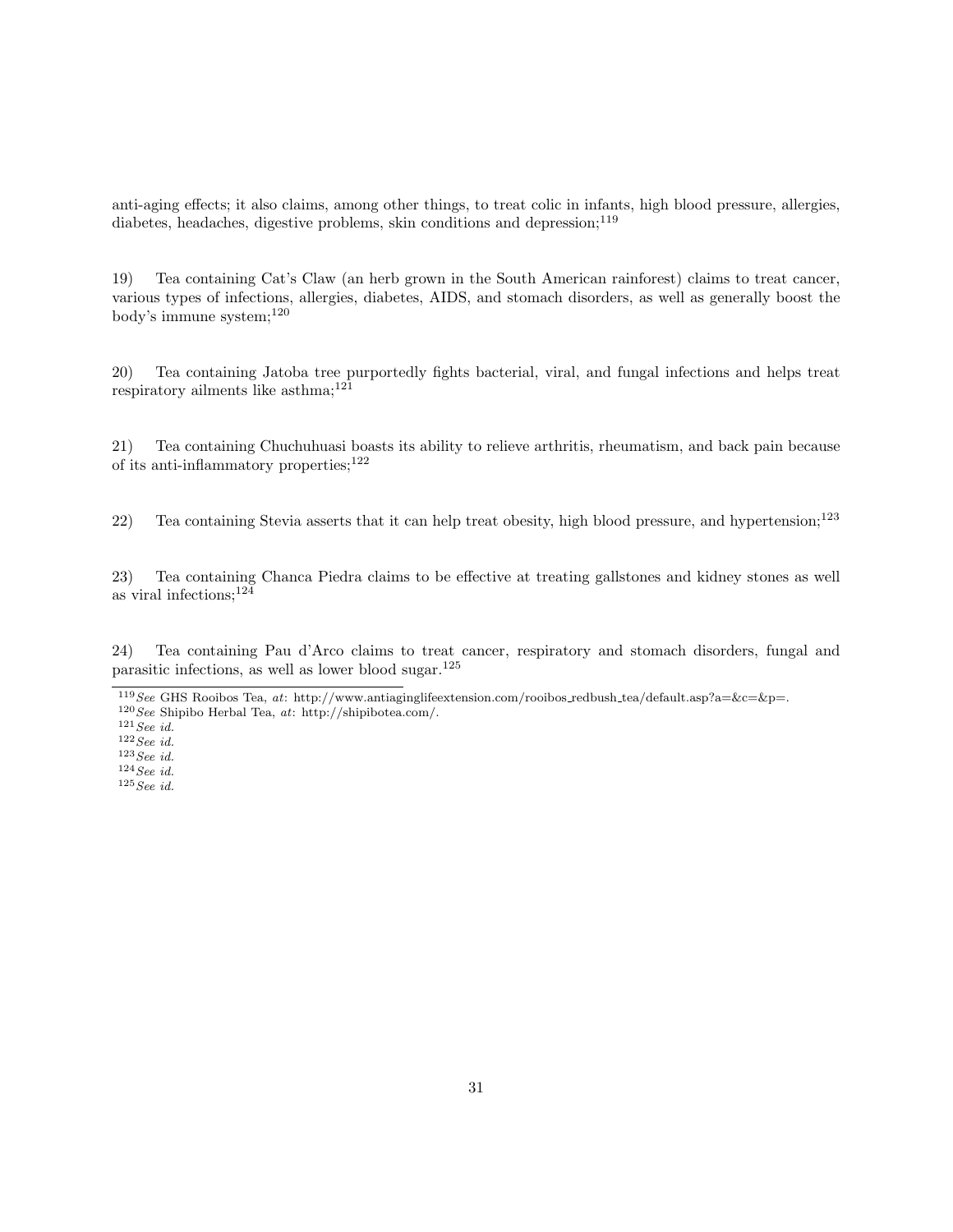These health claims for herbal teas were compiled from FDA sources as well as from advertisements by companies trying to sell these teas. Many of the health claims allege that they are backed up by scientific studies, although almost always these studies are referenced vaguely, which inhibits the reader from finding out more about the research and its conclusions. Many of the claims are not supported by any scientific evidence and purport to be following ancient medicinal practices from Asia, Africa, and South America. However, simply by citing some support for the health claim, each source is affecting the way consumers think about and use the various herbal remedies offered in the market. To the average consumer it may not matter if the study was done in the United States or abroad or if the study was published in a reputable journal and evaluated by other scientists and researchers. Part of the problem with many of these health claims is that consumers either cannot or will not bother to find out further information and will take the health claim statements as proven instead of as preliminary evidence.

#### C. Harmful Effects of Tea

One may ask- what's the big deal? Drinking a little extra tea won't hurt anyone, so why all the concern? There are four major risks associated with the health claims of tea. These can also apply more broadly to herbal and alternative remedies in general. First, although traditional tea is not as harmful as many other substances that people may use or overuse to help fight health problems, it can have some minor side effects. Tea contains caffeine (unless decaffeinated like many green teas that are sold in the United States), which can affect the human body in several ways, causing insomnia, nervousness, and irregularities in heart rate.<sup>126</sup> While usually minor, these side effects can be harmful to people already suffering from these problems which

 $126$  See Unconventional Therapies- Green Tea, available at: http://www.bccancer.bc.ca/PPI/UnconventionalTherapies/GreenTea.htm. Because of the caffeine in green and black tea, one researcher notes that pregnant women and people with cardiac problems should limit their consumption of tea to two cups a day. Id. This is a bit ironic since many of the studies on the health benefits of tea state that in order to gain the benefits, one must consume more than four, or in some cases more than ten, cups of tea a day. This is especially inconsistent when people with cardiac problems should avoid too much caffeine and yet tea is supposed to be drunk in order to prevent and treat cardiovascular disease.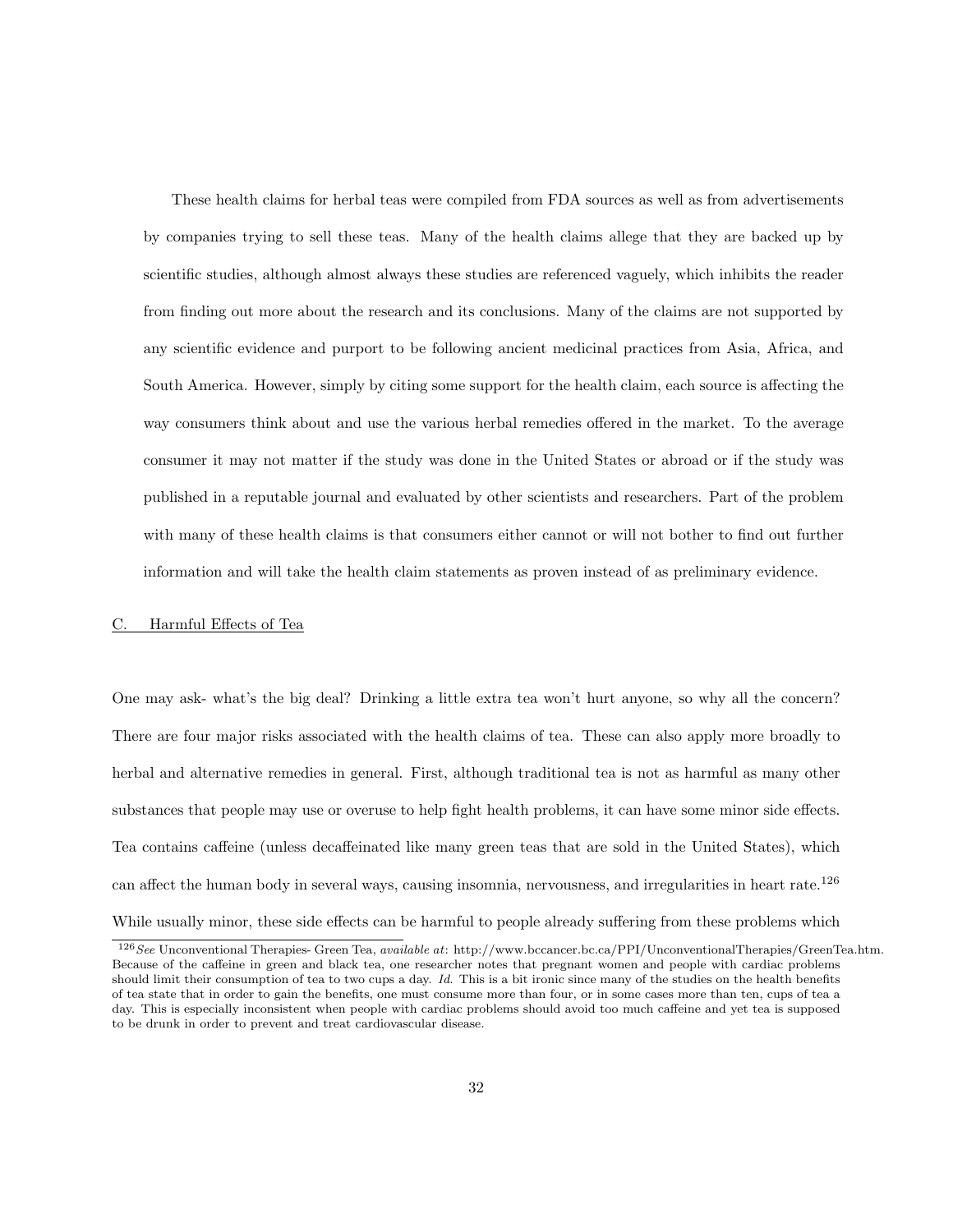would only be exacerbated by consuming caffeine from tea. Many are quick to point out, however, that tea contains much less caffeine than coffee, approximately 40mg for a cup of tea compared to about 100mg for a cup of coffee,<sup>127</sup> and therefore it is not really a significant problem because many people have caffeine in their regular diets. Additionally, many people deliberately drink caffeine as a stimulant to promote alertness, and in this case, the side effect of tea is actually a positive one.

Second, herbal teas can be extremely dangerous and in some cases can be fatal if misused. The harmful physical effects of herbal teas are worth detailing because they are, unfortunately, too common. Laxative or weight-loss teas, like those containing senna, aloe, or buckthorn, are potentially fatal.<sup>128</sup> If overused (by either steeping the teas for too long or by drinking too many servings of the teas) they can cause diarrhea, vomiting, nausea, stomach cramps, constipation, fainting, and death.<sup>129</sup> The FDA has received many reports and complaints about these effects of dieter's teas.<sup>130</sup> To make matters worse, the FDA states that laxatives act on the colon, not on the small intestine where calories are absorbed, and therefore are not even effective at promoting weight loss.<sup>131</sup> Therefore, people who use these teas to help them lose weight may unknowingly be putting themselves at great risk for a product that does not even work for its intended use. Furthermore, people with eating disorders such as bulimia and anorexia nervosa may try to use these herbal teas to quickly excrete any food they eat and cleanse their body, which only furthers their disease and puts them at serious risk.<sup>132</sup> The FDA reports that four women's deaths have been linked to using laxative tea while suffering

from an eating disorder.<sup>133</sup>

<sup>127</sup>Segal, supra note 4; Tea and Bone Health, supra note 93.

<sup>128</sup>See Kurtzweil, supra note 102.

 $129 \, Id.$ 

 $130$   $Id$ .  $131 \, \overline{Id}.$ 

 $132$   $Id.$ 

 $133\overline{Id}$ .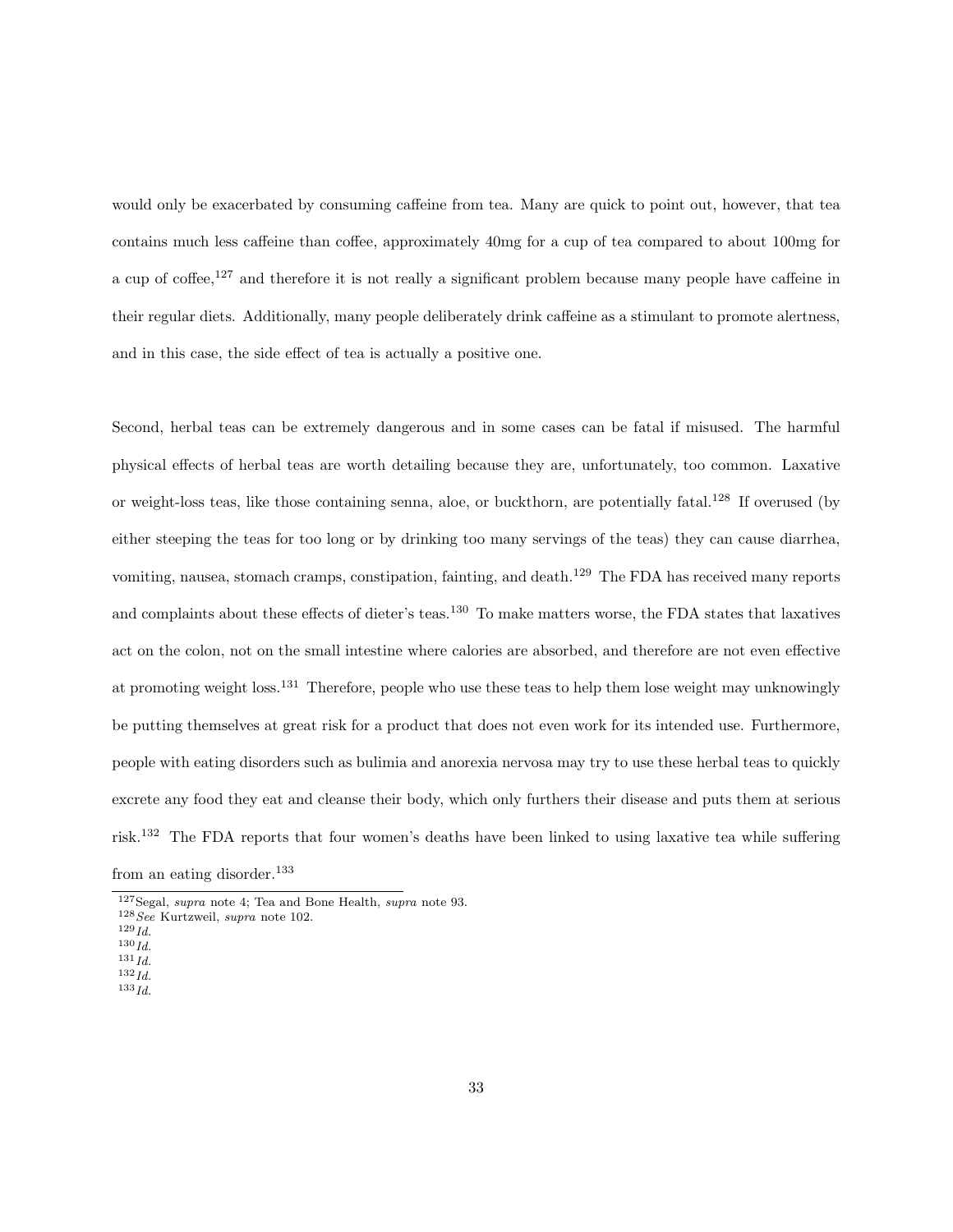Laxative teas are not the only herbal teas that come with potentially dangerous side effects. Chamomile tea has the potential to be fatal if the drinker happens to be allergic to it and does not know it. The FDA reported a 35-year old woman who went into anaphylactic shock after drinking Chamomile tea because she was allergic to it.<sup>134</sup> Chamomile is a member of the same plant family as ragweed, asters, and chrysanthemums, so people who are allergic to one of these plants have a greater risk of being allergic to the others.<sup>135</sup> Chaparral tea has been associated with the development of non-viral hepatitis and liver damage in several reported cases in the United States and Canada.<sup>136</sup> While this side effect is usually associated with chaparral taken in capsule form, some cases involved people who drank tea with chaparral as one of the ingredients.<sup>137</sup> Some distributors removed chaparral products from the market after this information was released, but some kept their products on the market awaiting further evidence.<sup>138</sup>

Germander tea has also been linked to non-viral hepatitis after several reported cases occurred in France, leading to its prohibition in that country and its restriction in several others.<sup>139</sup> The herbal teas that contain Ephedra have all of the potential dangers that accompany Ephedra including hypertension, rapid heart rate, stroke, nerve and muscle damage, and memory loss.<sup>140</sup> The FDA's recent ban of Ephedra products affects these tea products, which should now be Ephedra free.<sup>141</sup>

The recent problem with Star Anise Tea is illustrative of several of the problems that arise with herbal supplements. Chinese star anise is a product generally recognized as safe (GRAS) by the FDA for use as a spice or flavoring; Japanese star anise is not GRAS, has been shown to be toxic, and should be used for decorative purposes only.<sup>142</sup> The two are different species of the same plant. Unfortunately, when the star

 $134\,See$  Snider, supra note 103.

 $^{135}Id.$ 

<sup>136</sup>ILLNESSES AND INJURIES ASSOCIATED WITH THE USE OF SELECTED DIETARY SUPPLEMENTS, supra note 107.

 $137$   $Id.$ 

 $^{138} \mathit{Id}.$ 

 $139$   $Id.$ 

 $^{140}Id.$ 

<sup>&</sup>lt;sup>141</sup> See Final Rule Declaring Dietary Supplements Containing Ephedrine Alkaloids Adulterated Because They Present an Unreasonable Risk, 21 C.F.R. §119 (2004).

 $142$ See FDA Issues Advisory on Star Anise "Teas," FDA Press Release (Sept. 2003), available at: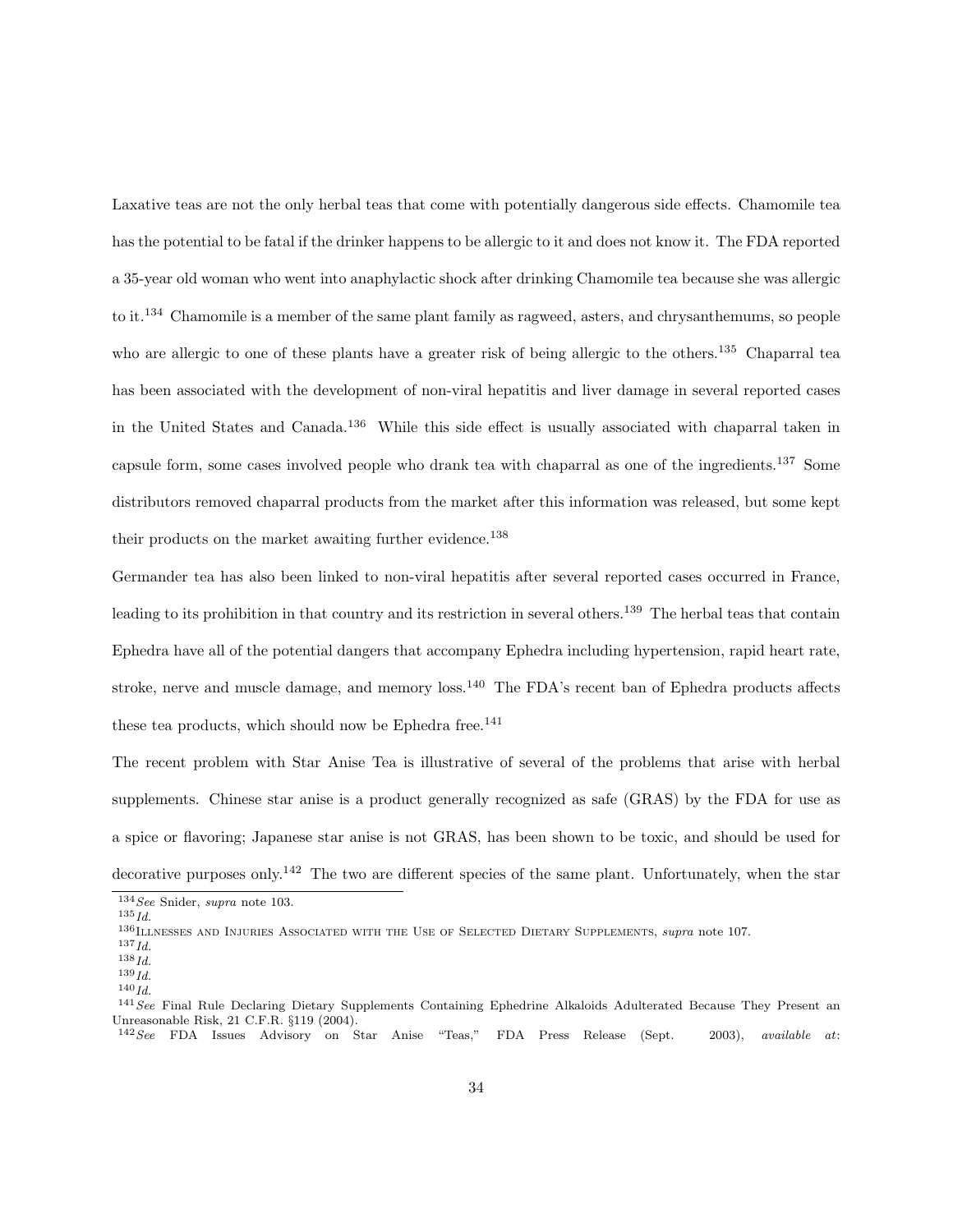anise is dried and processed one cannot tell the two apart through visual examination. In 2001 to 2003, several incidents of illnesses were reported to the FDA after adults and infants ingested star anise tea.<sup>143</sup> Star anise is believed by some to help fight against colic in infants, although unsupported by scientific research, but it has also been shown to cause jitteriness, rapid eye movement, vomiting, and seizures.<sup>144</sup> The FDA could not pinpoint whether Japanese star anise was mistakenly being sold as Chinese star anise or whether the two had been unintentionally mixed together and sold as a tea.<sup>145</sup> Regardless of which one had occurred, the FDA warned consumers to avoid drinking any star anise tea until the problem could be determined.<sup>146</sup> This very recent incident illustrates that very similar herbs may have very different health effects, consumers are often persuaded to drink herbal teas that aren't proven to effectively treat anything, and it is extremely difficult under the current system for the FDA to deal with these problems once they occur. It is hard for the FDA to publicize these smaller yet important health risks, but it is easy for an herbal tea distributor to advertise its health claims to consumers.

Some herbal teas that used to be popular for their medicinal value have since been re-categorized as harmful to human health. Dangerous effects from comfrey tea made from comfrey root have been documented. Comfrey tea used to be popular for its general healing properties until it was discovered that the pyrrolizidine alkaloids it contains cause cancer in laboratory rats.<sup>147</sup> Upon this discovery Celestial Seasonings dropped Comfrey tea from its product line in the early 1980's and comfrey was banned in Canada in 1989.<sup>148</sup> Comfrey has also been implicated in liver disease, although only a few cases have been reported and were due to extremely

http://www.fda.gov/bbs/topics/NEWS/2003/NEW00941.html.

 $143$   $Id.$ 

 $144 \, Id.$ 

 $145$   $Id$ .  $146 \, Id.$ 

<sup>147</sup>Snider, supra note 103.

 $148$ Id.; The United Kingdom, Australia and Germany have also banned the use of many comfrey products while some other countries have restricted its use to prescription only. See ILLNESSES AND INJURIES ASSOCIATED WITH THE USE OF SELECTED Dietary Supplements, supra note 107.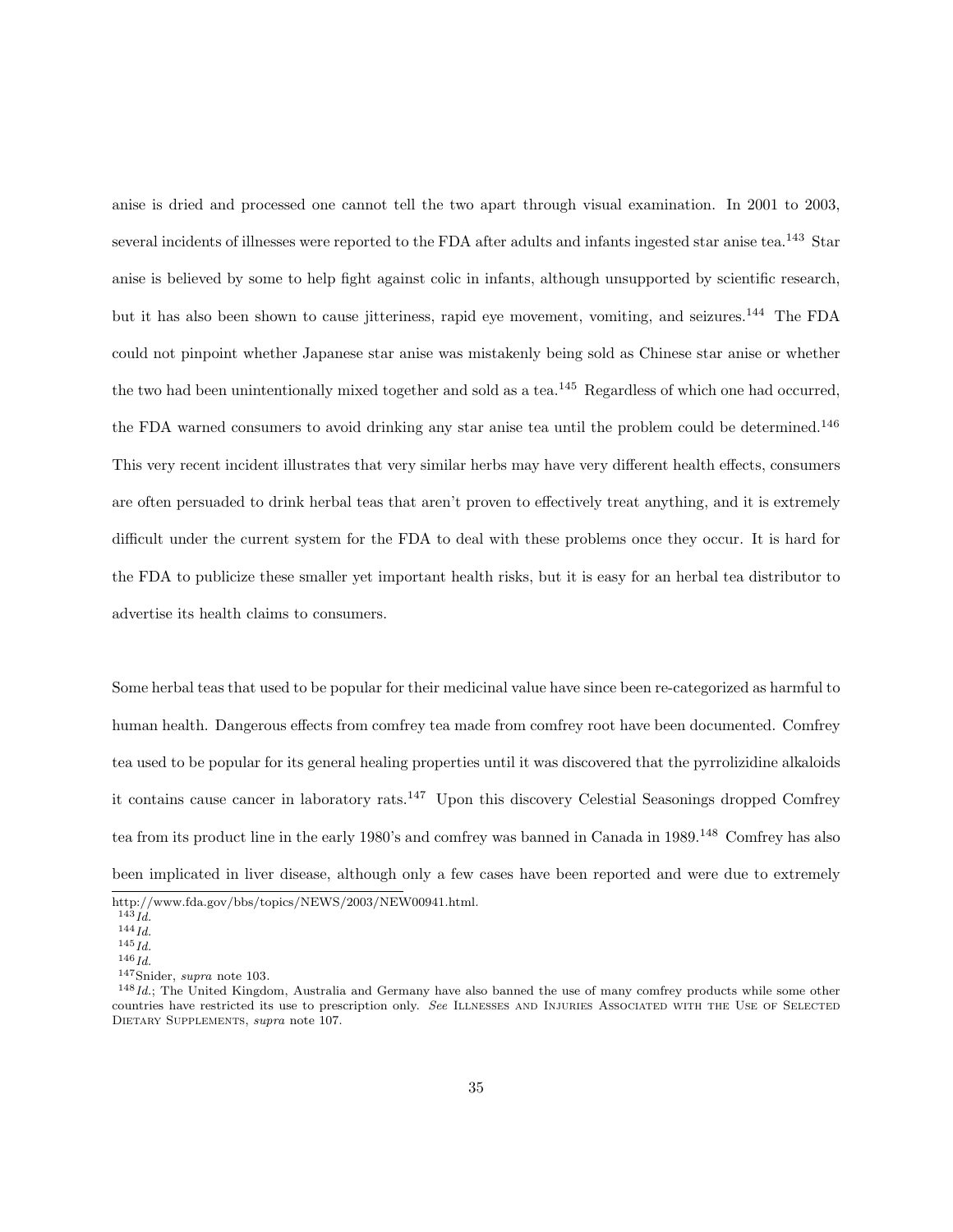excessive use of the herb.<sup>149</sup> Lobelia tea used to be used to treat breathing and respiratory problems, but has now been shown to cause vomiting, breathing problems (ironically), convulsions, and coma or death if used in large amounts.<sup>150</sup> Sassafras tea used to be used as a stimulant and blood thinner to treat rheumatism and syphilis, but it is now known to cause cancer in laboratory rats if used in large amounts.<sup>151</sup> Sassafras was taken out of root beer production more than 40 years ago and has been banned from use in all food.<sup>152</sup> The danger always exists that herbs we now believe are helpful for treating illnesses will eventually be found to actually do more harm than good. Nevertheless, even with this risk, people continue to consume all kinds of herbal teas based on preliminary accounts of their health benefits.

Third, there is a larger issue at stake when sellers are able to manipulate consumers and mislead them, even if it is with true or semi-true information. There is something different about a product claiming to affect human health without disclosing that it is completely up for debate whether the product actually works. Also, advertisements can pick and choose which data they want a consumer to see, and it is very easy to edit the content of a study to highlight the potential health benefits while downplaying, or leaving out completely, the potential side effects or health risks. Many advertisements also cite a supposed study without giving any background or information about it so that the consumer is further misled into thinking that the claims are substantiated. It is not just that consumers are duped into spending money on a product that they don't need- this happens every day; it is that people all over the country and the world believe that they are doing something good for their health or the health of their children when in fact they may just be putting themselves at more risk. When it comes to physical health, the standard for claims in advertising should be stricter because the consequences to consumers when a mistake occurs are far more significant than the loss of a few dollars, and may in fact be critical to their well being.

 $\overline{^{149}Id}$ .

 $152$   $Id.$ 

 $150$   $Id.$  $151\overline{Id}$ .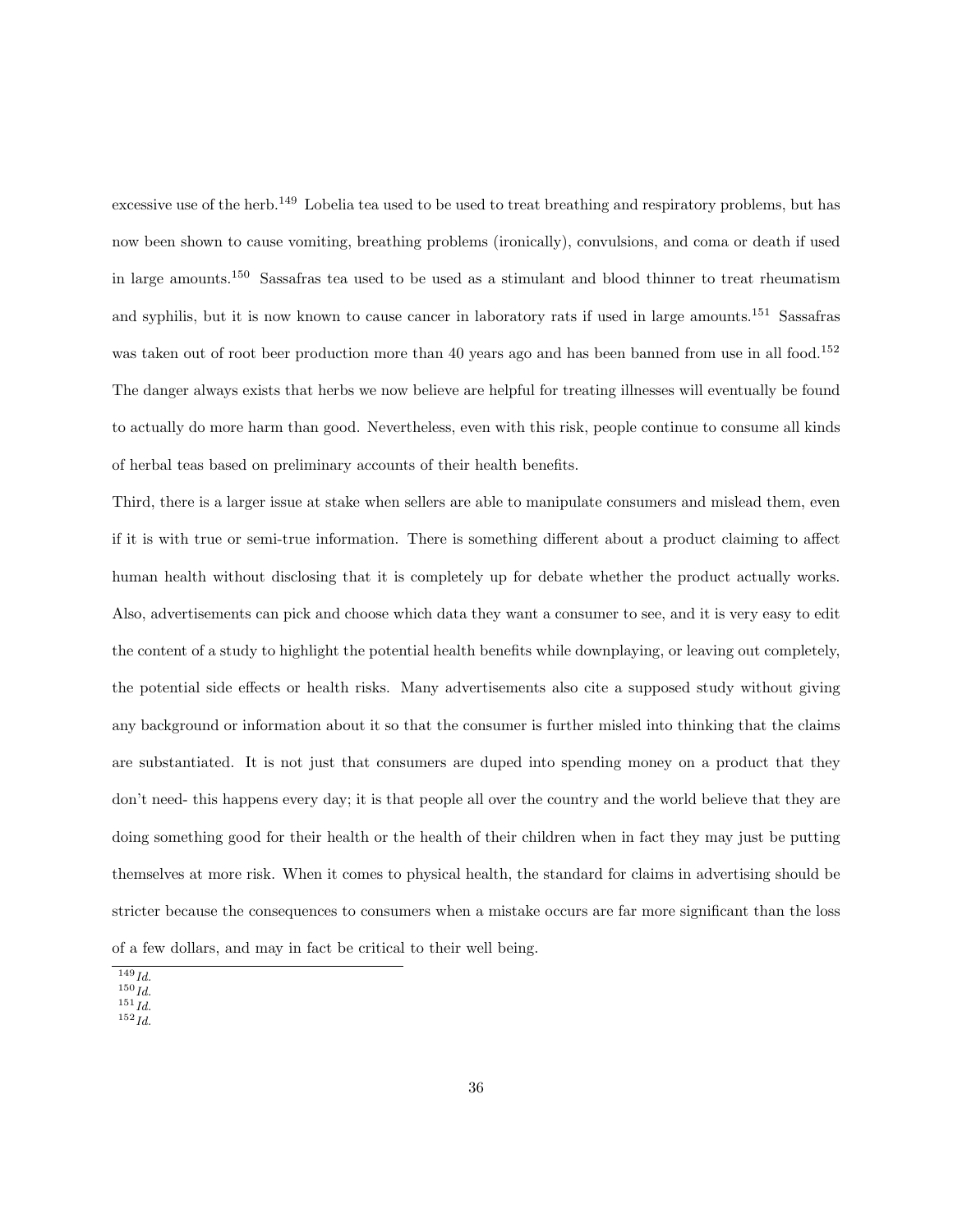Fourth, there is an actual concrete danger to health if people with illnesses that are normally treated with prescription medicines substitute herbal remedies like tea for those drugs actually proven to help treat their disease or sickness.<sup>153</sup> For example, it could be a fatal choice for a cancer patient to forego chemotherapy for tea or another herbal remedy because they don't want the side effects that go along with chemotherapy when it is really the only option that could help them. Along similar lines, it would be ridiculous for a smoker to disregard the dangers of lung cancer because they also drink tea and they have read an article that cites a study showing that smokers who drink tea have a lower risk of developing lung cancer. It would be devastating to that person's health to choose tea as a preventative measure when instead they may have quit smoking. Finally, in the case of parents giving their children herbal remedies instead of seeking medical advice, the decision may have irreversible, long-term effects on the child's health. It would be deplorable if a child developed long-term respiratory problems because the parents treated her asthma or bronchitis with Eucalyptus and Echinacea tea instead of a prescription medication.

### IV. THE PAST AND PRESENT REGULATION OF TEAS BY THE FOOD AND DRUG ADMINISTRATION AND THE FEDERAL TRADE COMMISSION

## A. The Tea Importation Act and Its Repeal

Congress passed the Tea Importation  $\text{Act}^{154}$  in 1897 after adopting an earlier version in 1893. The purpose of

 $153$  See 'MIRACLE' HEALTH CLAIMS: A DOSE OF SKEPTICISM, supra note 58.

<sup>154</sup>Tea Importation Act, 21 U.S.C. §41 et seq. (repealed 1996).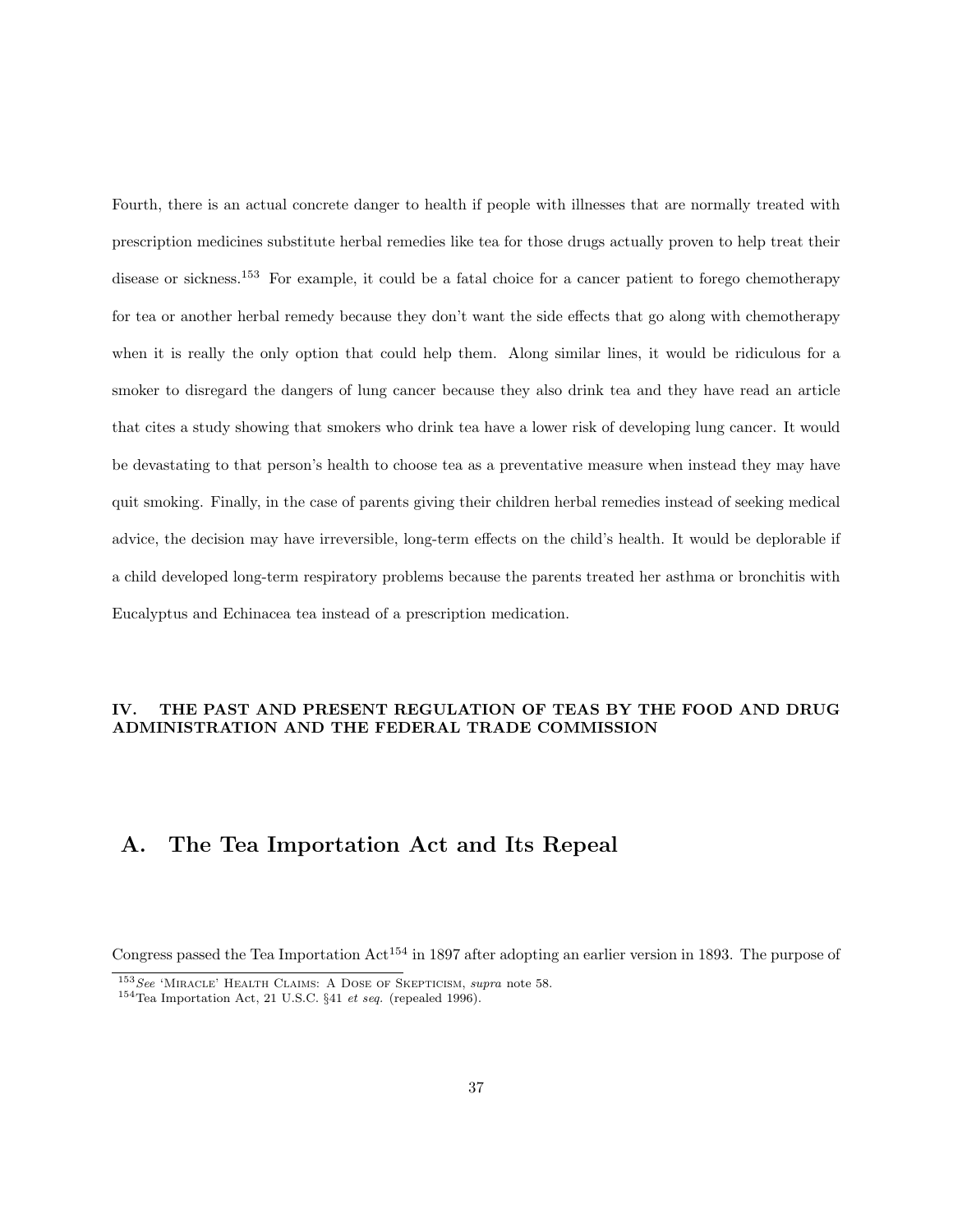the Act was to protect American consumers from impure and inferior imported teas.<sup>155</sup> It became "unlawful for any person or persons or corporation to import or bring into the United States any merchandise as tea which is inferior in purity, quality, and fitness for consumption to the standards provided in section  $43...$ <sup>156</sup> The Act established a Board of Tea Experts who, under the supervision of the FDA, were responsible for inspecting any tea that entered the United States and certifying it as acceptable for importation.<sup>157</sup> No tea could enter the United States without going through this process, and no other beverage had this kind of regulatory scheme in place.<sup>158</sup> The FDA also promulgated many regulations under the Tea Importation Act to fulfill its mandates.<sup>159</sup> Among other areas, the regulations described in detail how the inspection process would take place and the process for appeals.<sup>160</sup>

In 1996 Congress passed the Federal Tea Tasters Repeal Act,<sup>161</sup> which repealed the entire Tea Importation

Act. Congress's reasoning behind the repeal of the Act was basically efficiency and monetary savings:

Because the safety of tea for human consumption is preserved under the FFDCA [Federal Food, Drug, and Cosmetics Act], the quality standards for tea imposed by the Tea Importation Act of 1897 and enforced by the FDA are no longer necessary. Repeal of the Tea Importation Act of 1897 would end the dual regulation of tea that occurs by virtue of the overlap between these two Acts. Upon repeal, imported tea would continue to be regulated by the FDA in accordance with the FFDCA in the same manner as instant tea, coffee, and other imported foods.<sup>162</sup>

The repeal was probably long overdue, since the FDCA has been in place since 1938, and its predecessor, the

<sup>155</sup>21 U.S.C. §41 (reprealed 1996); H.R. Rep. No. 104-467(II), at 2-3.

<sup>156</sup>21 U.S.C. §41 (repealed 1996).

<sup>157</sup>H.R. Rep. No. 104-467(II), at 2-3.

 $158$  See id.; Very few foods have actually been dealt with specifically through a Congressional statute. Most food policies are changed through FDA regulations, and Congress rarely becomes involved. Some of the other foods that have gotten special statutory attention include meat through the Meat Inspection Act in 1906, Oleomargarine through the Oleomargarine Act in 1950, saccharin under the Saccharin Study and Labeling Act in 1977 and the Saccharin Notice Repeal Act in 1996, and infant formula under the Infant Formula Act in 1980. Milestones in U.S. Food and Drug Law History, FDA BACKGROUNDER (May 1999), available at: http://www.cfsan.fda.gov/mileston.html.

 $159\,$ See 21 C.F.R. §1220 et seq. (2004).

<sup>160</sup>See, e.g., 21 C.F.R. §1220.22, §1220.30, §1220.31, §§1220.71-1220.72.

<sup>161</sup>Pub. Law No. 104-128, 110 Stat. 1198 (1996).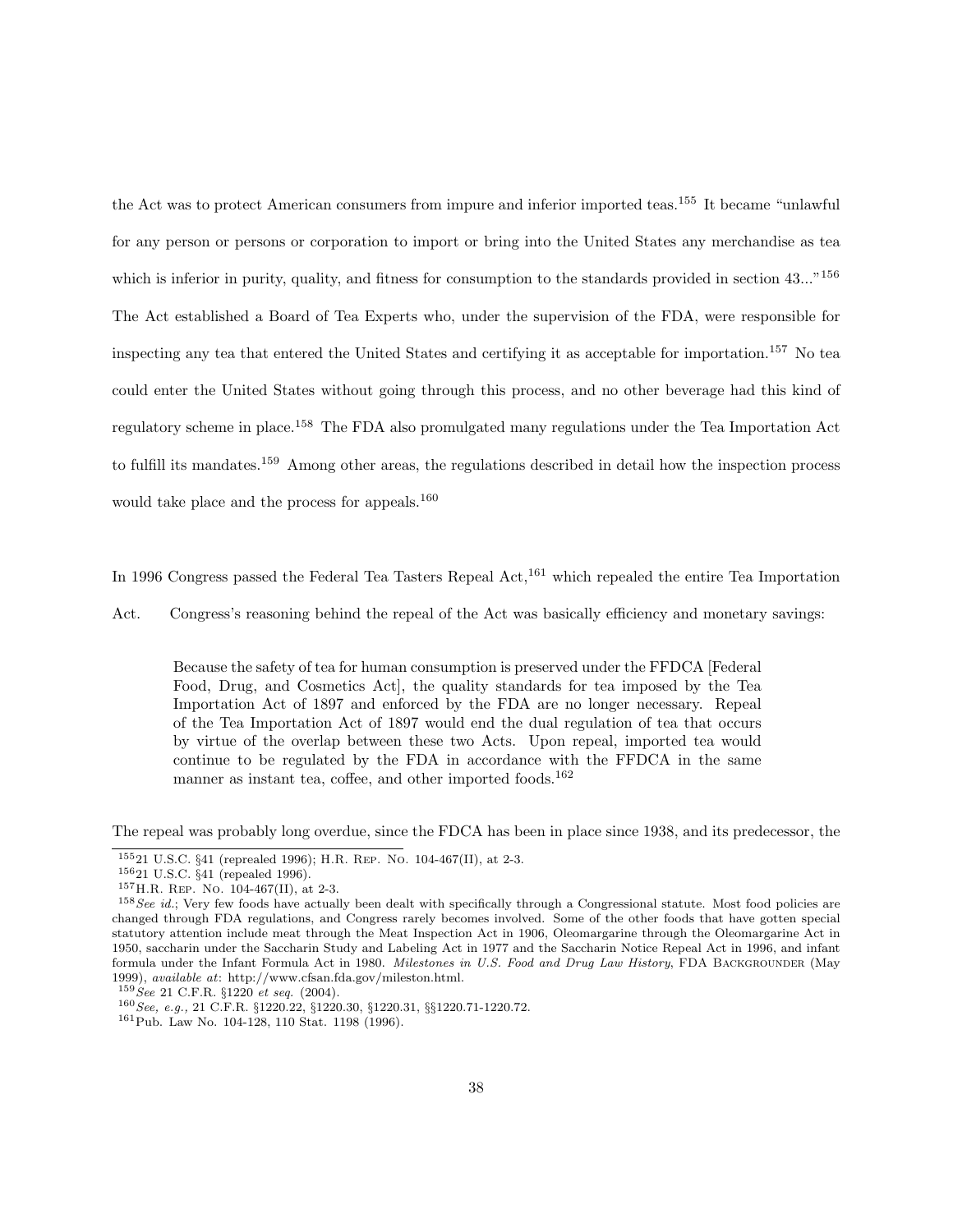Food and Drug Act, since 1906,<sup>163</sup> both of which would ensure that tea was safe to drink. The repeal did not result in any influx of low quality tea or any harm to American consumers, and the FDA has continued to regulate tea under the FDCA.

The Tea Importation Act, although no longer in existence, is still important today when considering how to regulate the tea industry. The very fact that our nation had a statute in place for over 100 years dealing exclusively with tea speaks to tea's historical importance to our society. Even though circumstances and needs have changed, it should not be forgotten that the regulation of tea was extremely important to lawmakers and played a role in the independence of our nation.

 $163$  See Milestones in U.S. Food and Drug Law History, supra note 158.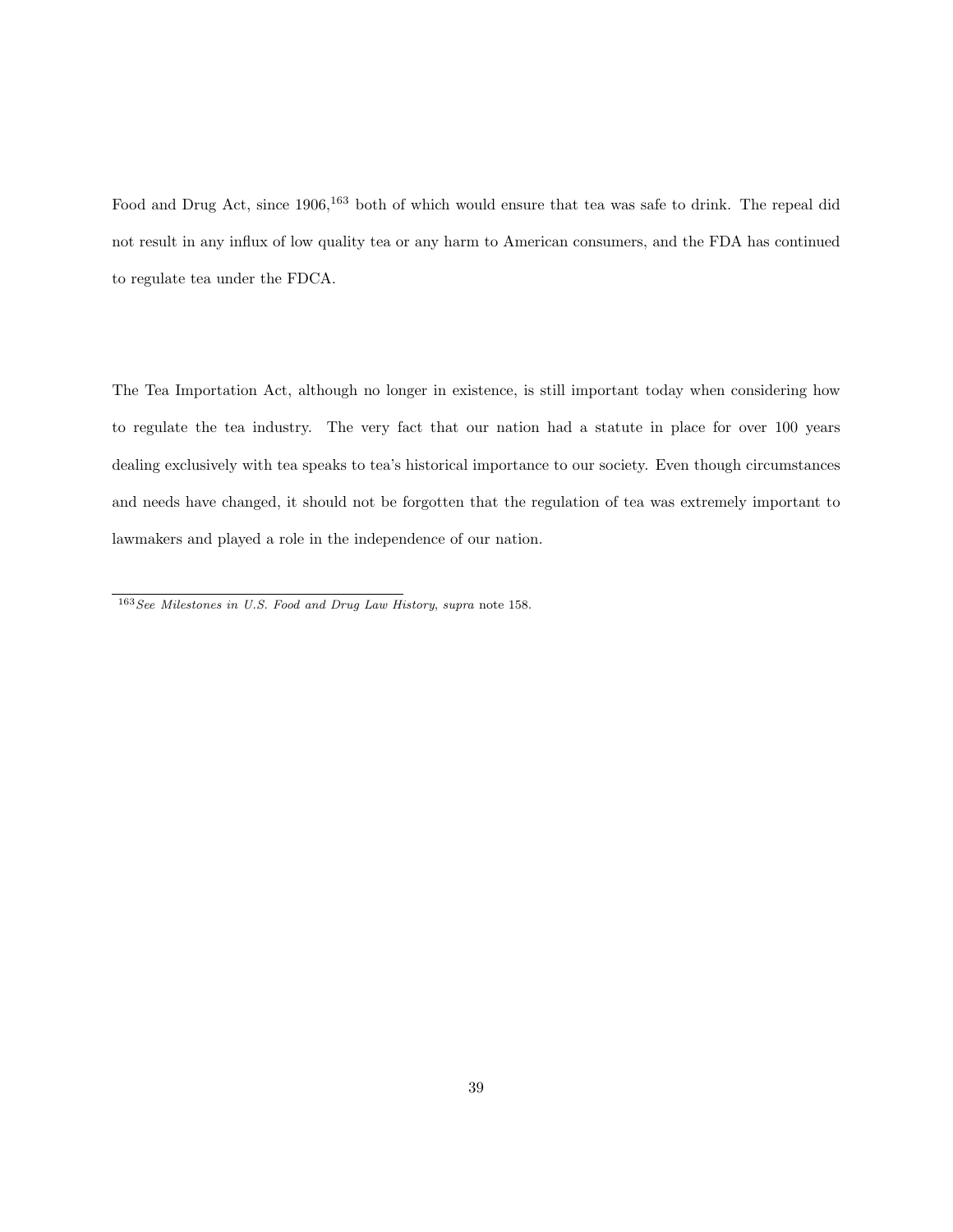B. The Food, Drug, and Cosmetic Act (FDCA)<sup>164</sup> The FDCA is currently the primary statutory source of authority under which the FDA regulates tea and other foods. It prohibits misbranding, adulteration, and contamination of foods, drugs, dietary supplements, and cosmetics in interstate commerce and mandates the admittance of FDA inspectors.<sup>165</sup> Tea clearly fits under the definition of food, which includes "articles used for food or drink for man or other animals."<sup>166</sup> Tea is considered a food and is regulated as such unless it falls into another category, like a dietary supplement.

Most important in the area of tea and health is the regulation of labeling and misbranding. A food is considered misbranded if: "(1) its labeling is false or misleading in any particular."<sup>167</sup> This is a relatively broad mandate and leaves up for debate what is considered false or misleading.<sup>168</sup> It is the regulators who have to make the decisions about whether something is misleading enough to pursue an action against the manufacturer or distributor.

While it may seem straightforward, the definition of "labeling" turns out to be extremely important because it determines the boundaries of the FDCA's statutory reach. Labeling means, "all labels and other written, printed, or graphic matter (1) upon any article or any of its containers or wrappers, or (2) accompanying such article."<sup>169</sup> If a statement or claim leaves the realm of labeling and enters advertising it then falls under the Federal Trade Commission's  $(FTC)$  jurisdiction.<sup>170</sup> The line between labeling and advertisement is further blurred by the rise of the Internet. When a product is sold online and health claims accompany its picture, are these labels or advertisements? The FDA has refused to concede that Internet promotion is not labeling; it claims instead that under some circumstances websites may be considered labeling. $171$ The FDA argues that because courts have interpreted the phrase "or accompanying such article" very broadly and included "information designed to promote the distribution and sale of the product" in the definition of labeling, websites would certainly fit under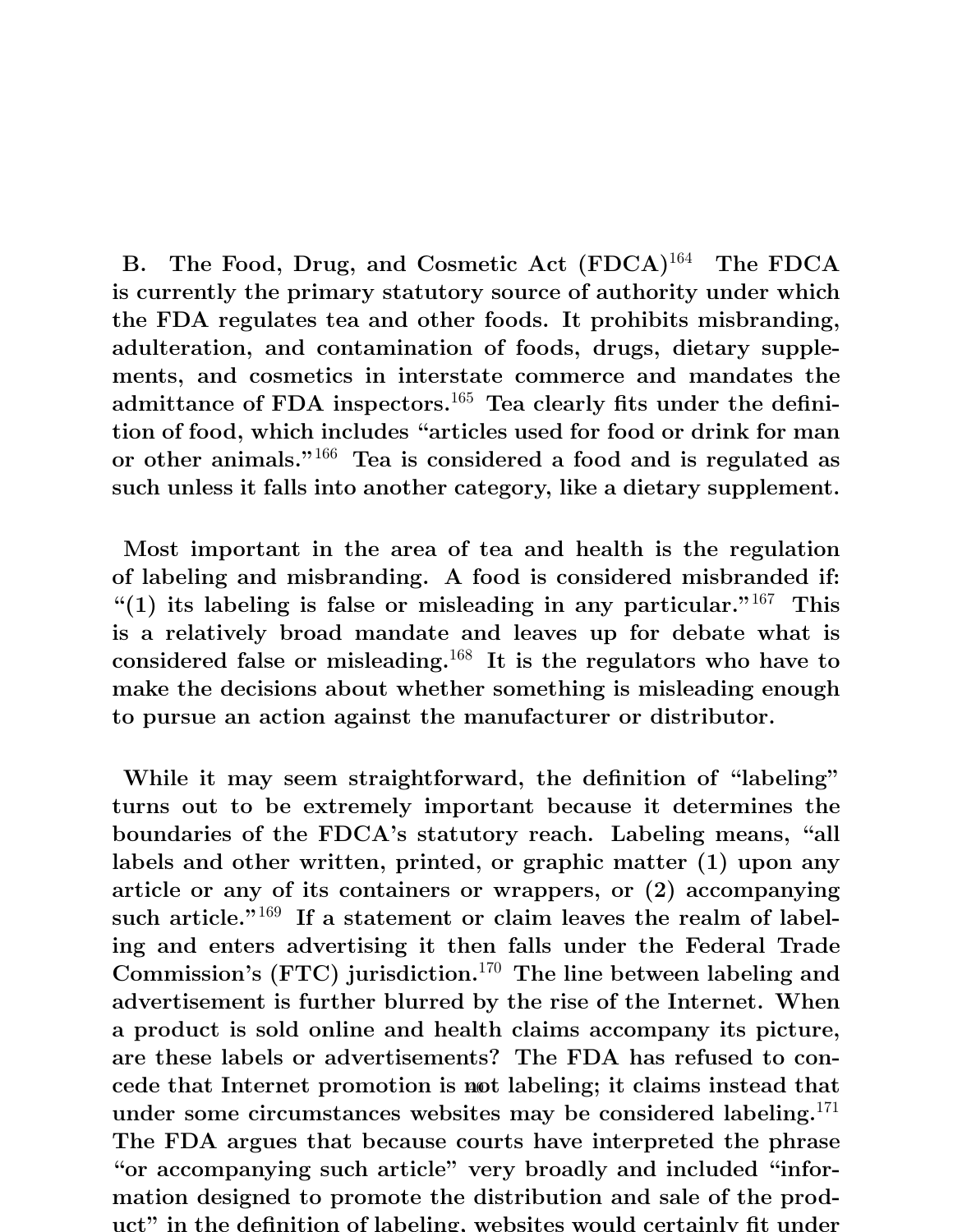Therefore a substance that many would consider to be a food or dietary supplement might actually become a drug under this definition because of the claims the manufacturer makes about the substance's affect on the body or diseases. The average consumer would simply see tea as a food. But when a manufacturer or distributor starts making disease claims that same tea becomes a drug as defined under the FDCA.

Drugs are subject to much stricter rules under the FDCA, the most important of which is pre-market approval for "new drugs."<sup>176</sup> If a substance is a "new drug" then the FDCA states, "no person shall introduce or deliver for introduction into interstate commerce any new drug, unless an approval of an application filed pursuant to subsection (b) or (j) is effective with respect to such drug."<sup>177</sup> Because of the many disease claims being made for tea in the scientific community, if a manufacturer uses this information to claim on its label that tea may be able to treat or prevent diseases then it could fall under the FDCA definition of new

<sup>177</sup>21 U.S.C. §355(a).

drug. Any manufacturer wants to avoid being a new drug because the process for getting FDA approval is

<sup>170</sup>See Part IV.D., infra.

<sup>&</sup>lt;sup>171</sup>See Ctr. for Food Safety & Applied Nurtition, U.S. Food & Drug Admin., FDA Letter on Labeling Food Products Presented or Available on the Internet (2001), available at: http://www.cfsan.fda.gov/∼dms/labwww.html. This letter is a response to a citizen petition asking the FDA to adopt a rule stating that information available through company websites does not constitute labeling under the FDCA.

<sup>172</sup>See id. (citing Korbel v. U.S., 355 U.S. 345 (1948); U.S. v. 47 Bottles, More or Less, Jenasol RJ Formula "60", 320 F.2d 564 (3d Cir.1963); U.S. v. Guardian Chemical, 410 F.2d 157 (2d Cir.1969)). Many of the FDA's supporting cases have to do with drug labeling, which is stricter than food labeling. However, the FDA has seen fit to extend its arguments into the food sector and will likely continue to adhere to this position.<br> $173$ See Fed. Trade Comm'n, Health Claims o

Trade Comm'n, Health Claims on the Internet: Buyer Beware (Jun. 2001), available at: http://www.ftc.gov/bcp/online/features/healthclaims.htm.

<sup>174</sup>See Part C.3., infra.

 $^{176}\mathrm{A}$  new drug is defined as:

<sup>(1)</sup> Any drug (except a new animal drug or an animal feed bearing or containing a new animal drug) the composition of which is such that such drug is not generally recognized, among experts qualified by scientific training and experience to evaluate the safety and effectiveness of drugs, as safe and effective for use under the conditions prescribed, recommended, or suggested in the labeling thereof, except that such a drug not so recognized shall not be deemed to be a "new drug" if at any time prior to the enactment of this Act it was subject to the Food and Drugs Act of June 30, 1906, as amended, and if at such time its labeling contained the same representations concerning the conditions of its use; or (2) Any drug (except a new animal drug or an animal feed bearing or containing a new animal drug) the composition of which is such that such drug, as a result of investigations to determine its safety and effectiveness for use under such conditions, has become so recognized, but which has not, otherwise than in such investigations, been used to a material extent or for a material time under such conditions. 21 U.S.C. §321(p).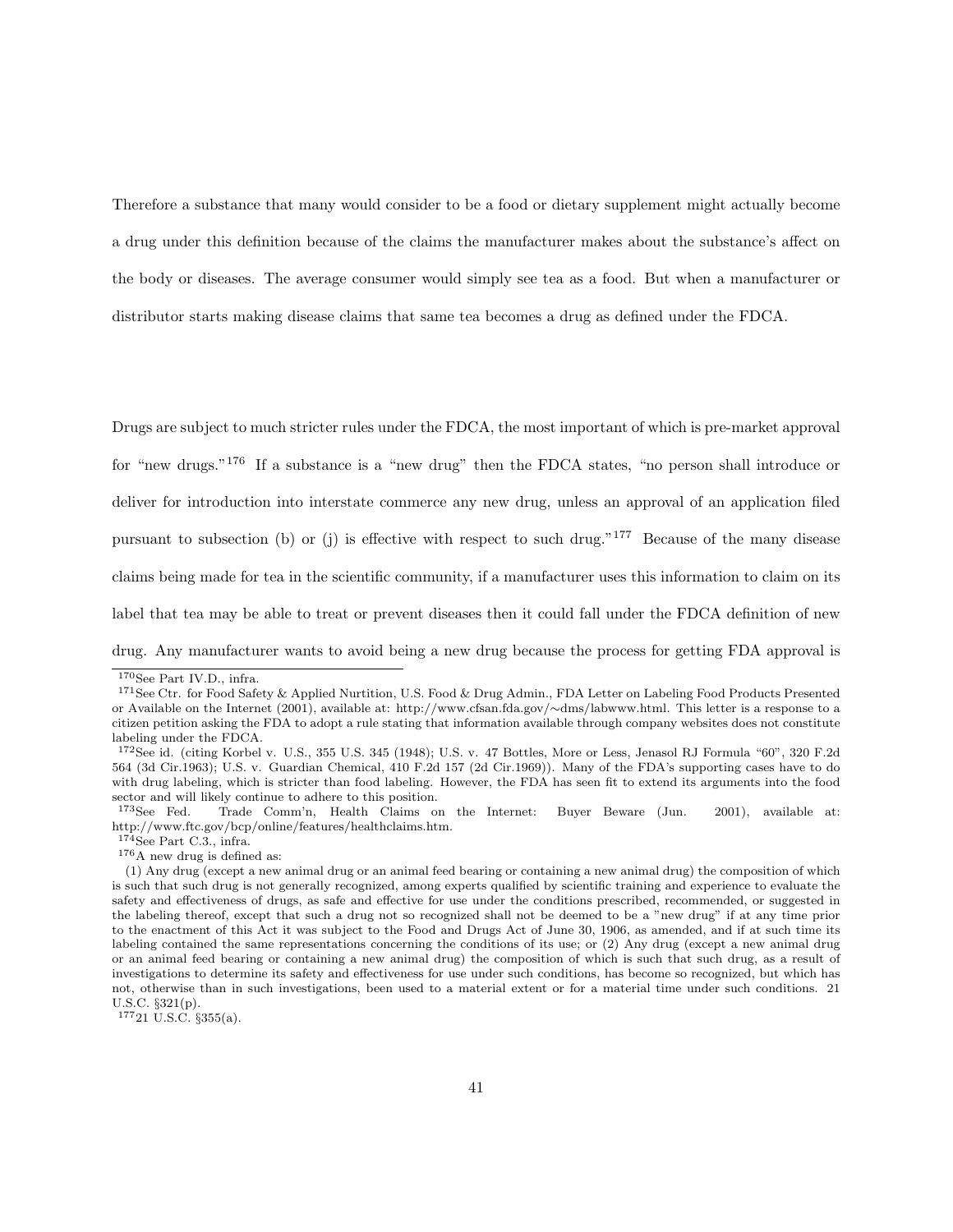both lengthy and expensive.

Additionally, the FDCA defines cosmetics as:

(1) articles intended to be rubbed, poured, sprinkled, or sprayed on, introduced into, or otherwise applied to the human body or any part thereof for cleansing, beautifying, promoting attractiveness, or altering the appearance, and (2) articles intended for use as a component of any such articles; except that such term shall not include soap.<sup>178</sup>

Cosmetics are subject to their own regulation under the FDCA and it is unlawful to sell adulterated or misbranded cosmetics.<sup>179</sup> As with food, a cosmetic is considered to be misbranded, "if its labeling is false or misleading in any particular.<sup>180</sup> Tea is more likely to be considered a cosmetic now more than ever because many manufacturers have begun to sell lotions containing both green and white tea.<sup>181</sup>

Finally the FDCA defines and regulates food additives. Food additives are defined as:

any substance the intended use of which results or may reasonably be expected to result, directly or indirectly, in its becoming a component or otherwise affecting the characteristics of any food...if such substance is not generally recognized, among experts qualified by scientific training and experience to evaluate its safety, as having been adequately shown through scientific procedures...to be safe under the conditions of its intended use.<sup>182</sup>

A food additive is considered to be unsafe unless, "there is in effect, and it and its use or intended use are in conformity with, a regulation issued under this section prescribing the conditions under which such additive may be safely used."<sup>183</sup> If an unsafe food additive is present in any food then that food is considered adulterated.<sup>184</sup> Herbal teas run this risk of being considered adulterated when they add herbs that are not

GRAS.<sup>185</sup>

 $179$  See 21 U.S.C.  $\S 331$ .

<sup>180</sup>21 U.S.C. §362(a).

 $181$  See discussion in Part V.D., infra.

<sup>183</sup>21 U.S.C. §348(a). Basically a food additive is unsafe unless it is authorized by regulation or is GRAS.

 $18421$  U.S.C.  $\S 342(a)(1)(2)(C)$ .

 $185$  See, e.g., Warning Letter from FDA to Herbal Junction 1-2 (Jan. 14, 2004), available at: http://www.fda.gov/foi/warning letters/g4495d.htm.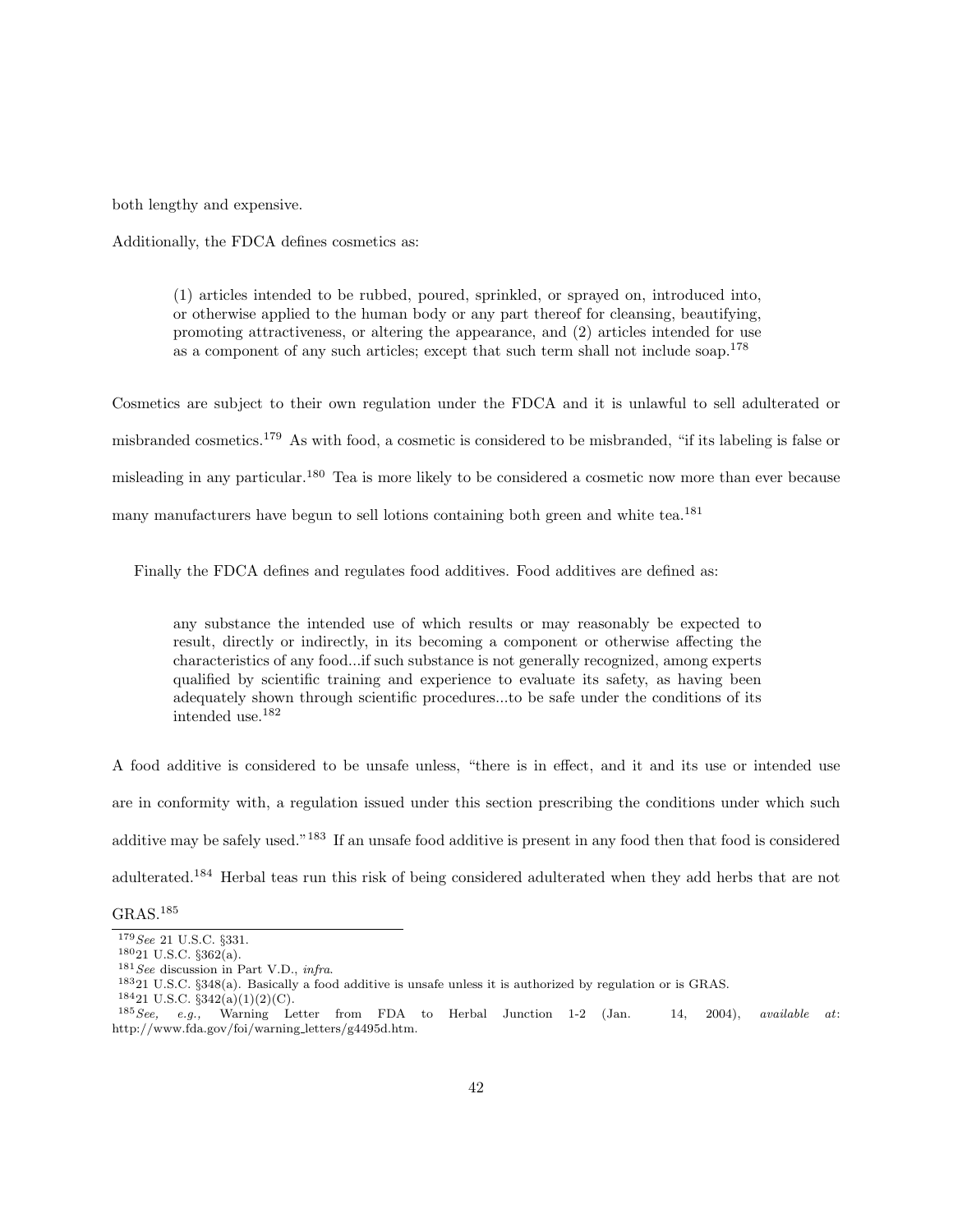### C. Amendments to the Food, Drug, and Cosmetic Act

The FDCA has been amended many times since it was passed in  $1938.<sup>186</sup>$  Three specific recent amendments are relevant to the regulation of health claims for tea: The Food and Drug Administration Modernization Act of 1997, The Nutrition Labeling and Education Act of 1990, and The Dietary Supplement Health and Education Act of 1994. After these amendments, the FDCA now describes a different world for manufacturers who want to make health claims on the labels of their food or dietary supplements.

# 1. The Food and Drug Administration Modernization Act of 1997  $(FDAMA)^{187}$

The FDAMA amended the FDCA to allow manufacturers to make nutrient-content claims and health claims on their food labels under certain circumstances. The claims must be based on current, published, authoritative statements from "a scientific body of the United States with official responsibility for public health protection or research directly related to human nutrition or the National Academy of Sciences."<sup>188</sup> This may include agencies like the National Institute of Health (NIH).<sup>189</sup> FDA has the authority to evaluate whether the proposed health claim is subject to "significant scientific agreement" and therefore if it will allow the claim on the food's label.<sup>190</sup> FDAMA does not deal with dietary supplements because it only amended the portion of the FDCA that deals with food.<sup>191</sup> All health claims made under this Act must go through the FDA's pre-approval process.

 $^{186}\mathrm{See}$  Hutt & Merrill, Food and Drug Law 13 (1991).

 $187$ Pub.L.No. 105-115, 111 Stat. 2296 (1997) (relevant parts codified in parts of 21 U.S.C. §343(r)).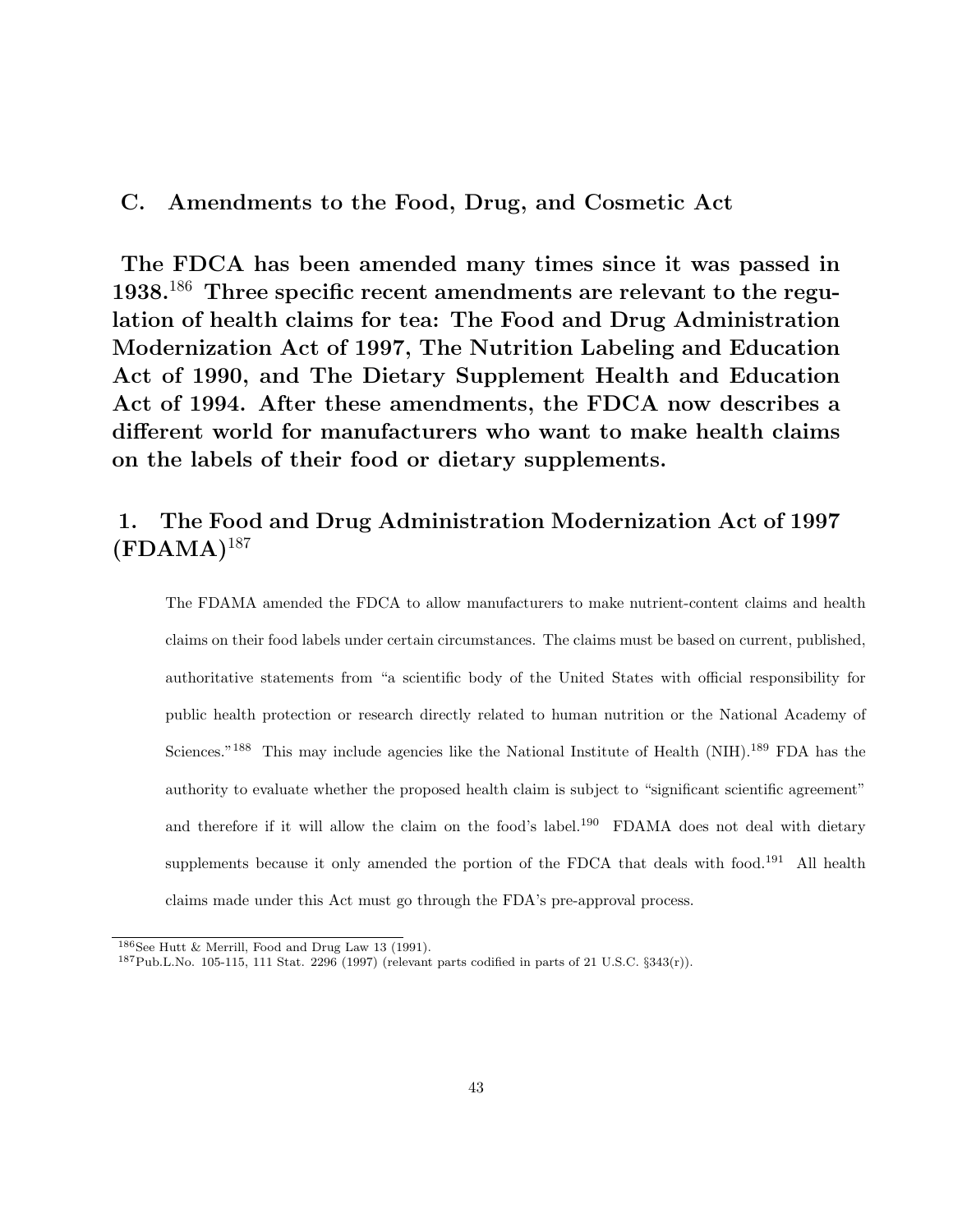# 2. The Nutrition Labeling & Education Act of 1990 (NLEA)<sup>192</sup>

The NLEA also amended part of the FDCA and provides for increased labeling of the nutritional value requirements for food and dietary supplements.<sup>193</sup> The FDA has further specified food nutrition labeling requirements in its regulations promulgated under the NLEA.<sup>194</sup> The nutrition panel on the food container must be labeled "Nutrition Facts" and must include serving size and the amount of calories, fat, and certain nutrients contained in the food.<sup>195</sup> The regulations also specify how health claims may be made on food labels.<sup>196</sup>

The labeling requirements do not apply to some exempted foods, including "plain coffee and tea, some spices, and other foods that contain no significant amounts of any nutrients."<sup>197</sup> Even if a manufacturer is exempt from the labeling requirements, it may still voluntarily include a nutrition facts panel on its food container.<sup>198</sup> It may be to the manufacturer's advantage from a marketing standpoint to include the nutrition facts even when not required to do so because consumers have now grown accustomed to seeing the panel and may think it is strange for a product not to contain it. Also, consumers may not know that tea contains no significant amount of nutrients and therefore would like to see a nutrition panel containing all zeros for their peace of mind.

# 3. The Dietary Supplement Health and Education Act of 1994  $(DSHEA)^{199}$

Congress passed the DSHEA to amend the FDCA in 1994 as a compromise between regulating dietary supplements as food or as drugs.<sup>200</sup> They are somewhere in the middle, although probably closer to food because they do not have to go through the same pre-market approval that is required for drugs. The FDA describes the role of the DSHEA as follows: "[the provisions] define dietary supplements and dietary ingredients; establish a new framework for assuring safety; outline guidelines for literature displayed where supplements are sold; provide for use of claims and nutritional support statements; require ingredients and nutrition labeling; and grant FDA the authority to establish good manufacturing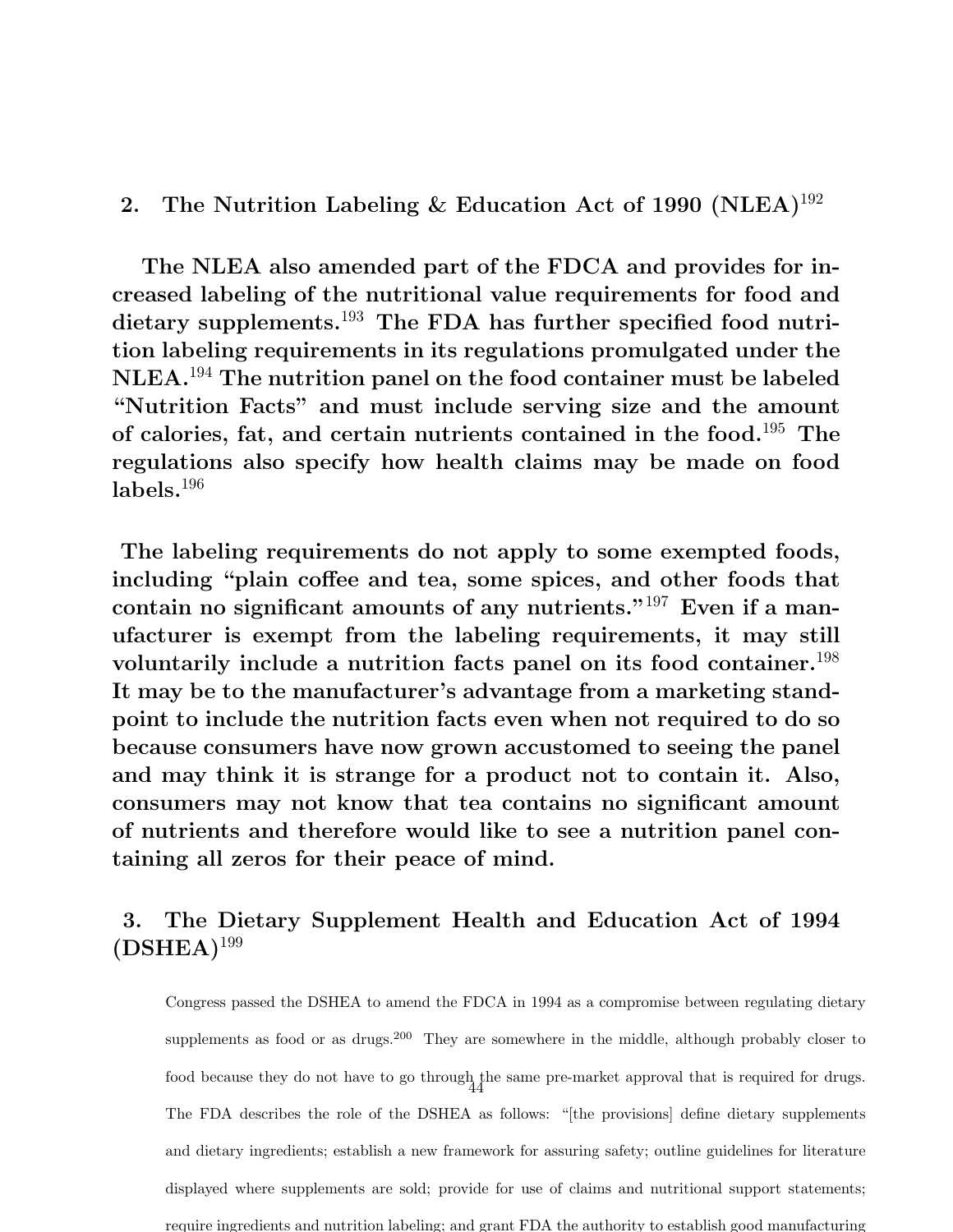As with foods, the manufacturer of the supplement is responsible for ensuring that its product is safe, that any claims made about the product are not false or misleading, and that any claims are substantiated by adequate evidence.<sup>202</sup> The FDA's role is largely in policing the supplements after they enter the market, much like with food.

The Act defines dietary supplement as:

(1) a product (other than tobacco) intended to supplement the diet that bears or contains one or more of the following dietary ingredients: a vitamin; a mineral; an herb or other botanical; an amino acid; a dietary substance for use by man to supplement the diet by increasing the total dietary intake; or a concentrate, metabolite, constituent or extract... (2) a product that is [a food for special dietary use as defined in  $\S 350(c)$ ] and is not represented for use as a conventional food or as a sole item of a meal or the diet; and is labeled as a dietary supplement.<sup>203</sup>

If the product is a dietary supplement then it is governed by its own rules in the statute about the types of claims it can make related to health and its product.<sup>204</sup> There are three requirements contained in the statute: a statement for a dietary supplement may be made if:

(A) the statement claims a benefit related to a classical nutrient deficiency disease and discloses the prevalence of such disease in the United States, describes the role of a nutrient or dietary ingredient intended to affect the structure or function in humans, characterizes the documented mechanism by which a nutrient or dietary ingredient acts to maintain such structure or function, or describes general well-being from consumption of a nutrient or dietary ingredient, (B) the manufacturer of the dietary supplement has substantiation that such statement is truthful and not misleading, and (C) the statement contains, prominently displayed and in boldface type, the following: "This statement has not been evaluated by the Food and Drug Administration. This product is not intended to diagnose, treat, cure, or prevent any disease."<sup>205</sup>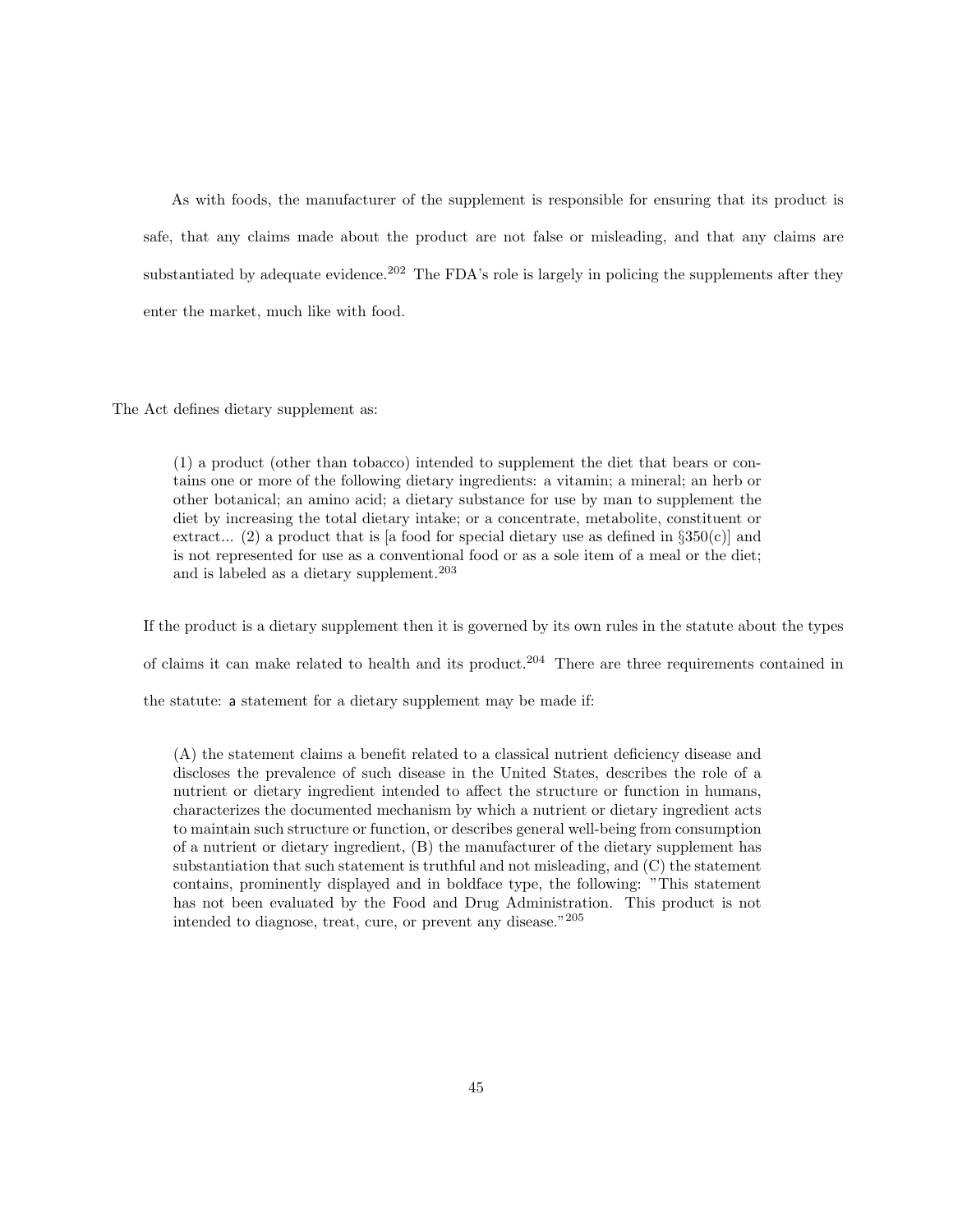The statute essentially allows structure/function claims, which describe the role of the product or its ingredients intended to affect or maintain the structure or function of the human body,<sup>206</sup> as long as the manufacturer has substantiation for the claim and provides the disclaimer described in part C. Structure/function claims may also include a description of general well being from the consumption of the ingredients.<sup>207</sup> In order to make a structure/function claim on its label, the manufacturer must notify the FDA of the statement within 30 days of first making the dietary supplement available for sale.<sup>208</sup> Compared to the rules governing drugs described above, these are rather lenient requirements.

If a food qualifies as a dietary supplement then it is also subject to the FDA's regulations dealing with dietary supplements promulgated under the Act. The regulations further clarify exactly what health claims the dietary supplement can make and how they can be made. While they can make structure/function claims, dietary supplements are prohibited from making disease claims or they will be regulated as a drug.<sup>209</sup> The FDA has ten criteria for determining whether the product is making a disease claim, many of which are relevant to health claims for tea: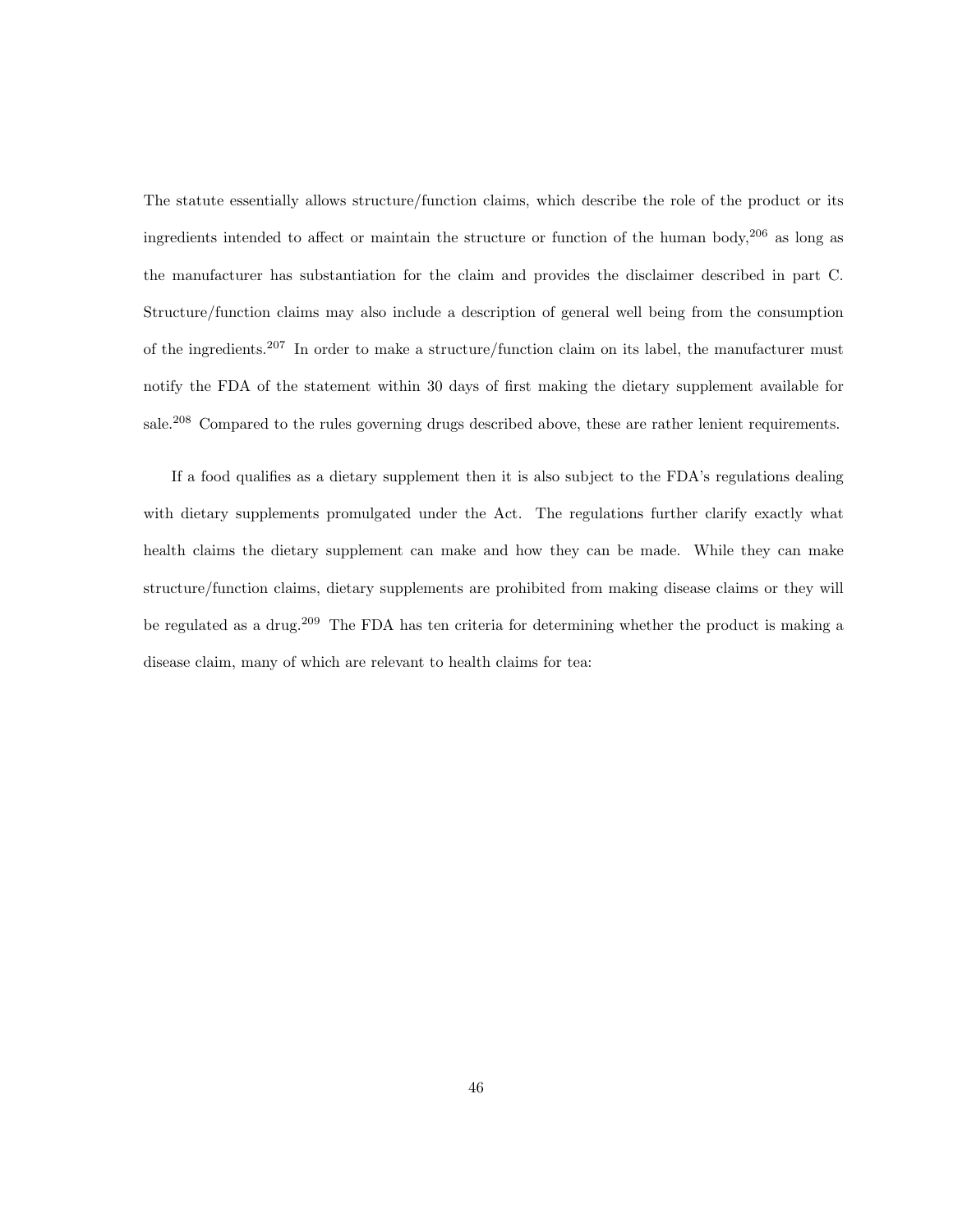FDA will consider the context in which the claim is presented. A statement claims to diagnose, mitigate, treat, cure, or prevent disease if it claims, explicitly or implicitly, that the product: (i) Has an effect on a specific disease or class of diseases; (ii) Has an effect on the characteristic signs or symptoms of a specific disease or class of diseases, using scientific or lay terminology; (iii) Has an effect on an abnormal condition associated with a natural state or process, if the abnormal condition is uncommon or can cause significant or permanent harm; (iv) Has an effect on a disease or diseases through one or more of the following factors:  $(A)$  The name of the product;  $(B)$  A statement about the formulation of the product, including a claim that the product contains an ingredient (other than an ingredient that is an article included in the definition of "dietary supplement" under 21 U.S.C.  $321(f)(3)$ ) that has been regulated by FDA as a drug and is well known to consumers for its use or claimed use in preventing or treating a disease; (C) Citation of a publication or reference, if the citation refers to a disease use, and if, in the context of the labeling as a whole, the citation implies treatment or prevention of a disease, e.g., through placement on the immediate product label or packaging, inappropriate prominence, or lack of relationship to the product's express claims; (D) Use of the term "disease" or "diseased," except in general statements about disease prevention that do not refer explicitly or implicitly to a specific disease or class of diseases or to a specific product or ingredient; or (E) Use of pictures, vignettes, symbols, or other means; (v) Belongs to a class of products that is intended to diagnose, mitigate, treat, cure, or prevent a disease; (vi) Is a substitute for a product that is a therapy for a disease; (vii) Augments a particular therapy or drug action that is intended to diagnose, mitigate, treat, cure, or prevent a disease or class of diseases; (viii) Has a role in the body's response to a disease or to a vector of disease; (ix) Treats, prevents, or mitigates adverse events associated with a therapy for a disease, if the adverse events constitute diseases; or  $(x)$  Otherwise suggests an effect on a disease or diseases.<sup>210</sup>

Even with these criteria set out in the regulations, it is still difficult sometimes to determine whether a health claim has crossed the line from structure/function to disease. When manufacturers are dealing with a product like tea for which there is scientific research available stating that tea may help prevent and treat certain diseases it is very tempting to use this science when marketing the tea. It may be very easy for a tea manufacturer to cross the line between structure/function and disease claim either unintentionally because of over-aggressive marketing, or deliberately by using the disease claim but then alleging that the line has not been crossed.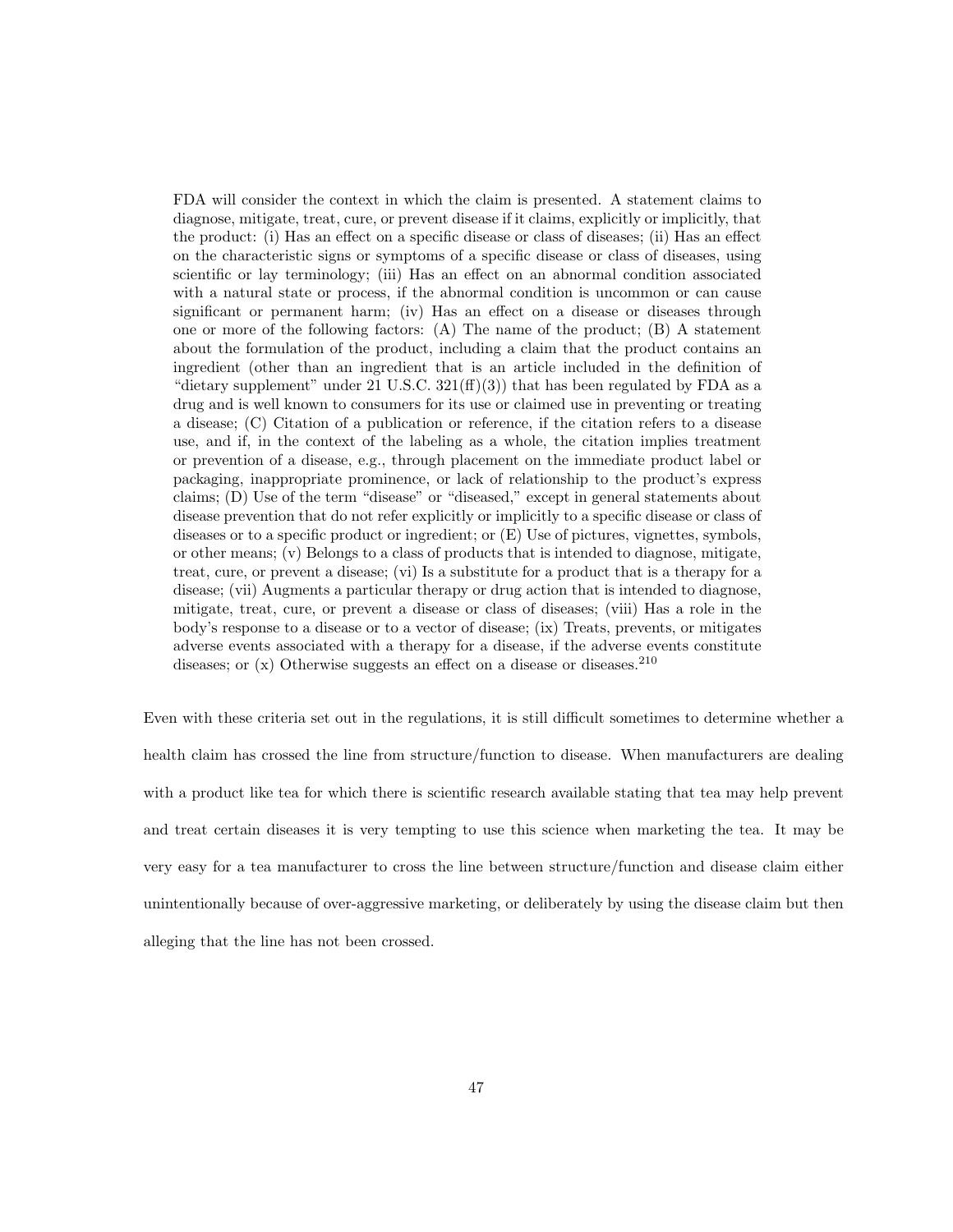The DSHEA also deals with third-party literature that accompanies a dietary supplement's healthrelated claims. Essentially, a third-party publication may accompany the dietary supplement and will not be considered labeling if it:

(1) is not false or misleading; (2) does not promote a particular manufacturer or brand of a dietary supplement; (3) is displayed or presented, or is displayed or presented with other such items on the same subject matter, so as to present a balanced view of the available scientific information on a dietary supplement; (4) if displayed in an establishment, is physically separate from the dietary supplements; and (5) does not have appended to it any information by sticker or any other method.<sup>211</sup>

The key to this provision is the labeling exemption, because if the material is not considered a label then it cannot by considered misbranded under the FDCA.<sup>212</sup>

Finally, even if not considered misbranded, a dietary supplement may be considered adulterated under the Act if it "presents a significant or unreasonable risk of illness or injury under (i) conditions of use recommended or suggested in labeling, or (ii) if no conditions of use are suggested or recommended in the labeling, under ordinary conditions of use."<sup>213</sup> This provision may be important to herbal teas whose safety may be in question even when used in normal doses.

### 4. Health Claims under the Current Law

Together the NLEA, FDAMA, and DSHEA amendments to the FDCA and their accompany regulations dictate the current rules for health-related claims for foods and dietary supplements. These claims may the take one of three forms: Health Claims, Nutrition-Content Claims, and Structure/Function Claims.<sup>214</sup>

### a. Health Claims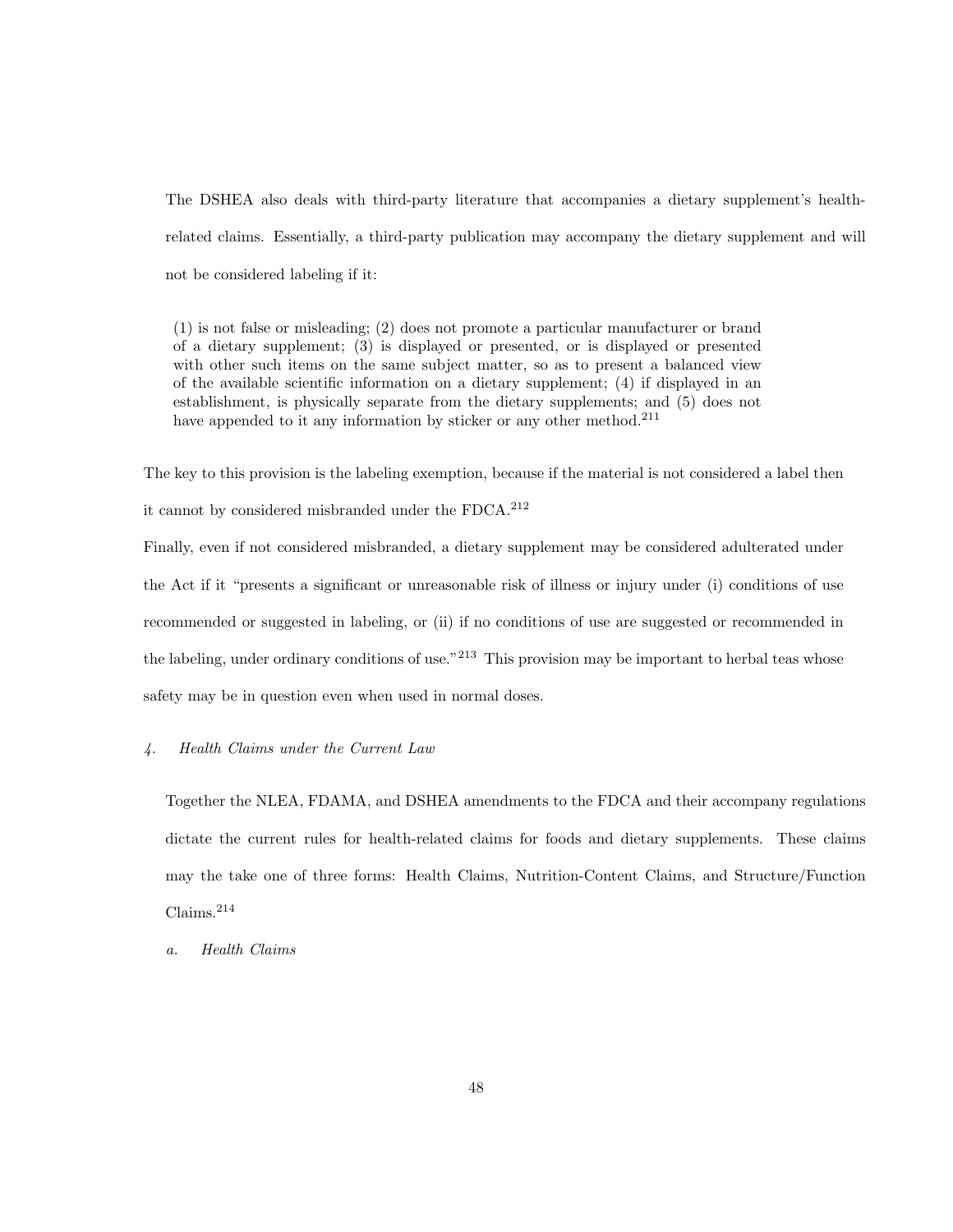A health claim is a statement composed of a food or dietary ingredient and a disease or health-related condition.<sup>215</sup> There are three ways that a food may use a health claim on its label, two of which also apply to dietary supplements. First, the NLEA contains provisions for FDAauthorized health claims for foods and dietary supplements. The FDA, through promulgation of a regulation, may authorize a health claim after submission of a health claim petition, an extensive review of the scientific literature, and a determination that the nutrient/disease relationship is well established using the scientific agreement standard.<sup>216</sup> This is a high threshold to meet, and the FDA has only approved a few health claims under this regulatory mechanism, none of which relate to the components found in tea.<sup>217</sup>

Second, the FDA may authorize the use of a qualified health claim for a food or dietary supplement that meets a lower standard of scientific evidence when there is emerging evidence that the product may reduce the risk of a disease or condition.<sup>218</sup> In this case a manufacturer may submit a qualified health claim petition to the FDA, which will then review the totality of the scientific evidence.<sup>219</sup> If the FDA agrees with the petitioner it will issue an enforcement discretion letter authorizing the claim as long as it is accompanied by qualifying language explaining that the claim is limited.<sup>220</sup> Once one manufacturer's petition is granted any manufacturer may use the claim for that food or dietary supplement as long as it complies with the FDA's conditions of the enforcement discretion letter.<sup>221</sup> The FDA has approved several qualified health claims for cancer and coronary heart disease, the most relevant of which is antioxidant vitamins and cancer.<sup>222</sup> If tea manufacturers wanted to get qualified health claim approval, the approved antioxidant claim for Vitamins C and E would likely be a building block.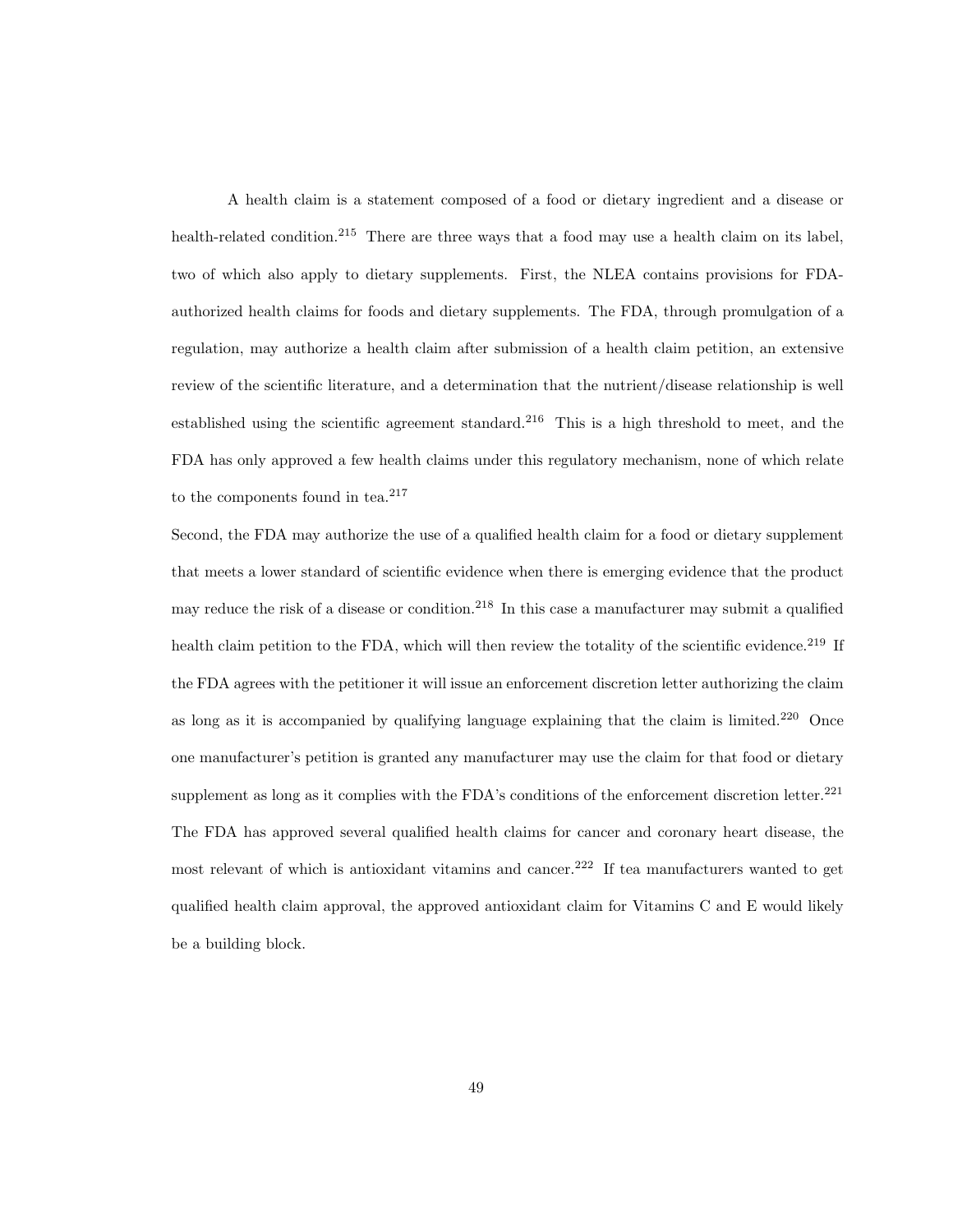The FDA also recently clarified its evaluation of qualified health claims by adopting a ranking system for scientific evidence:

The highest grade, A or the equivalent, means that there is significant scientific agreement (SSA) about the health claim. It means that the evidence supporting the claim is derived from well-designed studies conducted in a manner consistent with generally recognized scientific procedures and principles. Such a claim requires no disclaimer and is therefore referred to as an unqualified health claim. A current example of a Grade A health claim is a claim relating calcium to reduced risk of osteoporosis. Under the new system, the grade of B would be assigned to those petitions for which there is good scientific evidence supporting the claim, but for which the evidence is not entirely conclusive. Grades of C would apply to claims for which the evidence is limited and inconclusive. The fourth level, D, would be given to claims with little scientific evidence to support them. Health claims graded B, C, or D are referred to as qualified health claims because they require a disclaimer or other qualifying language to ensure that they do not mislead consumers.<sup>223</sup>

The ranking system is part of a larger a objective to increase enforcement against misleading statements on dietary supplements and increase consumer awareness about health levels of nutrients in food and dietary supplements.<sup>224</sup>

Third, as described in Part 1 above, a food manufacturer may make a claim based on authoritative statements under the FDAMA. This option is not available to dietary supplements. A food manufacturer may submit a notification for a health claim based on an authoritative statement of a recognized scientific body, which the FDA will review to determine if the scientific evidence is strong enough to constitute significant scientific agreement and therefore warrant approval.<sup>225</sup> The manufacturer must submit its information to the FDA at least 120 days before beginning to market the product for its review.<sup>226</sup> Even fewer claims have been approved under this format than under the NLEA process.<sup>227</sup>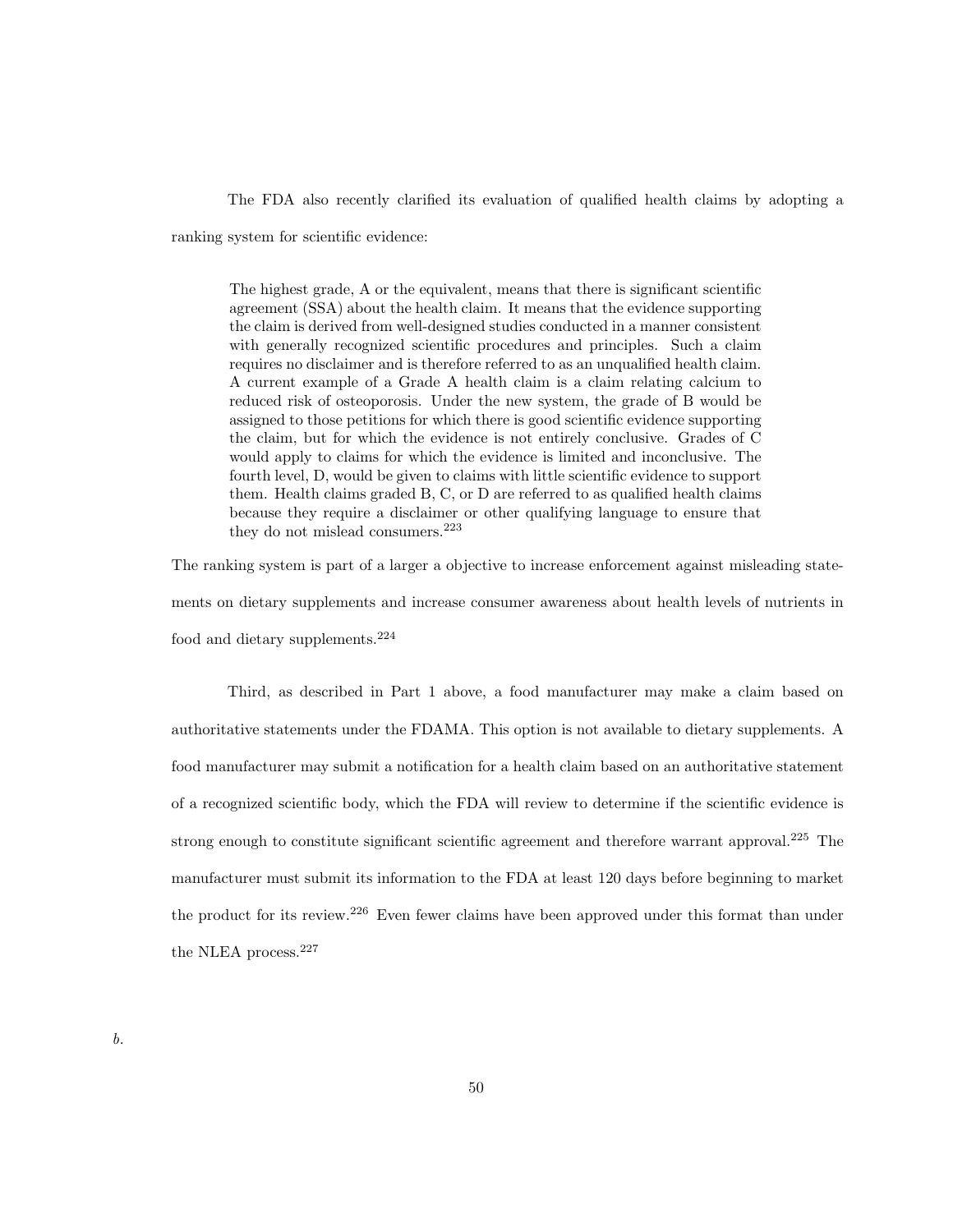### Nutrient Content Claims

Nutrient content claims are also authorized by the NLEA. They describe the level of a nutrient or dietary substance in the product or compare the level of the nutrient to that of another product.<sup>228</sup> The FDA must approve a claim by adopting a regulation for it.<sup>229</sup> Some common nutrient content claims include "free," "high," "low," "reduced," and "lite."<sup>230</sup> Most authorized claims involve nutrients for which there is an established daily value; but dietary supplements may also make nutrient content claims using simple percentage statements even if there is no established daily value.<sup>231</sup>

### c. Structure/Function Claims

Structure/function claims may be made about food and dietary supplements, but the two are regulated slightly differently. As noted in Part 3 above, dietary supplements must notify the FDA of their claims within thirty days of marketing their claims and must include a disclaimer on the label along with the claim, but they do not need FDA approval before they may include the claim on their labels. Foods, however, are not required to notify the FDA about their claims, nor must they include a disclaimer on their label.<sup>232</sup> Both foods and dietary supplements must refrain from making a disease claim and may not make false or misleading claims on their labels.<sup>233</sup>

### D. The Federal Trade Commission's Regulation of Advertising

The FTC's role is a bit unusual in that almost all of the regulatory responsibility for food, drugs, and dietary supplements has been delegated to the FDA, except for the advertising niche, which has been delegated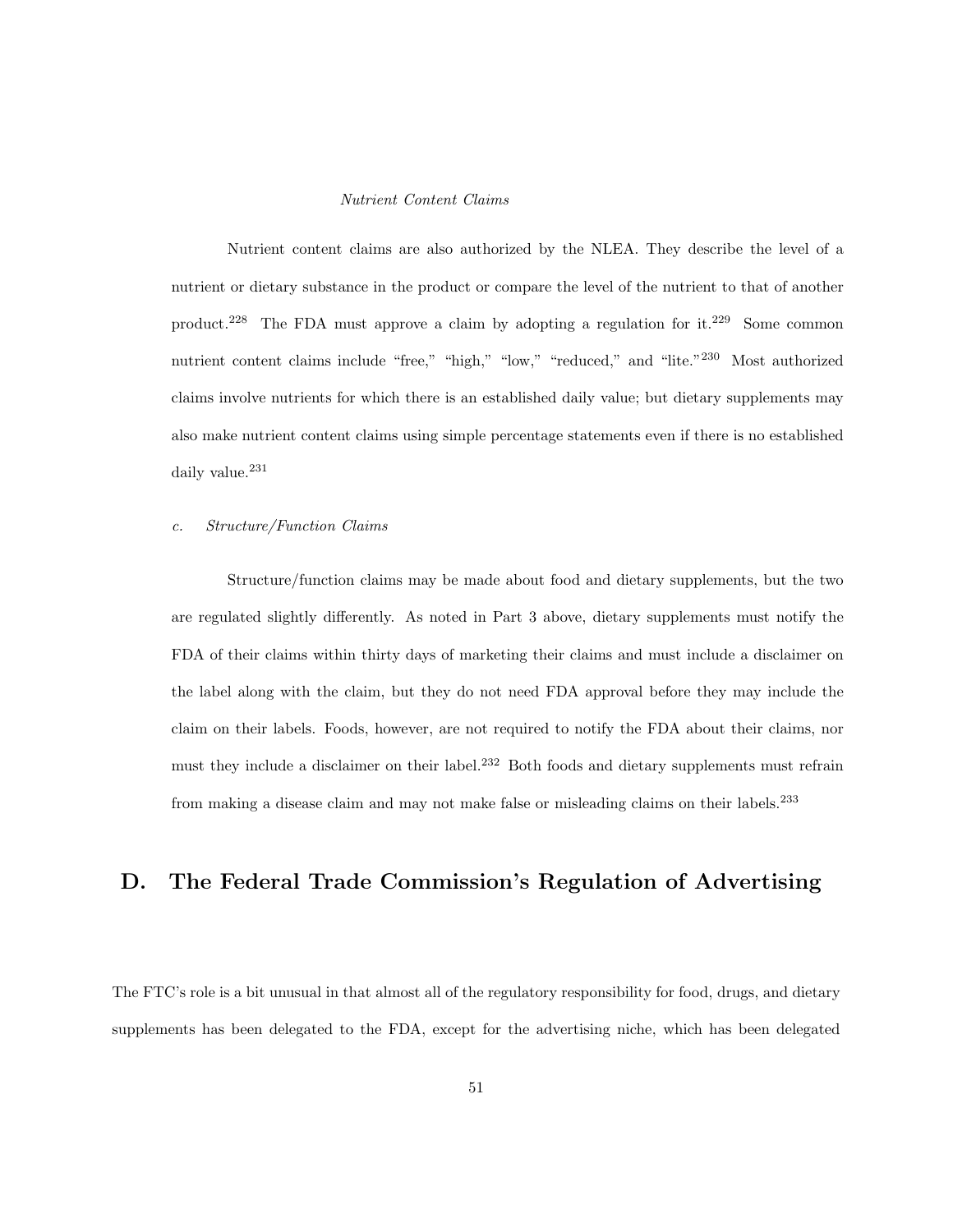to the FTC.<sup>234</sup> The FTC ensures that advertisements of claims relating to the product are truthful, not misleading,<sup>235</sup> and substantiated by some scientific evidence through its mandate to enforce laws against false advertising and unfair or deceptive acts or practices.<sup>236</sup> This standard applies to all claims, express or implied, made by the manufacturer or distributor in virtually any marketing media.<sup>237</sup> The standard is the same under the law for food, drugs, dietary supplements, and cosmetics, but the FTC has recognized that dietary supplements may require particular attention now because they have become increasingly popular over the past few years and are now marketed for a wide variety of uses.<sup>238</sup> As with FDA regulation of labeling for food and dietary supplements, there is no pre-market approval for health claim advertisements and it is up to the manufacturer to self-enforce the FTC's rules. Any action by the FTC against the claim and the manufacturer will occur after the advertisement has been released to the public and its legality is questioned.

The FTC's first requirement, truthfulness without misleading the reader, is extremely important when dealing with health claims. With all of the new research on the health benefits of tea, an advertisement can easily become misleading if the manufacturer does not provide the information in a clear and accurate way. If the reader may be mislead by the information in the advertisement then the manufacturer is required to include qualifying information that will inform the reader to the point where the advertisement is no longer misleading.<sup>239</sup> This includes placing the qualifying language in a prominent location so that consumers will be able to read it easily in conjunction with the other information in the  $ad.<sup>240</sup>$ 

 $234$ See 15 U.S.C.  $\S 53$  (2004).

 $^{235}See$  15 U.S.C.  $\S 55.$ 

 $^{236}$  See 15 U.S.C. §52 (declaring that false advertisement and unfair or deceptive trade practices shall be unlawful).

 $^{237}$  See Fed. Trade COMM'n, DIETARY SUPPLEMENTS: AN ADVERTISING GUIDE FOR INDUSTRY 1 (2001).

 $^{238}See\ id.$ 

 $^{239}See$ id. at 5

 $^{240} \mathit{Id.}$  at 6.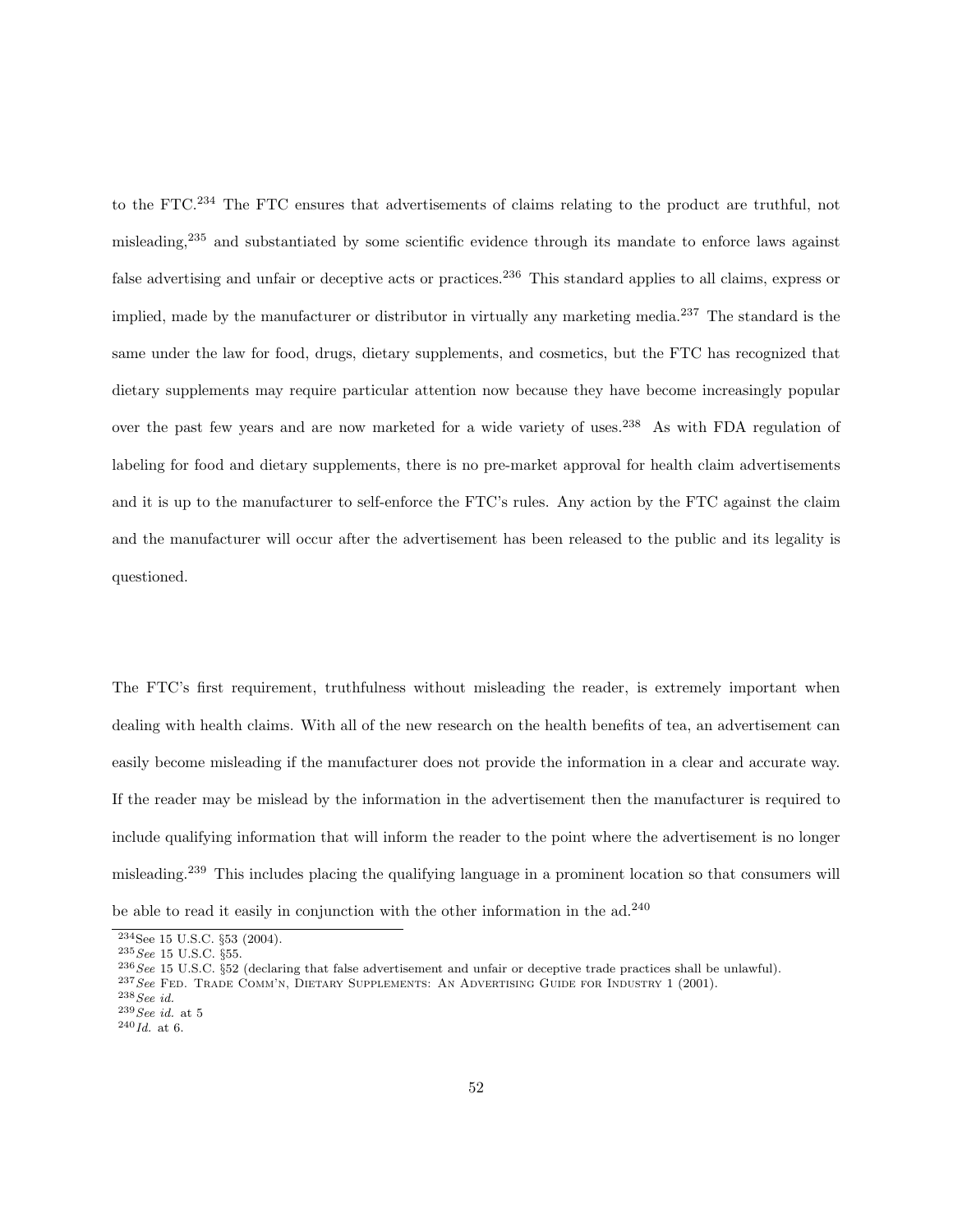Second, the FTC requires that claims must be substantiated and that advertisers have a reasonable basis for all express and implied claims.<sup>241</sup> Determining what is reasonable is difficult, and the FTC takes into consideration what claims are being made, how they are being made in the context of the entire ad, and how they are being qualified.<sup>242</sup> Health claims that may affect consumer safety are held to a higher standard, as are claims that may be difficult for consumers to understand because of the methodology of the research involved; the FTC will look at the totality of the evidence when deciding whether a claim has been substantiated. <sup>243</sup>

While the above-mentioned guidelines apply to all advertisement containing health claims, the FTC has recognized that dietary supplements deserve special explanation even though they are subject to the same rules.<sup>244</sup> Dietary supplement advertisers use several types of claims that are not as common with other products: consumer testimonials, traditional claims, and the FDA disclaimer. If a manufacturer uses consumer testimonials to endorse its product they must not be deceptive and they must be able to be directly substantiated.<sup>245</sup> The concerns over consumer testimonials apply whether or not the consumer making the statement believes it to be true or not. Anecdotal evidence of success by one consumer may be due to factors completely separate from the product they are endorsing, and it is much harder to verify whether this information is accurate.

Traditional use claims pose similar problems in that they are largely unverifiable and may be based on nothing

 $^{241}$ *Id.* at 8.  $^{242}$ Id.

 $^{243}Id.$ 

 $^{244}$  See id.

 $^{245}$ *Id.* at 18.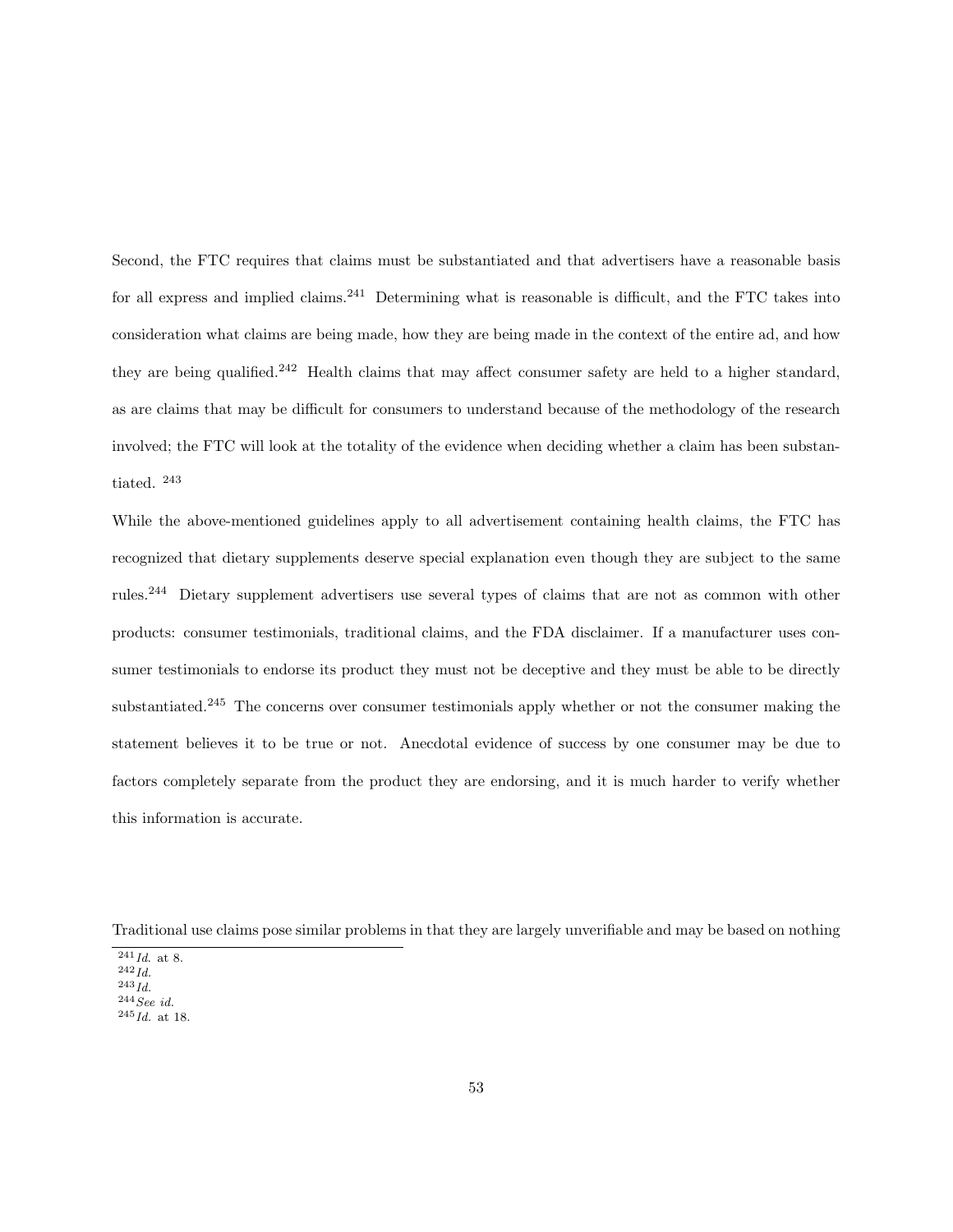more than legend and myth. The FTC believes that traditional use claims must either be substantiated by scientific evidence or presented to the consumer in such a way that it is clear that the claim is based solely on the history of the product's use.<sup>246</sup> The advertiser must still have substantiation of the historical use of the product along with the dosage. When determining whether a traditional use claim is misleading, the FTC will take account of consumer beliefs about the product's uses and whether consumers generally expect that the type of claim being made is backed up by independent scientific research.<sup>247</sup> If the FTC believes that a traditional use claim may present a substantial risk of injury to consumer safety then it may not be enough to simply explain that the claim is only based on historical use, and the advertiser may not be able to make the claim at all.<sup>248</sup>

Some manufacturers choose to include the dietary supplement label disclaimer in their advertisements, even though the law does not require it. The FTC favors this approach if it will help inform consumers who may otherwise believe that the FDA has reviewed the product's safety and efficacy.<sup>249</sup> However, the FTC is quick to remind manufacturers that simply using the disclaimer does not otherwise cure a deceptive ad, especially if the ad deals with a disease claim.<sup>250</sup>

In addition to scrutinizing advertisements to insure their truthfulness, the FTC also tries to educate consumers about misleading advertisements. It provides press releases and advisories like the FDA, and provides consumers with information on how to report potentially false advertisements.<sup>251</sup> The FTC warns consumers to avoid false claims by being aware of statements that claim that the product is a cure-all for a wide vari-

 $^{246}$ *Id.* at 20.

 $^{247}Id.$  at 21.

 $_{\rm ^{248}Id.}$ 

 $^{249}See$   $id.\,$  at 23.  $^{250}\mathit{Id}.$ 

 $^{251}$  See 'MIRACLE' HEALTH CLAIMS: ADD A DOSE OF SKEPTICISM, supra note 58; HEALTH CLAIMS ON THE INTERNET: BUYER BEWARE, supra note 173.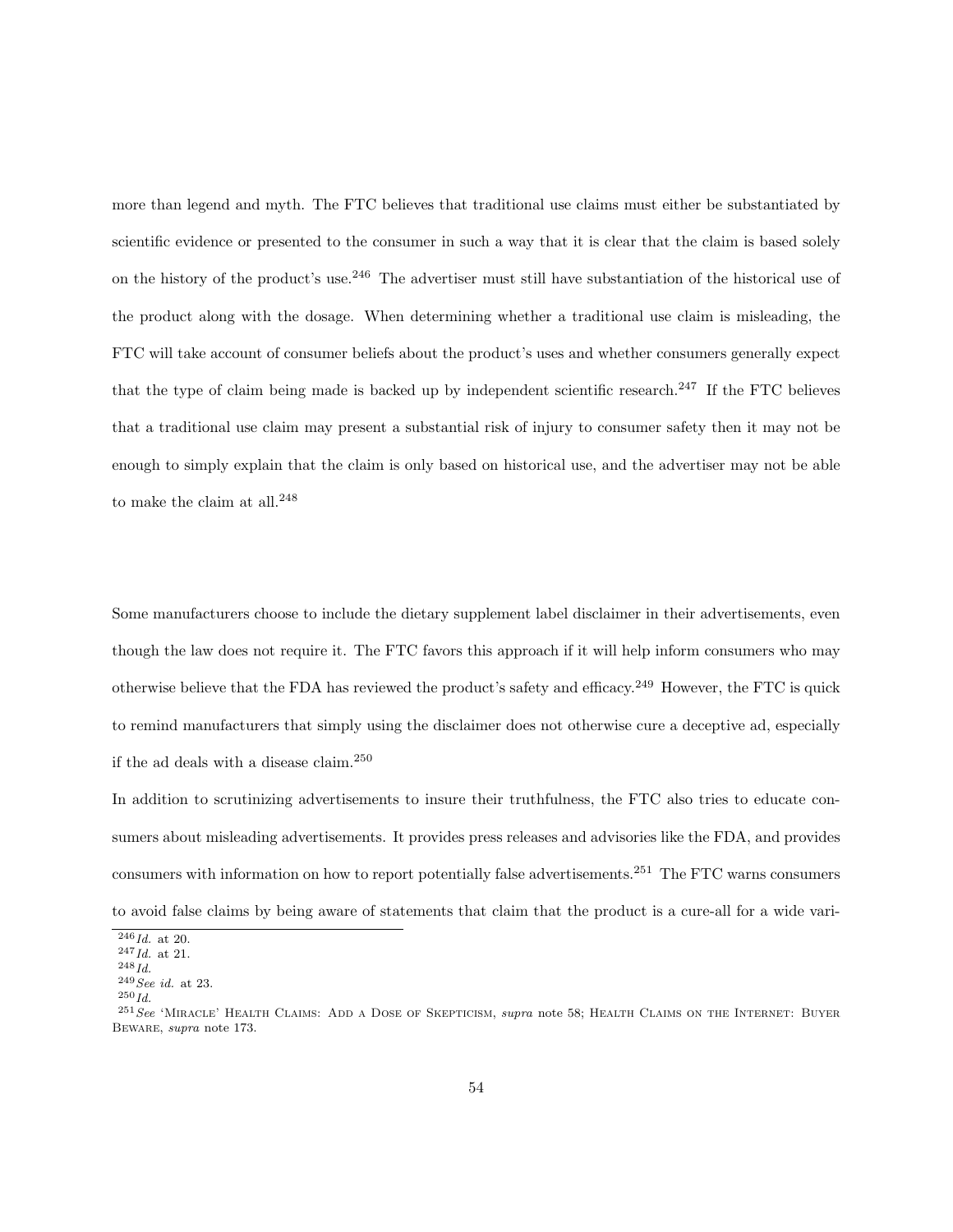ety of ailments or that uses words like "scientific breakthrough," "miraculous cure," "secret ingredient," or "ancient remedy."<sup>252</sup> In 1999 the FTC launched its program "Operation Cure All," a law enforcement and consumer education campaign dealing with health fraud on the Internet.<sup>253</sup> In its first two years it resulted in thirteen law enforcement actions and the removal of an estimated more than 100 websites' fraudulent health claims.<sup>254</sup>

# E. FDA Enforcement, Warning Letters, and Publication Advisories

The FDA has taken action against food and dietary supplement manufacturers, distributors, and marketers through its informal enforcement powers with warning letters and press releases as well as through its formal enforcement powers with seizures. Much of the FDA's job can be done by preempting any violations before they occur, rather than going after the violator after the product has already entered the market. The FDA issues press releases and public advisories through its website,<sup>255</sup> in addition to its guidance documents, and also sends general letters to manufacturers advising them of FDA policies.<sup>256</sup> The FDA also gets some help from the mainstream media in warning consumers.<sup>257</sup> If these approaches fail and the FDA believes

<sup>252</sup>Miracle Health Claims: Add a Dose of Skepticism, supra note 58.

 $^{253}\rm{HeatrH}$  CLAIMS ON THE INTERNET: BUYER BEWARE,  $supra$  note 173.

 $^{254}$  Id.

 $^{255}$ See, e.g., Kurtzweil, supra note 102; Snider, supra note 103; ILLNESSES AND INJURIES ASSOCIATED WITH THE USE OF SElected Dietary Supplements, supra note 107; FDA Issues Advisory on Star Anise "Teas," supra note 142; FDA Cautions Consumers on "Kombucha Mushroon Tea," supra note 112; U.S. FOOD & DRUG ADMIN., FDA WARNS AGAINST DIETARY SUPplement Product, "Chomper," available at: http://www.fda.gov/medbull/fdawarns.html; No Evidence to Support Cholesterol Claims for Cho Low Tea, supra note 113.

<sup>&</sup>lt;sup>256</sup>See, e.g., CTR. FOR FOOD SAFETY & APPLIED NUTRITION, U.S. FOOD & DRUG ADMIN., LETTER TO MANufacturers Regarding Botanicals and Other Novel Ingredients in Conventional Foods (2001), available at: http://www.cfsan.fda.gov/∼dms/ds-ltr15.html.

 $^{257}E_g$ , 20/20 (ABC television broadcast, Apr. 23, 2004) (discussing infomercials for dietary supplements with unsubstantiated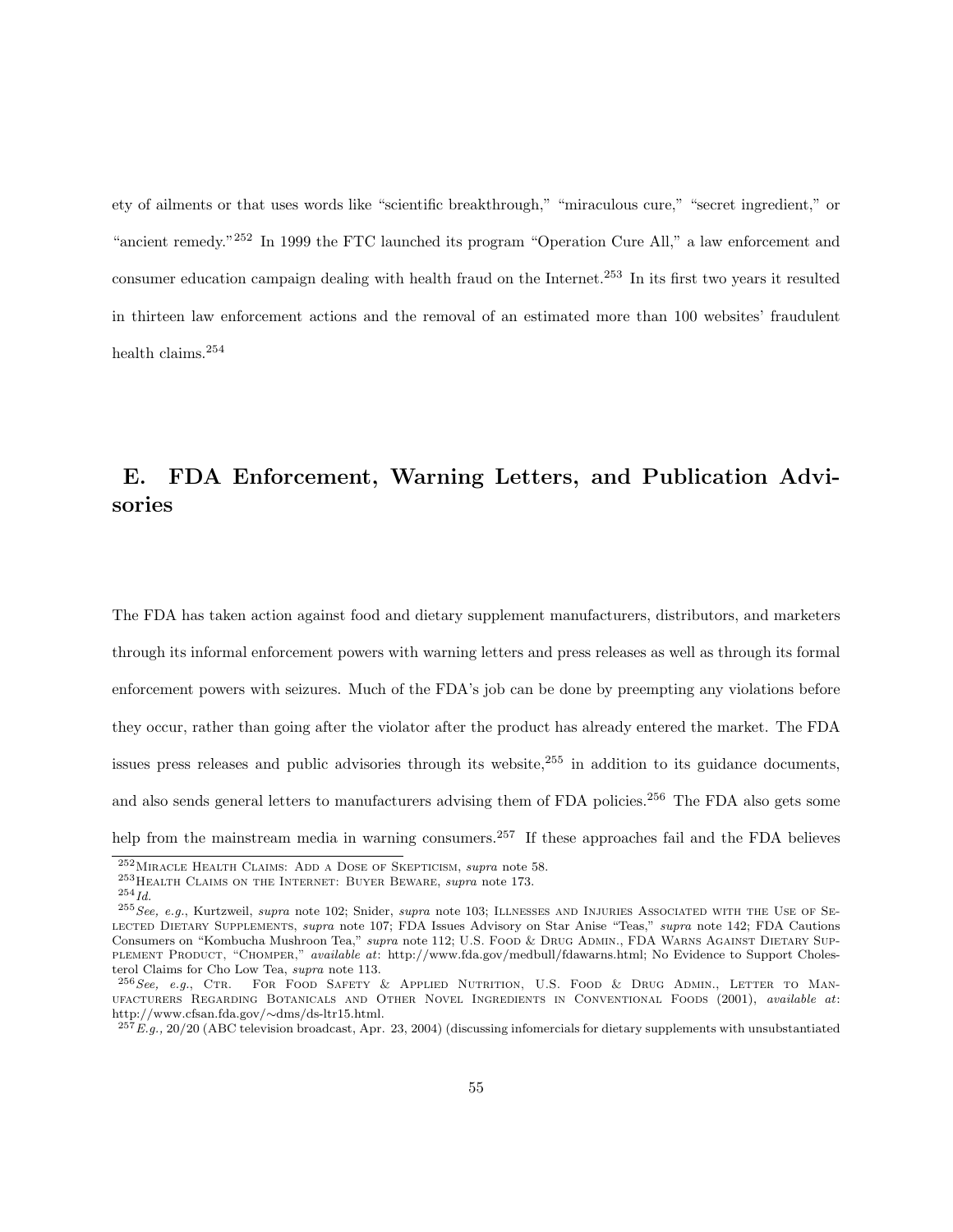that a product is being labeled or marketed in violation of the law, it will likely start by sending a warning letter. The warning letter has a general format where it identifies the statements that the FDA believes are unlawful, cites the applicable law, often dealing with whether a product is GRAS or making a claim that qualifies it as a drug, and requests a response describing how the violation will be corrected.<sup>258</sup> The FDA has sent several warning letters dealing with tea products, mostly on the Internet.<sup>259</sup> It has also sent many more relating to dietary supplements in general.

If the warning letter fails to secure a change in labeling, the FDA is authorized to seize the products because they are misbranded or adulterated,<sup>260</sup> seek to impose civil fines for violations,<sup>261</sup> seek injunction proceedings,<sup>262</sup> and seek criminal penalties.<sup>263</sup> These enforcement mechanisms are less attractive to the FDA because they are more time consuming and any court action must be enforced by the Department of Justice and not by the FDA directly. The FDA statistically has favored informal enforcement. For example, in fiscal year 2002 the FDA sent 755 warning letters, conducted 18,572 inspections, and secured 5,025 recalls.<sup>264</sup> In contrast, over the same period of time, it conducted only thirteen seizures, filed fifteen permanent injunctions,

health claims and noting that no pre-approval of the scientific data they use in marketing is required by law); Michael Specter, Miracle In A Bottle: Dietary supplements are unregulated, some are unsafe-and Americans can't get enough of them, The New Yorker, Feb. 2, 2004, at 64 (describing Americans increased use of dietary supplements and some of their dangers). <sup>258</sup> See, e.g., Warning Letter from FDA to Diabetes Tea 1-2 (on file with author).

 $^{259}See$  Warning Letter from FDA to Reach4Life Enterprises (Nov. 16, 2000) (on file with author) (determining that the product Herba Green Tea Extract qualifies as a drug because it is being marketed as containing "the active ingredient polyphenol, which is recognized as a potent cancer preventer...but more importantly, the fact that Green Tea is in pure liquid form, all of the cancer fighting polyphenol enters your body."); Warning Letter from FDA to Herbal Junction 1-2, supra note 185 (citing Livertea and Justice Herbal Enzyme Elixer Tea for its violation of FDCA for using non-GRAS ingredients in its tea, including una de gato, peony, ho shou w-u, muira pauma, chanca piedra, jatoba, and catuaba.); Warning Letter from FDA to Light Resources Unlimited, Inc. (Jan. 28, 2002), available at: http://www.fda.gov/cder/warn/cyber/2002/CFSANlightresources.htm (determining that Immune Power Herbal and Allergy Relief Herbal Formula<sup>TM</sup> made claims that qualify it as a drug, including (determining that Immune Power Herbal and Allergy Relief Herbal Formula<sup>TM</sup> made claims that qua "for a true allergy, or for asthma, people should 1) take a complete combination of Dr. Wheeler's natural supplements for the immune system...and 2) take a special herbal tea developed by a Canadian Medical Researcher, Immune Power Herbal and Allergy Relief Formula<sup>TM</sup>."); Warning Letter from FDA to R.H. Cosmetics, Corp. (Feb. 4, 1997) (on file with author) (citing tea tree oil as qualifying as a drug because it claims to "fight nail fungus...[is] ideal for skin problems such as pimples, cuts, bruises, burns, athlete's foot and fungus...[and can] fight acne, purifies by killing bacteria.").

 $^{260}See$  21 U.S.C.  $\S 334 {\rm (a)}$  (2004).

 $^{261}See$  21 U.S.C.  $\S 335\mathrm{b}(\mathrm{a}).$ 

 $^{262}See$  21 U.S.C.  $\S 332.$  $^{263}$  See 21 U.S.C. §333.

<sup>264</sup>U.S. Food & Drug Admin., The Enforcement Story Ch. 10: FDA Enforcement Statistics, available at: http://www.fda.gov/ora/about/enf story/ch10/stats charts.htm#chart14. This is actually the lowest number of warning letter sent by the FDA in the past ten years.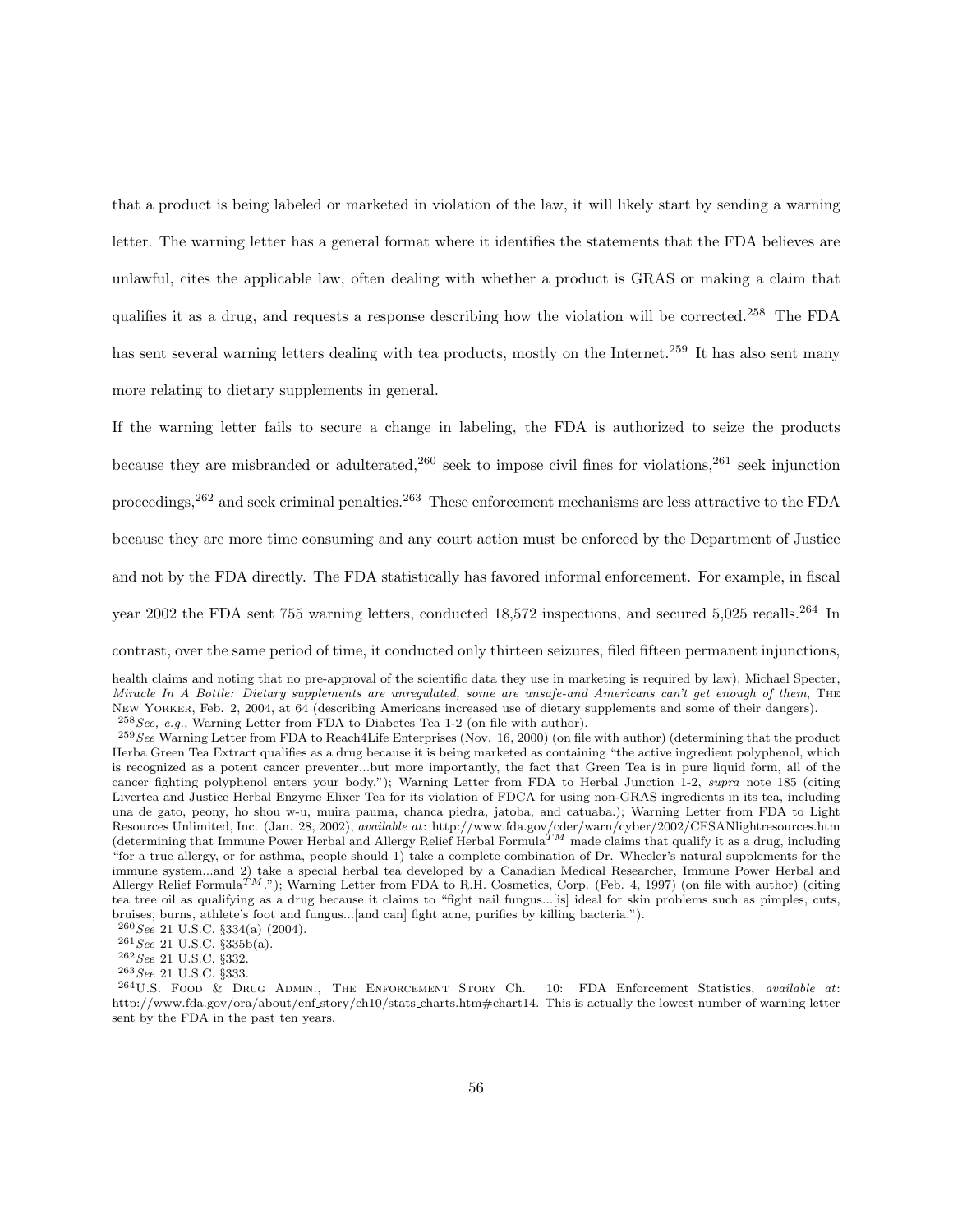and secured 317 convictions.<sup>265</sup> The Center for Food Safety and Applied Nutrition (CFSAN), which is responsible for food and dietary supplements sent 272 of the 755 warning letters, conducted eight of the thirteen seizures, and conducted 8,979 of the 18,572 inspections; it also accounted for only 920 of the 5,025 recalls.<sup>266</sup> Based on these numbers, CFSAN accounts for a large portion of the enforcement compared to the four other divisions included in the report. When it comes to food and dietary supplements, the FDA conducts the largest number of inspections, sends the second largest number of warning letters (second only to the Center for Devices and Radiological Health), and conducts only a small number of recalls.<sup>267</sup>

The FDA recently instituted a new program relating to dietary supplements discussed in Part  $IV(C)(4)$ , above, called the FDA's Consumer Health Information for Better Nutrition Initiative.<sup>268</sup> During the sixmonth period under the Initiative from December 2002 to June 2003 the FDA sent 73 warning letters and conducted four seizures related to dietary supplements containing misleading health claims.<sup>269</sup> In addition to increasing consumer awareness and enforcement, the FDA also acknowledged the importance of its joint efforts with FTC in order to fully focus on manufacturers' misleading claims.<sup>270</sup>

 $\frac{265}{266}$ *Id.*:

 $^{266}Id$ ; see also id. at Ch. 4: Center for Applied Nutrition, available at: http://www.fda.gov/ora/about/enf story/ch4/cfsan charts.htm.

See THE ENFORCEMENT STORY, supra note 264 at FDA Enforcement Statistics FY1998- 2002.

 $^{268}See$  FDA to ENCOURAGE SCIENCE-BASED LABELING AND COMPETITION FOR HEALTHIER DIETARY CHOICES, supra note 223.  $^{269}Id.$ <sup>270</sup>See id.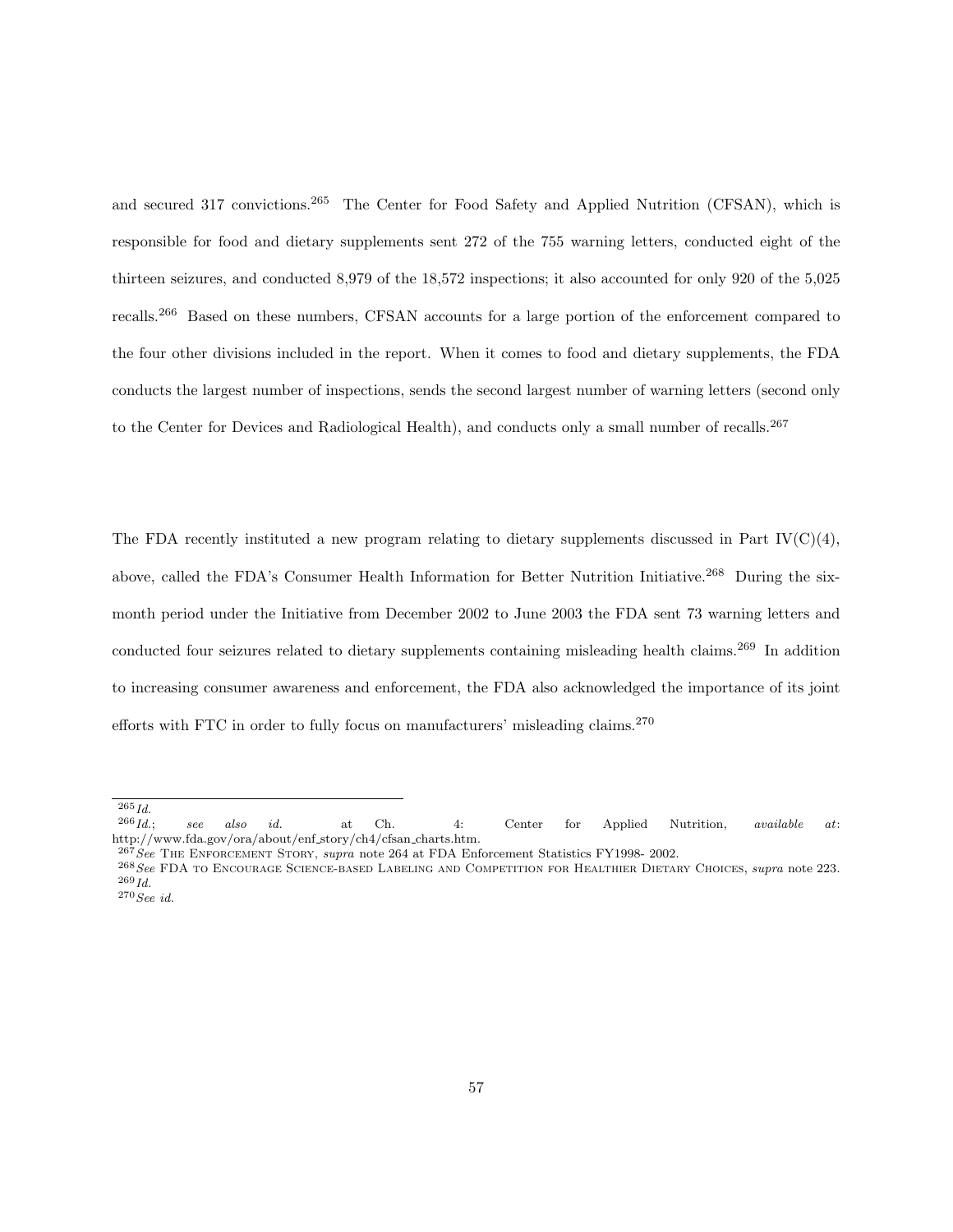## F. Limitations on FTC and FDA's Enforcement Powers<sup>271</sup>

The FDA and FTC's enforcement powers intersect at the line between advertising and labeling. Unfortunately this is not always a bright line, and it may be difficult to determine when an advertisement becomes specific enough and in close enough proximity to the product to qualify as a label. If the FDA initiates and action against a manufacturer for a false or misleading claim it must also assert jurisdiction over the claim, mostly likely because it is a label. The manufacturer may, however, claim that it is instead an advertisement and therefore not subject to FDA authority but FTC authority instead.<sup>272</sup> If the FDA and FTC are not coordinating and working together then manufacturers may actually be able to prolong their distribution of a dangerous product. Therefore it is very important for the two agencies to work together when dealing with misleading claims that may be towing the line between label and advertisement.

The FTC recognizes the FDA's expertise in the area of food and drugs, and the two agencies can share reports with each other that lead to enforcement by the other agency.<sup>273</sup> Consistency between the two agencies is also important because one would not want a health claim to be approved for a label but prohibited for an advertisement when the standard for labels is stricter. Furthermore, the FTC is responsible for all advertisements, not just for food and drugs, so it is possible that what the FDA considers top priority, the FTC considers less important. Nevertheless, when it comes to claims that may put consumers' health at

<sup>&</sup>lt;sup>271</sup>The food and drug industries can challenge the FDA enforcement powers in many ways; this topic is expansive and generally beyond the scope of this paper. However, it is important to remember that the FDA and FTC share some of the regulatory arena and that are actually regulating speech when they regulate advertising and labeling.

<sup>&</sup>lt;sup>272</sup>Although this is technically possible, any smart manufacturer would resist this urge because it must deal with the regulators on a continuous basis in order to produce its product. It would be unwise to challenge a regulator for something like this if that regulator will have a large amount of discretion over you in the future.

<sup>273</sup>See Dietary Supplements: An Advertising Guide for Industry, supra note 237 at 1.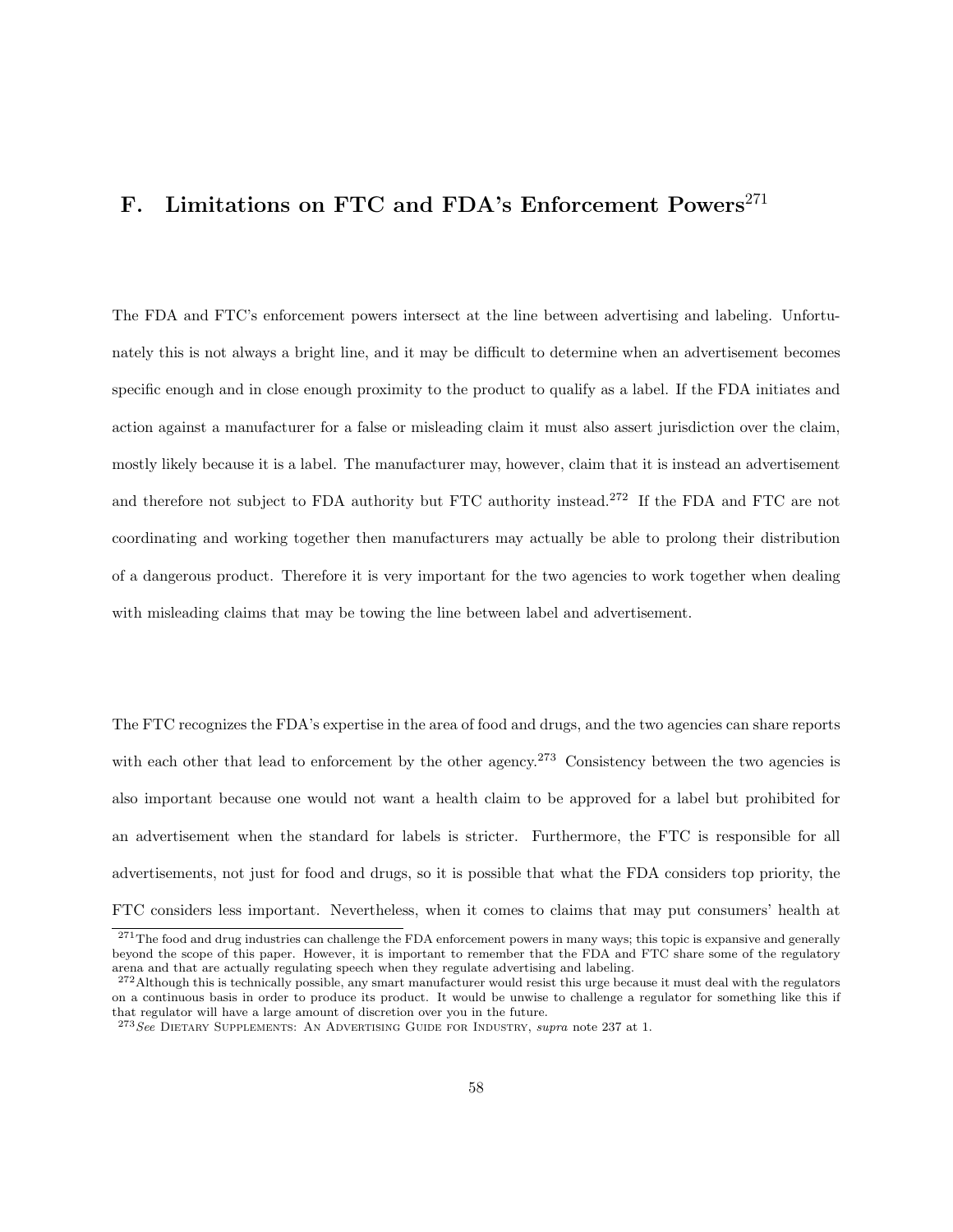risk hopefully both agencies agree that targeting the misleading claim should be top priority.

The First Amendment<sup>274</sup> also represents a boundary for the FDA and FTC whether they are enforcing a statute expressly or one of their regulations. Of course, the statute and the regulations cannot violate the seller or distributors' First Amendment rights to engage in commercial speech. The recent constitutional issues in the courts have dealt with dietary supplement labeling. While the D.C. Circuit curtailed the FDA's authority to pre-approve all health claims for dietary supplements, the Second Circuit upheld the length of the FDA's approval process for health claims for dietary supplements against a First Amendment challenge.<sup>275</sup> These First Amendment challenges to the FDA's regulations following the passage of the NLEA and DSHEA have definitely influenced the FDA's current rules regarding dietary supplement labeling. The law of the First Amendment is generally very complicated, and its intersection with the FDA's broad regulatory power only makes the analysis more complex. In general, the FDA and FTC may prohibit inherently misleading advertisements entirely under the First Amendment.<sup>276</sup>

In Pearson v. Shalala,<sup>277</sup> the FDA faced a challenge to its pre-approval process for health claims.<sup>278</sup> At that time, the FDA required pre-approval for all health claims that were to be placed on a label and each claim was evaluated under the "significant scientific agreement standard."<sup>279</sup> A dietary supplement manufacturer challenged this rule claiming that it violated its freedom of speech because there was a more reasonable alternative available: a disclaimer.<sup>280</sup> The Court applied the constitutional three-part test for commercial

 $274$ U.S. CONST. amend. 1.

<sup>275</sup>See Pearson v. Shalala, 164 F.3d 650 (D.C. Cir.1999); Nutritional Health Alliance, et al. v. Shalala, 144 F.3d 220 (2d Cir.1998).

 $276$  See Pearson 164 F.3d at 655.

<sup>277</sup>164 F.3d 650 (D.C. Cir.1999).

<sup>278</sup>These were health claims relating to a disease, not structure/function claims.

<sup>&</sup>lt;sup>279</sup>Pearson, 164 F.3d at 651; see also Part IV.C.4., supra, for a discussion of health claims and this standard.

<sup>280</sup>Pearson, 164 F.3d at 655.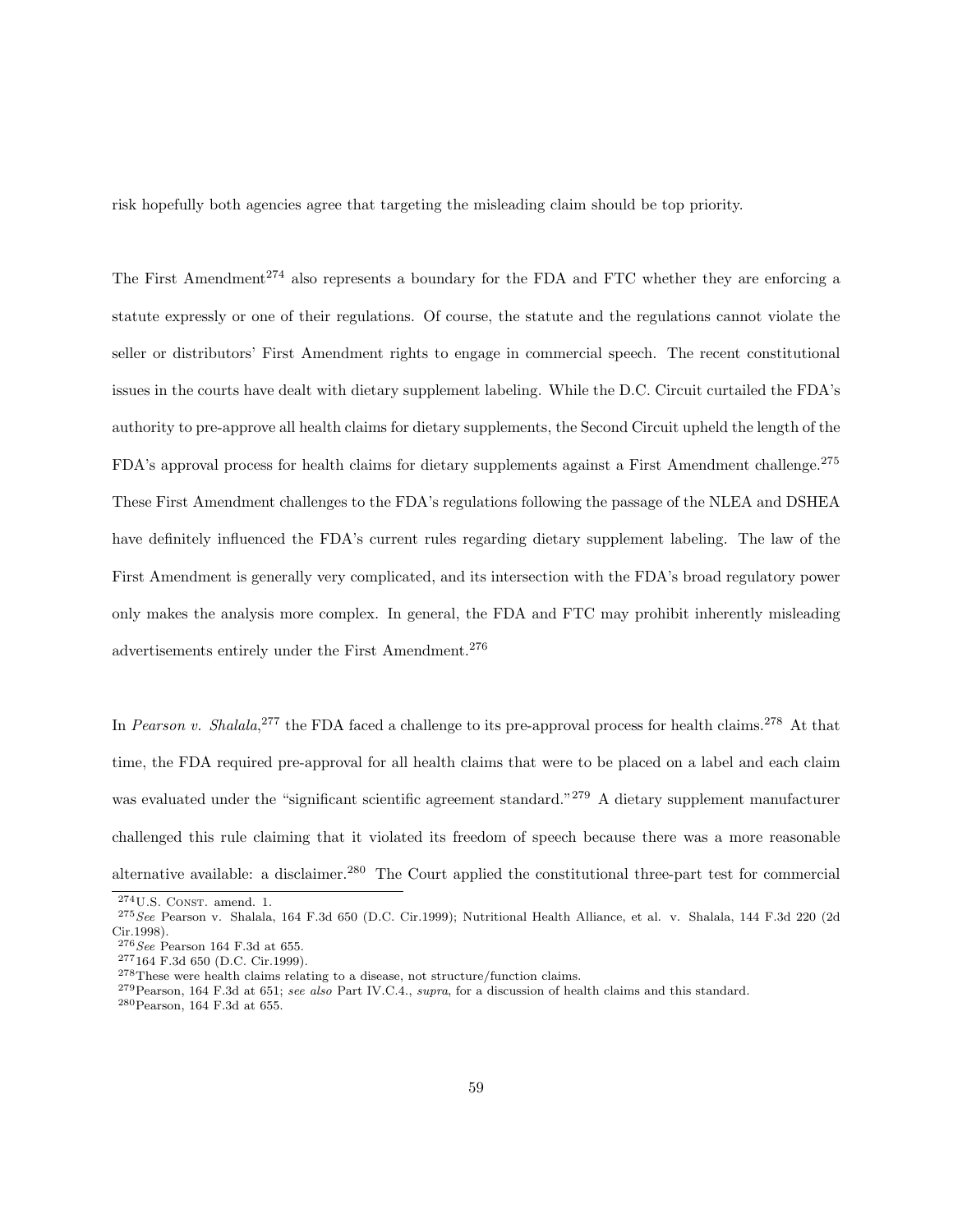speech adopted by the Supreme Court in Central Hudson Gas & Elect. Corp. v. Public Serv. Comm'n.<sup>281</sup> The Court first found that the FDA does have a substantial government interest in regulating dietary supplement labels to protect public health and prevent consumer fraud.<sup>282</sup>

However, the Court was not persuaded that the FDA was directly advancing its interest in protecting public health with its "all or nothing" approach to labeling, nor that there was a reasonable fit between the FDA's rule and its goal of consumer protection.<sup>283</sup> The Court held that allowing health claims on the labels and including a disclaimer so as not to mislead consumers was the constitutionally preferred approach.<sup>284</sup> Disclosure was favored over complete suppression of speech.<sup>285</sup> While the FDA still requires pre-approval for some health claims using the significant scientific agreement standard, it now also has procedures for making qualified health claims on labels using a disclaimer, as well as structure/function claims.<sup>286</sup> In this way the Court opened up more options to dietary supplement manufacturers who want to make health claims on their products, but it also left the discretion with the FDA to approve the label and the accompanying disclaimer based on its expertise.<sup>287</sup>

In National Health Alliance v. Shalala,<sup>288</sup> a dietary supplement manufacturer challenged the FDA's preapproval process for unqualified health claims, this time arguing that the 540-day review period was an impermissible prior restraint on truthful speech.<sup>289</sup> The Second Circuit, using the same Central Hudson criteria, found that the process was reasonable in relationship to the FDA's "need to protect consumers before any harm occurs."<sup>290</sup> The Court in this case was more willing to defer to the FDA's choice of

<sup>281</sup>447 U.S. 557 (1980).

<sup>282</sup>Pearson, 164 F.3d at 655-56.

 $^{283}See\ id.$  at 656.

 $^{284}$ Id. at 654-55. The FDA was against allowing qualified claims with disclaimers because it felt that "there would be a question as to whether consumers would be able to ascertain which claims were preliminary and accompanied by a disclaimer and which were not." Id. at 653 (quoting Food Labeling: General Requirements for Health Claims for Dietary Supplements, 59 Fed.Reg. 395, 405 (1994)).

 $^{285} \mathit{Id.}$  at 657.

 $286$  See Part IV.C.4., supra.

<sup>287</sup>See Pearson, 164 F.3d at 659.

<sup>288</sup>144 F.3d 220 (2d.Cir.1998).

 $^{289}$ *Id.* at 227.

 $^{290} \mathit{Id.}$  at 228.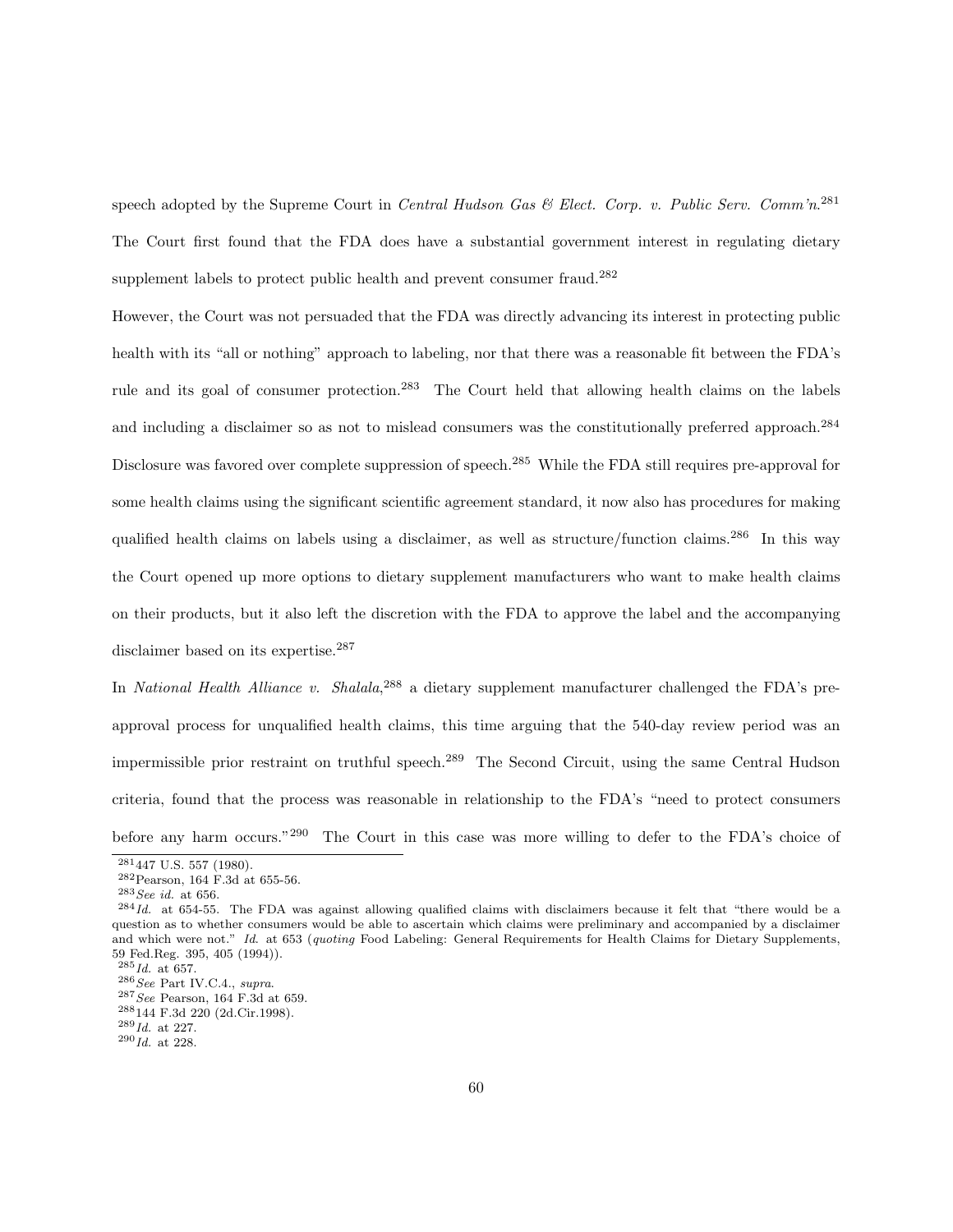regulatory framework.

The First Amendment issue was more roundabout in the D.C. Circuit's decision in Whitaker v. Thompson.<sup>291</sup> The Court essentially held that if the FDA determines that a label health claim qualifies the product as a drug then the manufacturer cannot then claim that its freedom of speech is being infringed upon because the label is now an unlawful statement (because it has not been approved under the procedures for new drugs) and therefore is not entitled to First Amendment protection.<sup>292</sup> The Court noted that the reasoning may seem circular at first, but it refused to allow the manufacturer to use the First Amendment to challenge the FDA's decision that its claim was that of a drug, not a dietary supplement.<sup>293</sup>

Manufacturers may use constitutional claims as their last resort when the FDA has denied its petition for certain treatment of their health-related claims. Sometimes, however, the FDA faces a true challenge to its regulatory power when a manufacturer asserts a First Amendment claim. The FDA has to chose between a regulatory compromise that may avoid it having to go to court, and fighting the challenge head on and risking that the court will truncate its oversight power further than a compromise would have. If a manufacturer has nothing to lose by going to court then the FDA may have no choice but to fight and defend its broad delegation of authority against a potentially devastating result- constitutional preemption.<sup>294</sup>

## V. THE MANY FACES OF TEA

#### A. Tea as a Food

Most tea, particularly traditional tea, is manufactured, purchased, and consumed as a food without much

<sup>291</sup>353 F.3d 947 (D.C. Cir.2004).

 $292$  See id. at 953.

 $^{293}\bar{Id}.$ 

<sup>&</sup>lt;sup>294</sup>The FDA and FTC naturally feel that their consumer protection policies are completely consistent with the First Amendment protections. See FED. TRADE COMM'N, FTC STAFF PROVIDES THE FDA WITH COMMENTS ON FIRST AMENDMENT Commercial Speech Doctrine (2002), available at: http://www.ftc.gov/opa/2002/09/fdacomment.htm.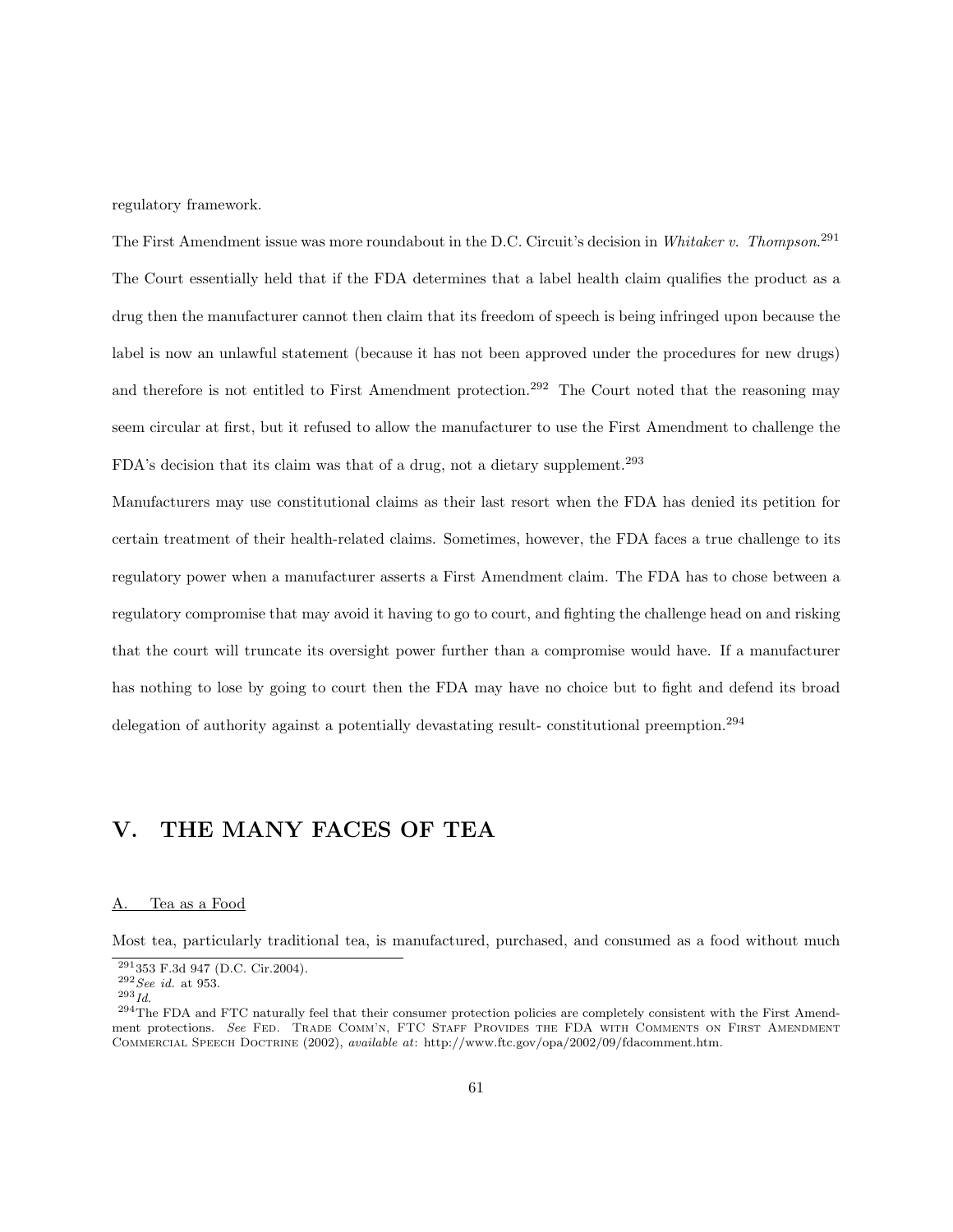thought being given to its other potential uses. This is especially true in the United States where four-fifths of the tea consumed is iced tea. To the average American, tea is just a substitute for juice or soft drinks. Of the potential categories under which tea may be classified, food is the most lenient in terms of regulation. Whether tea is a food depends on why it is being sold, not why it is being purchased and consumed. As a food, the manufacturer may not make any disease claims or unapproved health claims about the tea, but it may make structure/function claims that are not false or misleading.<sup>295</sup> Tea as a food also may be exempt from the NLEA nutrition panel requirements if it contains no significant nutrients, and of course, it is not subject to the DSHEA. Generally, just like any other food, tea is regulated by the FDCA and is largely left alone unless the manufacturer starts making health-related claims about specific ingredients.

### B. Tea as a Dietary Supplement

Tea may fit under the definition of a dietary supplement in two ways. Herbal tea is likely to be a dietary supplement because it is "an herb or other botanical."<sup>296</sup> Traditional tea may qualify as a dietary supplement, though much less often, if it is sold in extract form or intended to supplement the diet and labeled as such,<sup>297</sup> as is more often now being done with green tea.<sup>298</sup> Dietary supplement manufacturers may only make structure/function claims, not disease claims, without FDA approval. They must also notify the FDA of the content of their structure/function claim within 30 days of marketing it.

When tea is seen as a dietary supplement, the manufacturers are more likely to get into trouble for their health-related claims. First, they make take their structure/function claims too far and end up making

 $295\,See$  Ctr. For Food Safety & Applied Nutrition, U.S. Food & Drug Admin., Label Claims: Structure/Function Claims, available at: http://www.cfsan.fda.gov/∼dms/labstruc.html.

 $^{296}$  See 21 U.S.C. §321(ff)(1)(C)(2004).

 $297 \text{ See } 21 \text{ U.S.C. } \S 321(\text{ff})(1)(\text{F}).$ 

<sup>&</sup>lt;sup>298</sup> See Warning Letter from FDA to Reach4Life Enterprises, *supra* note 259 (advising Herba Green Tea Extract that its claims qualify it as a drug under the FDCA); see also Letter from Country Life to FDA (Mar. 3, 2001) (on file with author) (describing its statement for its product containing green tea extract).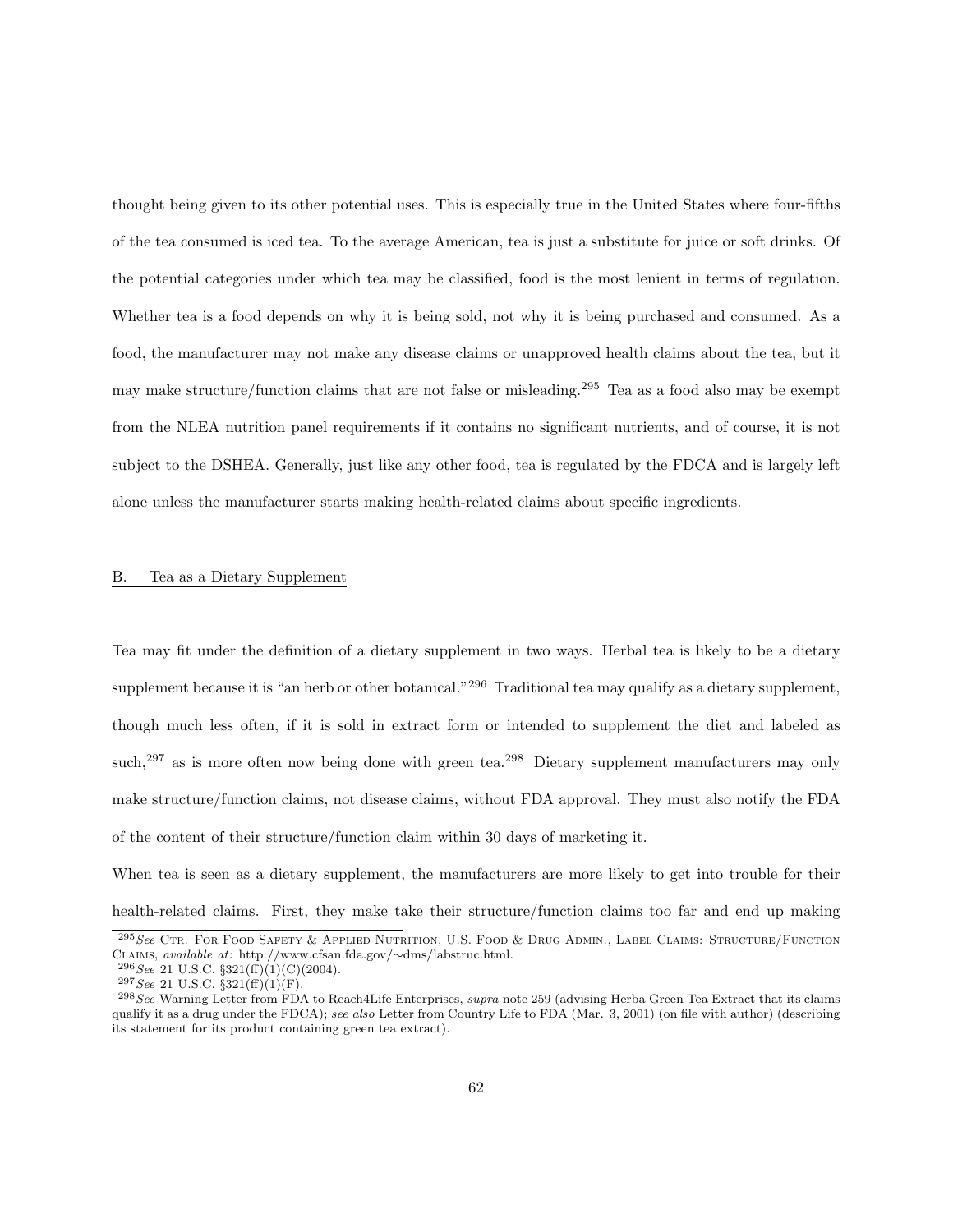a disease claim, which qualifies the tea as a drug. Second, they may believe that their tea is a food and therefore fail to comply with the labeling and disclaimer requirements for dietary supplements. Third, they may fail to notify the FDA of their structure/function claim if they believe their tea only qualifies as a food and not as a dietary supplement under the FDCA. Finally, they may fail to comply with the conditions regarding third-party literature under the DSHEA and risk being considered misbranded.

Many herbal products are clearly dietary supplements and are properly labeled as such. These products tend to run into problems when their marketing involves dissemination of scientific literature and they make the connection between the herb and a disease. At this point they are walking a fine line between dietary supplement and drug. Dietary supplement manufacturers are also torn in some ways between the FDA and the FTC. The DSHEA allows them to use third-party literature in connection with their marketing, as long as it is not false or misleading and is well balanced, while the FTC Act requires that the health claims be substantiated. Manufacturers may be tempted to let the third-party literature do too much marketing while ignoring the requirements in the FTC Act.

### C. Herbal Tea and Food Additives

The ingredients in herbal teas may be considered food additives under the FDCA, especially when manufacturers combine many different herbs to make the tea available to affect many different health conditions. Herbal teas run the risk of being considered adulterated because they use herbs that are not GRAS.<sup>299</sup> Also it may be difficult for manufacturers to get GRAS approval for herbs they would like to use because they are lacking in scientific evidence for that particular use of the herb, or because the FDA may consider the

 $^{299}See$  Warning Letter from FDA to Herbal Junction,  $supra$  note 185.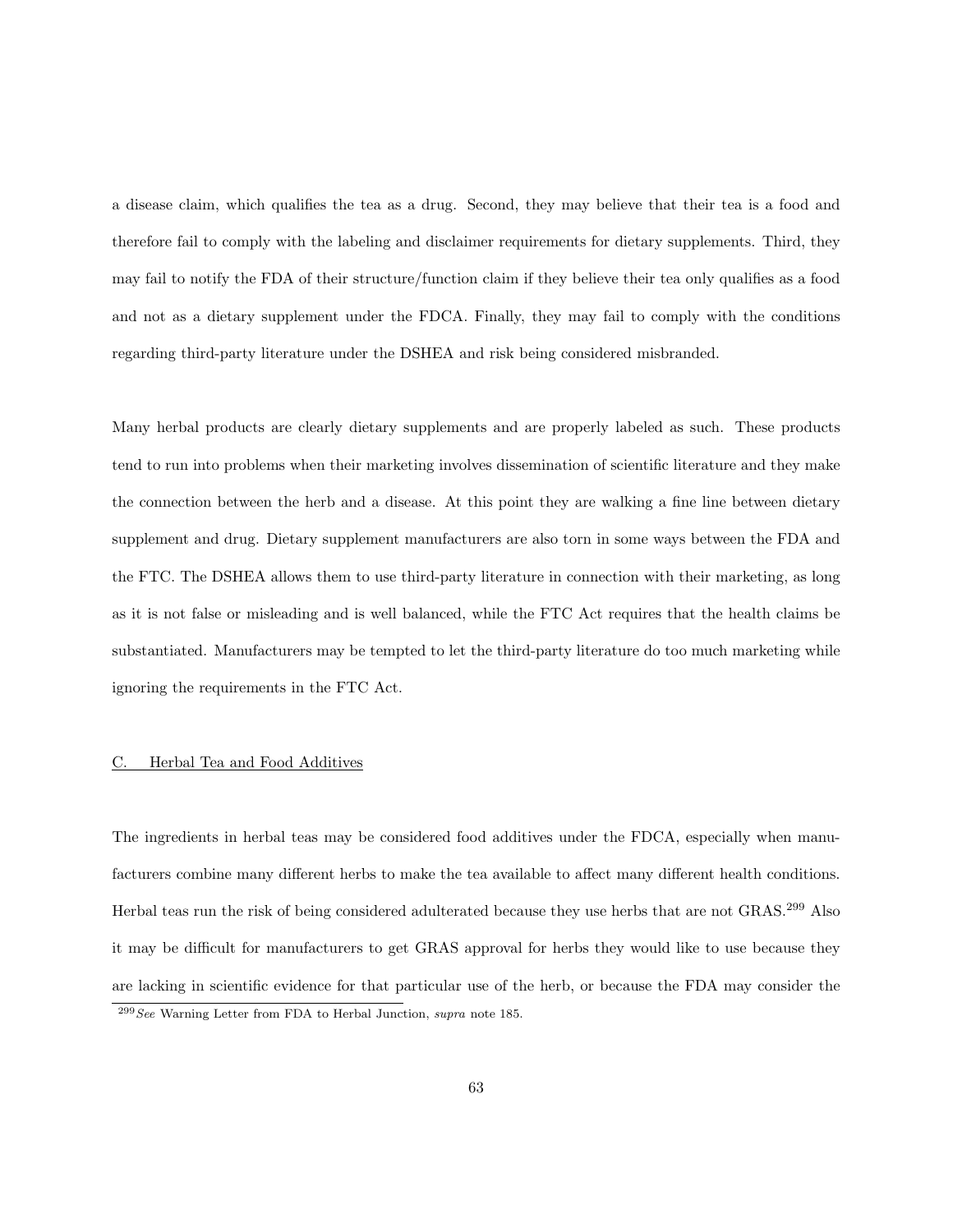herb to be unsafe.<sup>300</sup>

## D. Tea as a Cosmetic

Although a few years ago it would have seemed strange to even discuss tea as a cosmetic, it is now increasingly common to see lotions, moisturizers, and shower products containing tea, usually green tea.<sup>301</sup> One need only go to their local pharmacy or specialty store to find a wide variety of tea cosmetics. Tea is of course only one of many ingredients, but the name of the product often includes the word "tea." The most recent example is from the well-known manufacturer, Origins, who now markets a line of white tea products including lotions.<sup>302</sup> Although the ancient uses of tea do include applying it to the skin for certain health conditions, the science of these claims is much newer and much more tenuous.

The statutory requirements for cosmetics are more lenient that food or dietary supplements. The label must still not be misleading, but there is not the same risk of adulteration or misbranding. The definition of adulterated cosmetics does not include non-GRAS additives whereas adulterated food does, and a cosmetic can make puffery claims about its effectiveness without substantiating them.<sup>303</sup> However, cosmetics may not make "therapeutic claims that they may affect the structure or function of the body" or they will be considered drugs.<sup>304</sup>

<sup>300</sup>See Agency Response Letter: GRAS Notice No. GRN 000013 (Jun. 2, 1999), available at: http://www.cfsan.fda.gov/∼rdb/opa-g013.html.

 $301$  See A Perfect World: Intensely hydrating body cream with white tea, supra note 12.  $302\,See\ id.$ 

<sup>303</sup>See Office of Cosmetics & Colors, U.S. Food & Drug Admin., Cosmetic Labeling (2003), available at: http://www.cfsan.fda.gov/∼dms/cos-labl.html.

 $304 \text{ Sec } id$ ; see also Warning Letter from FDA to R.H. Cosmetics Corp., supra note 259 (warning company for using tea tree oil to treat fungal infections and skin conditions).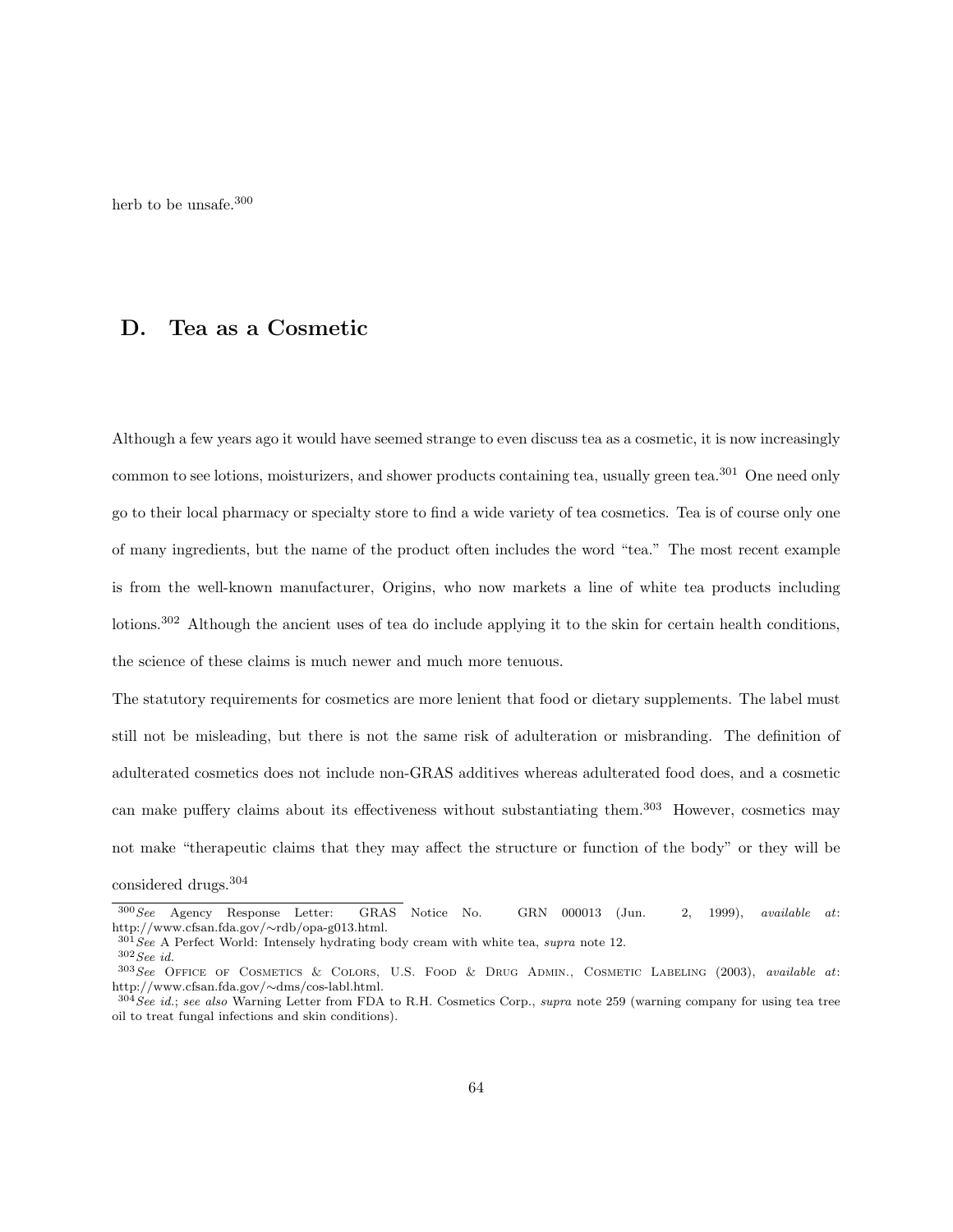Tea used as a cosmetic may sometimes cross the line between cosmetic and drug, especially because the manufacturer may only be adding tea to the product in order to make some kind of health claim.<sup>305</sup> If the manufacturer just claims that the tea gives you "radiant skin," then they are likely in compliance with the FDCA.

### Tea as a Drug

Manufacturers and distributors no doubt do not intend to sell their tea as a drug. There is some mention in the literature of one day extracting the polyphenols from tea for use in a drug, but that day has not come yet. Whenever tea is a considered to be a drug, it is because someone has gone too far in their marketing of the product and has made a disease claim. This usually results in the FDA issuing a warning letter informing the manufacturer to change, not its product, but its labeling and promotion.<sup>306</sup>

As with food, the manufacturer runs the risk of its product being considered misbranded because it is false or misleading. It also has not gone through the FDA's new drug approval process. If tea, or one of its components is used as a drug in the future, there will have to be extensive testing into its effectiveness and safety before the FDA would approve its use.

 $305$  See Green Tea 300, available at: http://1800epharmacy.biz/greentea/index.html. This product is an adhesive patch that you apply to your skin in order to give your body a continuous dose of green tea and claims to be 30 times more potent than liquid green tea. It claims that "the Green Tea Patch was designed to provide the

constant supply of high potency green tea needed to achieve these weight loss results." Interestingly, the website also contains the FDA dietary supplement disclaimer. It is unclear if this product is a cosmetic or a drug or both, and it is further unclear if it is at all safe.

<sup>306</sup>See, e.g., Warning Letter from FDA to Light Resources Unlimited, Inc., supra note 259; Warning Letter from FDA to R.H. Cosmetics, Corp., supra note 259; Warning Letter from FDA to Reach4Life Enterprises, supra note 259.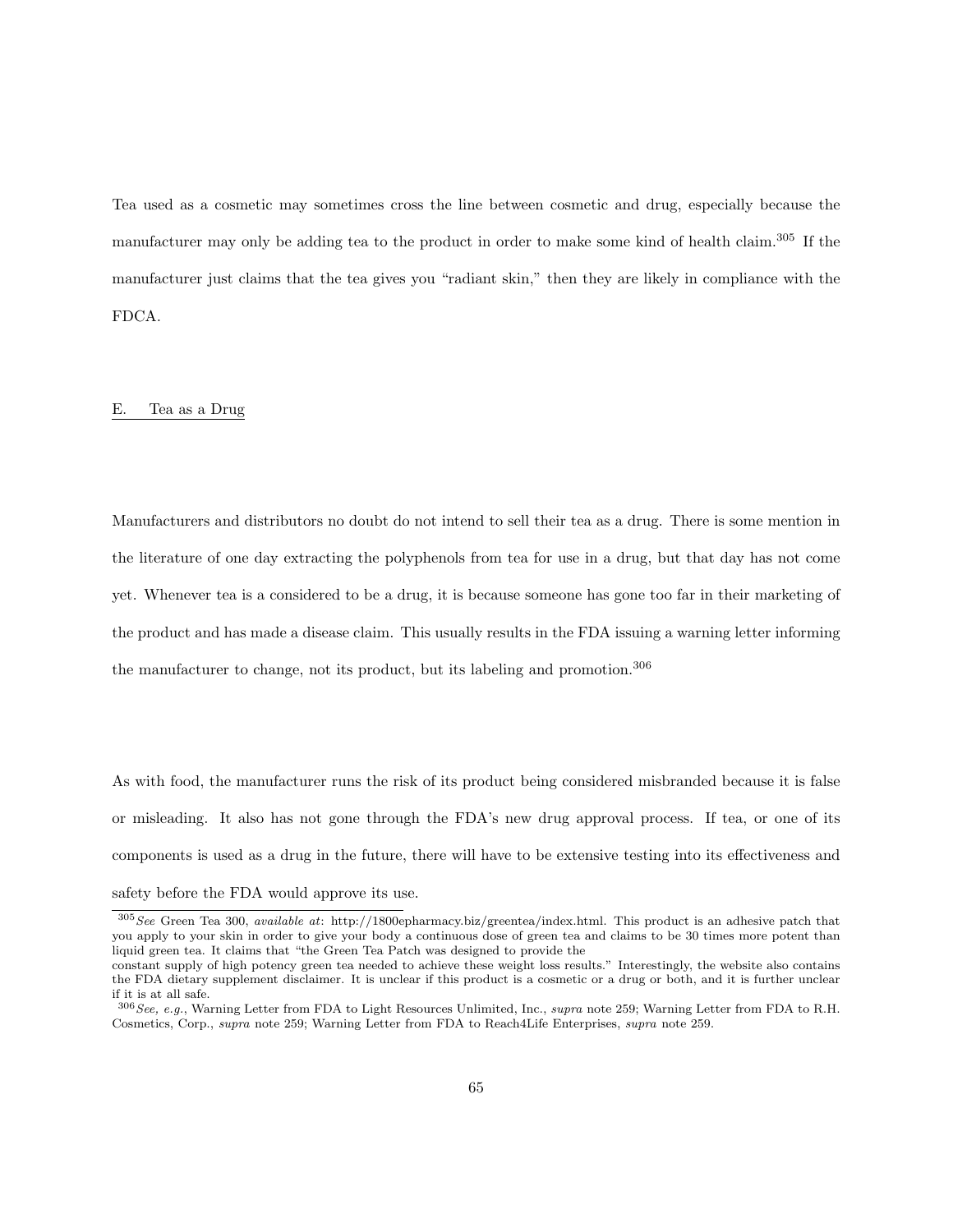# VI. APPLICATION OF THE LAW TO SELECTED HEALTH-RELATED CLAIMS FOR TRADITIONAL AND HERBAL TEA

Advertisements for tea (traditional and herbal) are everywhere, and almost all of them are for green tea and herbal teas and contain information about tea and human health. Some provide a relatively balanced account of research and provide links to the studies for further information.<sup>307</sup> Others provide no context for their health claims and often hide the FDA disclaimer in the fine print or, in the case of websites, on a different page altogether. Tea distributors range from well-established companies like Lipton, Twinnings, Tetley, Bigelow, Salada, and Celestial Seasonings to small internet-based herbal supplement providers who offer only one kind of tea in their line of herbal products. Some of the claims, as discussed below, are only borderline rational and one would hope that the average consumer would never believe these claims. Unfortunately these distributors are still in business, which logically leads to the conclusion that someone out there is buying their products.

Several basic problems can occur with the promotion of health claims. First, the regulator must decide whether the claim is advertising or labeling. Second, they must determine if the claim is misleading under the FDCA or FTC Act. Claims vary in format and may include any imaginable design, making it harder for regulators to evaluate them. Some common problems include: the health claims may be completely true but only provide part of the scientific information, a disclaimer may be omitted, the claims may actually

 $307 \text{ See}$ ,  $e.g.,$  Listing of Studies on Green Tea and Its Components, available at: www.celestialseasonings.com/research/greentea/bib research.php (listing references for 508 published articles on the health effects of tea).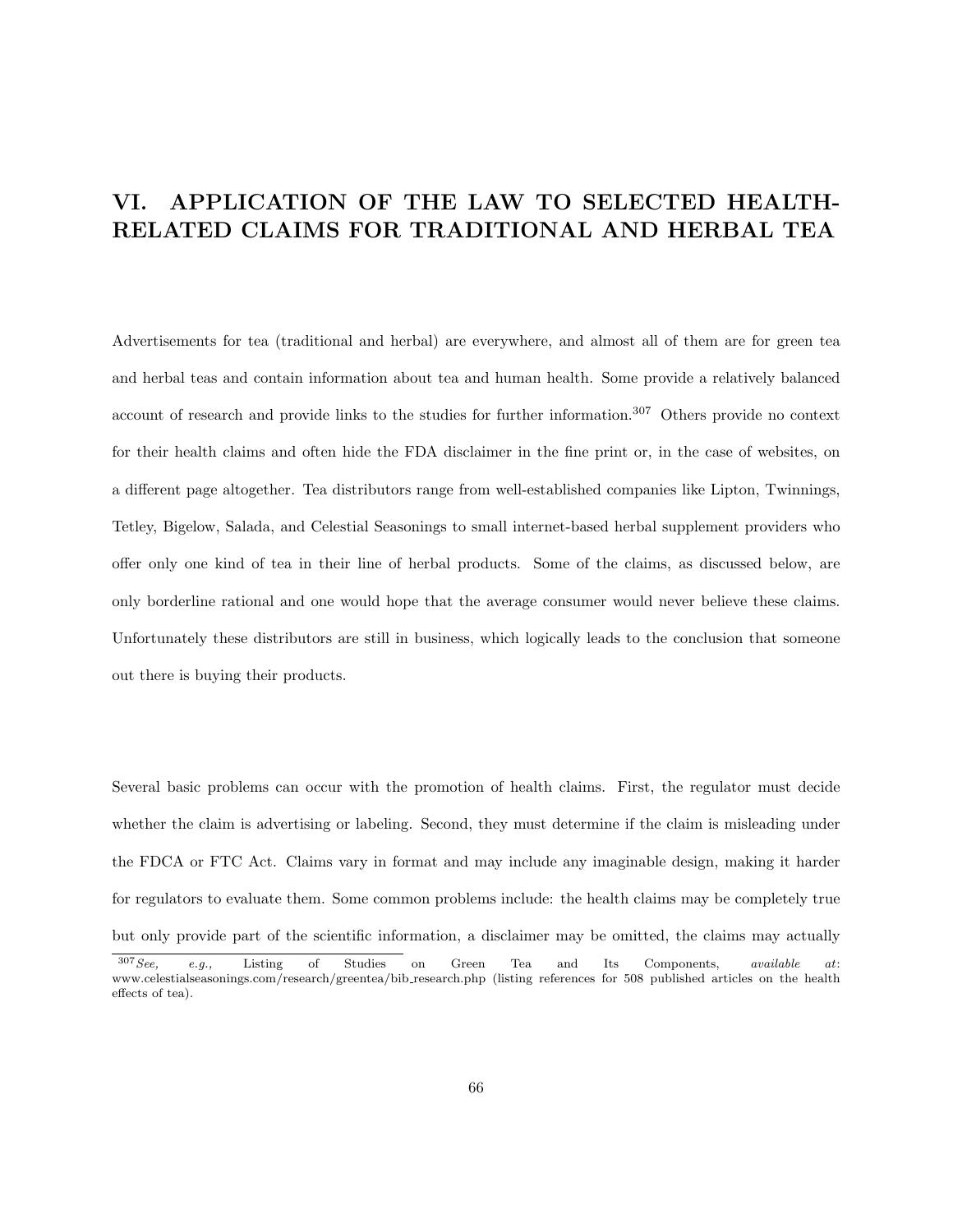be false or misleading, the product may not physically be what it claims to be,<sup>308</sup> or the product may be making a claim that qualifies it for treatment as a drug under the FDCA. From the consumers' standpoint all of these problems are troublesome because the consumers do not get all of the accurate information they need to make good, informed market decisions. From the regulators' standpoint each of these problems is treated differently under the law, and may in fact fall under different regulators' jurisdictions.

Today if someone wanted to find out information about the health benefits of tea they would most likely go to the Internet. Magazines would likely be the second choice. What the average consumer will find in these two sources is a wide array of advertisements touting tea's healthy properties. The Internet is full of unverifiable information, and health claims for tea are no exception.

Many advertisements appear at first to be informative web pages where the reader can learn about the latest studies and get a basic overview of tea's beneficial aspects. However, at the end of what looked like a well-balanced article, the reader finds all the information on how to buy the "miracle" product they just read all about. This strategy cannot really be called false, because the factual information is true and the average reader will probably somewhat discount the information they just read when they see that it came from a self-interested source. However, the information will have an impression on the reader, and at the very least they will probably remember that they read somewhere that it is healthy to drink tea. When determining whether a claim is misleading both the FDA and the FTC look at the totality of claim,<sup>309</sup> so it is possible that even when a marketing tool contains technically true information it may still be misleadinghence the FTC's requirement that an advertisement be *both* truthful and not misleading.

<sup>308</sup> See, e.g., FDA WARNS AGAINST DIETARY SUPPLEMENT PRODUCT, "CHOMPER," supra note 255 (claiming that product mistakenly labeled as containing plantain actually contained a digitalis-like substance).

<sup>309</sup>See U.S. v. Vitasafe Formula M, 226 F.Supp. 266 (D.N.J.1964); Dietary Supplements: An Advertising Guide for the Industry, supra note 237 at 14.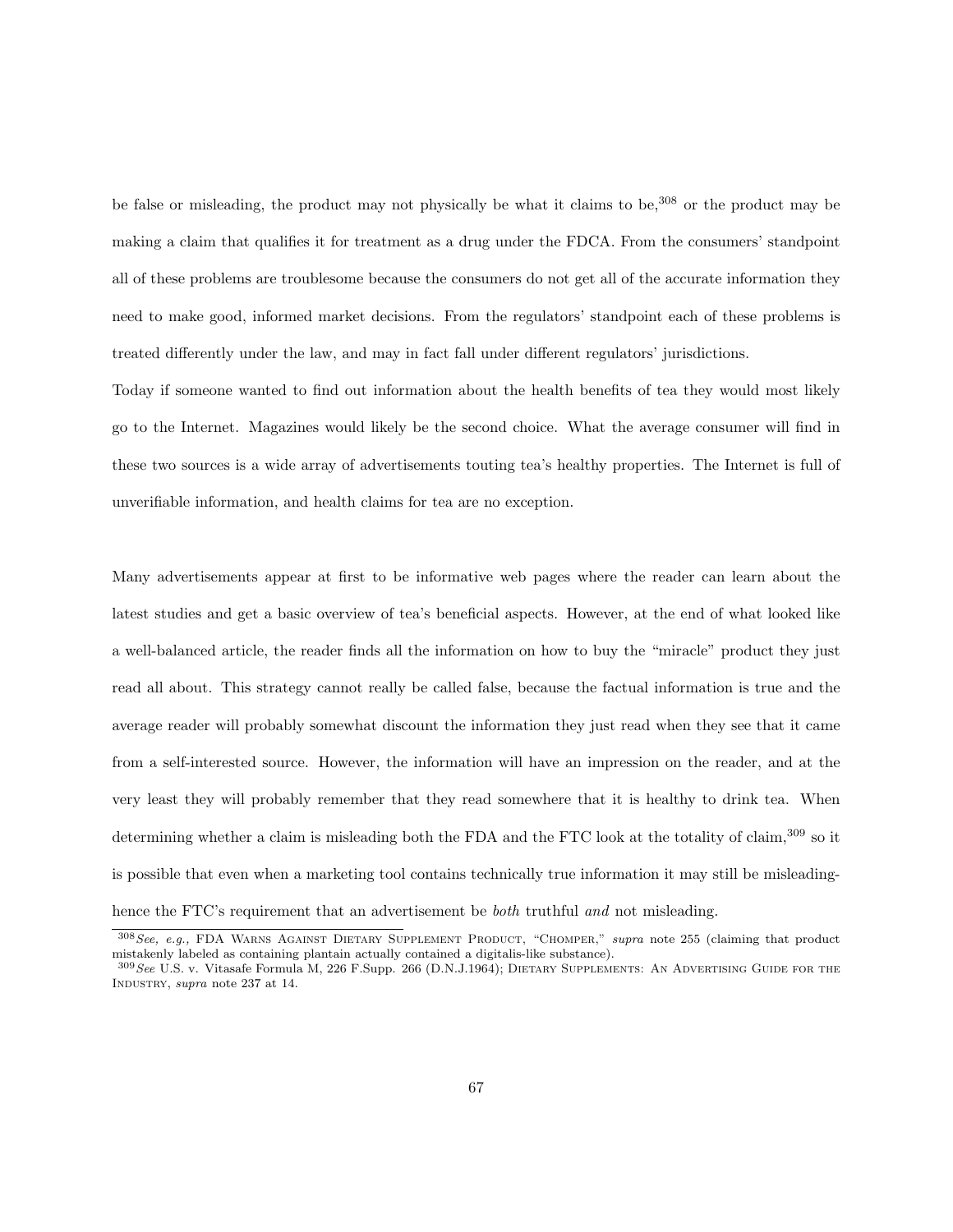One problem arises when the advertiser $310$  spins the otherwise objective research in their favor, or takes statements out of context, so that the reader is confused about what the information really means. When it comes to products that may actually harm instead of help the consumer, this type of behavior can be dangerous. For example, Japanese Green Tea Online provides several pages of information about green tea research, but it only provides conclusions, citing "numerous studies."<sup>311</sup> Nowhere is the reader told about any of the caveats in these studies nor is there any way for the reader to get more information because there is absolutely no information given about any of the studies.<sup>312</sup> Mixed in with the health information and at the end of the page the site provides links to their particular products based on what you have just read.<sup>313</sup> The website contains no qualifying language about the health claims and no disclaimer.<sup>314</sup> Given the fact that the site makes claims that green tea can help treat nine separate diseases and conditions, it seems that without the disclosure of some kind of qualifying information this site would be misleading under the FTC Act.<sup>315</sup> If this website is considered labeling then it would clearly violate the FDAMA and DSHEA prohibitions on disease claims without FDA pre-approval.<sup>316</sup>

Mybackyard.com takes a similar but abbreviated approach.<sup>317</sup> They provide basic claims about how each kind of tea can improve your health and then state that "whichever you choose, you can't lose!"<sup>318</sup> At the end of the page the reader can purchase the Numi Tea Sampler as one of its "Tools to Help You."<sup>319</sup> As an advertisement, this website is probably borderline because it uses inconclusive language like "can" and

<sup>310</sup>The term advertiser is used for its common meaning and does not mean to imply that the claim may not be considered labeling.

 $311\,See$  Benefits of Green Tea, at: http://www.japanesegreenteaonline.com/health.htm; Green Tea and Weight Loss, supra note 99.

<sup>312</sup>See id.

 $313$  See id.

 $^{314}See$ id.

<sup>315</sup>The statements that are specifically troubling are, "Special Benefits of Green Tea: reduces high blood pressure, lowers blood sugar, fights cancer" and "If you drink green tea you can- lower cholesterol, increase thermogenesis (the body's burning of calories), enhance fat oxidation." Id.

 $316$  See 21 U.S.C.  $343(r)(6)$  (2004).

 $317$  See Here's to your Health—Drink Tea, supra note 103.

 $318$   $Id.$ 

 $319$   $Id.$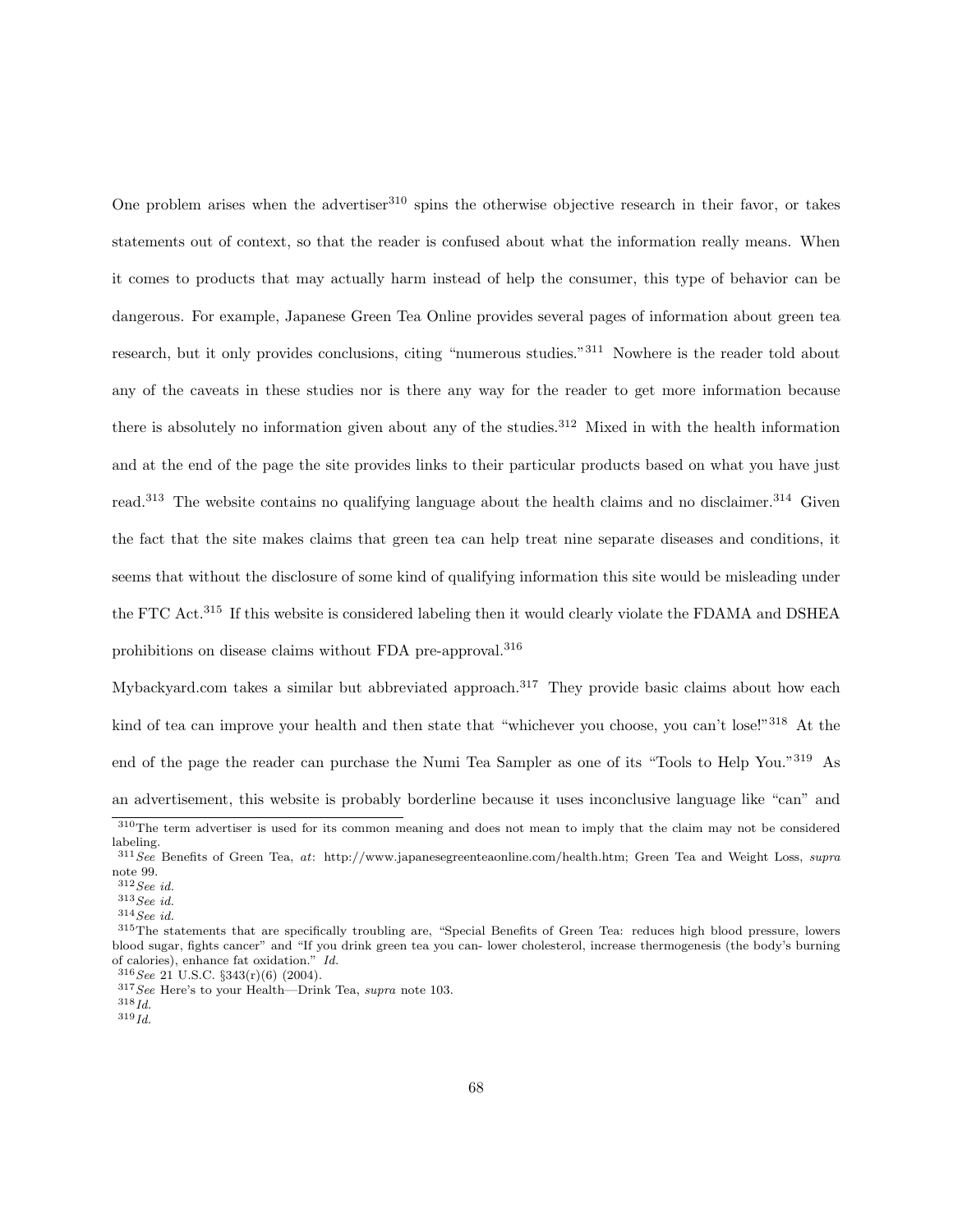"may." However its statement, "Green tea is especially helpful in reducing cancer risks" is troubling and may be misleading.<sup>320</sup> It is less likely that this website would be considered a label because the connection between the health claims and products is more separated and the promotion of their specific tea is unclear. If it were considered labeling it would clearly violate the FDCA because it actually uses the terms "prevent or treat" when discussing various diseases.<sup>321</sup>

EnjoyingTea.com makes health claims about their Imperial Kuding Tea.<sup>322</sup> It is actually unclear from their advertisement whether they are selling a black tea or an herbal tea because it is labeled "Black Herbal Tea" and grouped under the heading "specialty tea;" although from the description it does not appear that it could possibly be made from the *Camellia sinensis* plant.<sup>323</sup> It also claims to be "extremely effective for lowering cholesterol and lowering high blood pressure [and] researchers found that people who drink this tea daily have a lower chance of getting a stroke or a heart attack."<sup>324</sup> However, it gives no further information on the health claims or the cited "research." This website appears to be misleading under the FTC's guidelines because it really is not clear what they are actually selling to you, it is quite expensive at \$56.98/lb, the traditional use claims and scientific claims are not qualified in any way, and the manufacturer's ability to substantiate its claim is suspect.<sup>325</sup> As labeling, this website would also violate the FDCA.<sup>326</sup>

SOTA Instant Japanese Green Tea makes many claims on its website, but their format makes it difficult to evaluate them.<sup>327</sup> It quotes research directly in one column and provides information about the product in the other column on the same page.<sup>328</sup> The main problem with their claims is that the research deals with

 $326$  See 21 U.S.C.  $\S$  $343(r)(1)(b)$ ,  $(r)(6)$ .

green tea, but the product is *instant* green tea, which they claim allows you to absorb more of the nutrients

 $320$   $Id$ .

 $321$  See 21 U.S.C.  $\S$  $343(r)(1)(b)$ ,  $(r)(6)$ .

<sup>322</sup>See Imperial Kuding Tea, supra note 118.

<sup>323</sup>See id.

 $324$ Id. [emphasis added]. It is doubtful that an entire study focused on this particular tea.

 $325$  See DIETARY SUPPLEMENTS: AN ADVERTISING GUIDE FOR INDUSTRY, supra note 237 at 8-9, 16.

<sup>327</sup>See SOTA Instant Japanese Green Tea, available at: http://www.macrocap.com/Japanese.Green.Tea/Premium.htm.  $328$   $Id.$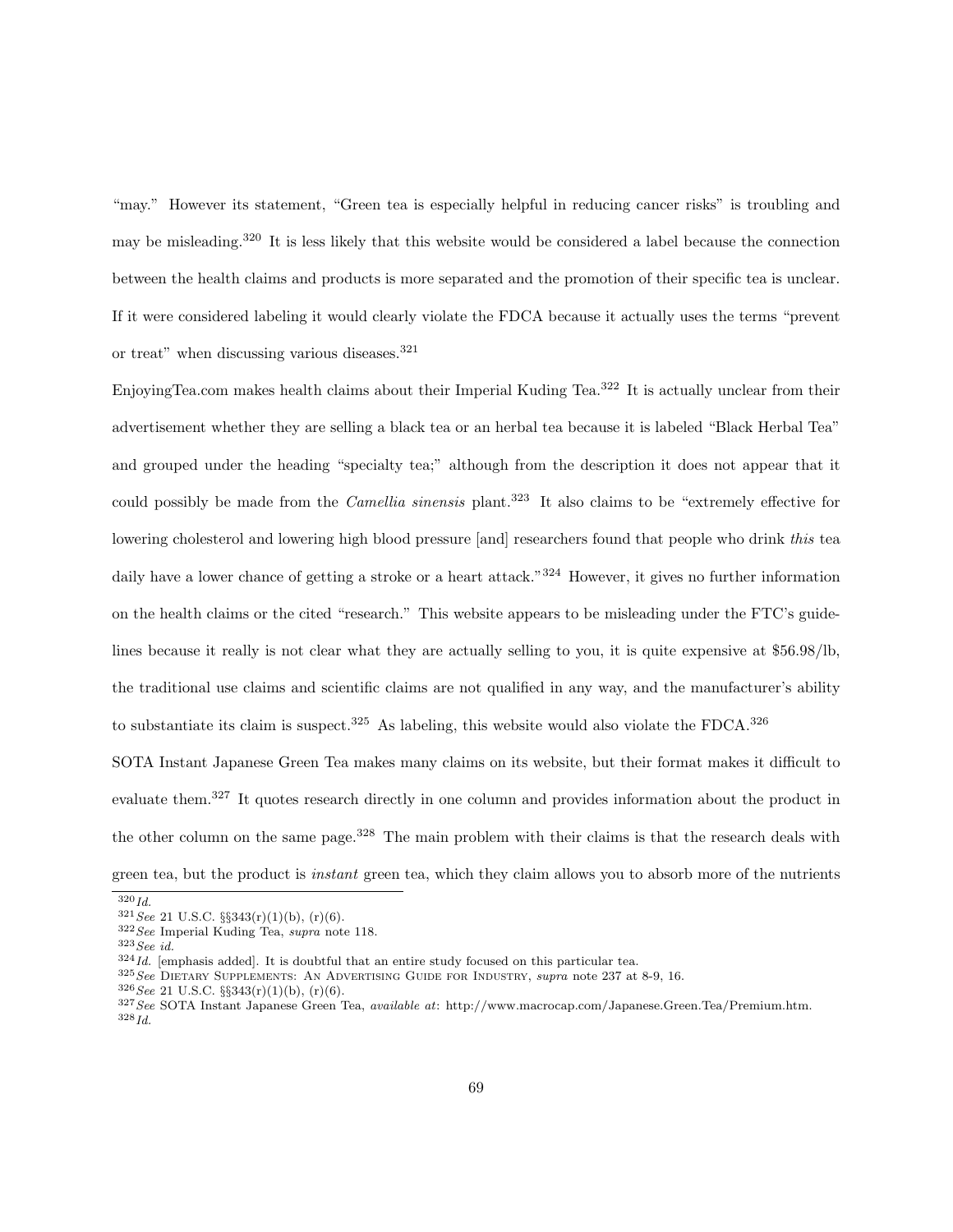found in green tea.<sup>329</sup> However, this may a case where the link between the research and the health claims is weak, necessitating at least some kind of qualifying language. In terms of labeling, this product may be either a food or a dietary supplement in which case it would violate the FDCA<sup>330</sup> or would require the disclaimer and a proper description of what ingredients the product contains.<sup>331</sup>

Ancient Healing Ways Tea advertises many different herbal teas on its website and it makes structure/function claims for almost all of them.<sup>332</sup> However, at the end of each claim describing the health effects of the various herbs used in the tea it includes an asterisk and at the end of each paragraph it displays the FDA-disclaimer in the same font size and in an easily noticeable location.<sup>333</sup> The Amazon Herb Company takes a similar approach to the disclaimer with its Shipibo Herbal Tea, but instead includes one disclaimer at the end of the health claims.<sup>334</sup> This qualifying language for these structure/function claims seems to satisfy the both the FTC and FDA's rules on labeling. One caveat may be Amazon Herb Company's use of the herbs Una de Gato (Cat's Claw), Jatoba, and Chanca Pedra because the FDA has not determined that these herbs are GRAS for use in tea<sup>335</sup> and the FTC has recognized that Cat's Claw is an herb for which exaggerated claims are often made.<sup>336</sup>

Some other advertisements and labels use the disclaimer in inconspicuous locations. The Green Tea 300 website is a good example.<sup>337</sup> This green tea weight loss patch claims to be safer than diet pills and better at burning calories and fat than studies found green tea to be.<sup>338</sup> It is unlikely that this evidence has been substantiated, and it seems misleading without some qualifying information. As labeling it would be making

 $\overline{329}$ Id.

 $330$  See 21 U.S.C.  $\S 343(r)(1)(B)$ .

 $331$  See 21 U.S.C.  $\S 343(r)(6)$ .

 $332 \, See$  various herbal tea advertisements at: www.a-healing.com.

<sup>333</sup>See id.

 $^{334}See$  Shipibo Hebal Tea, supra note 120.

 $335$  See Warning Letter from FDA to Herbal Junction, supra note 185.

 $336\,See$  Health Claims on the Internet: Buyer Beware, supra note 173.

 $337\,$ See Green Tea 300, supra note 305.

 $338 \, Id.$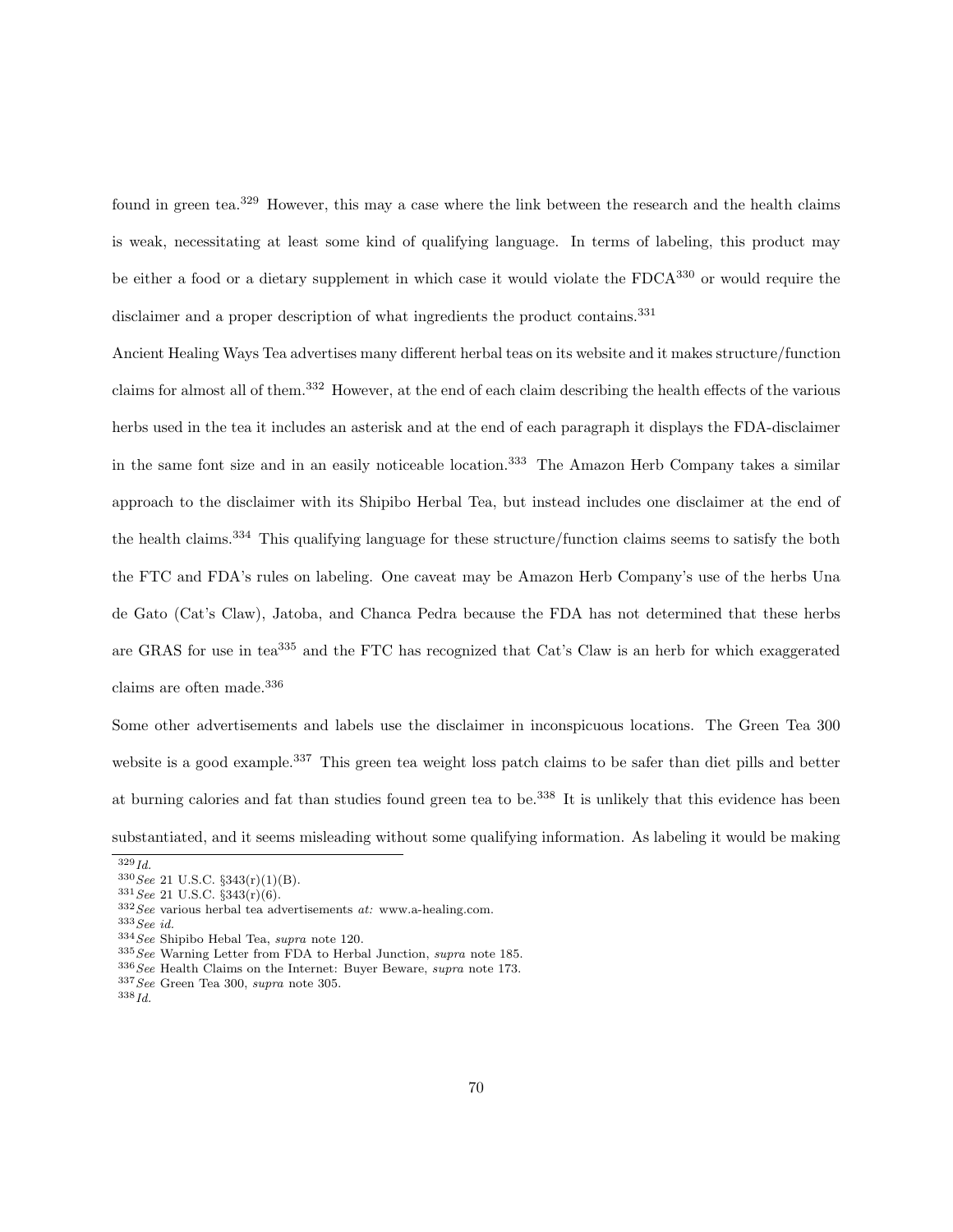a disease claim in violation of the FDCA because it also claims to lower cholesterol.<sup>339</sup> The Good Health Supplements' Rooibos Tea website is also a good example. After seven pages of discussion about the health benefits of the tea, finally on the eighth page (after the price list) there is a small note explaining that the tea is not intended to diagnose, treat, prevent, or cure any disease.<sup>340</sup> The website violates virtually every rule dealing with misleading ads and labels. First, it cites several studies showing the health effects of Camellia sinensis tea, but it is an herbal tea, so the research, even if substantiated, is completely irrelevant to their product.<sup>341</sup> Second, it claims that Japanese research showed that "the anti-aging properties found in Rooibos far exceeded any other known plant of earth."<sup>342</sup> Third, it claims to treat high blood pressure, diabetes, and several other diseases.<sup>343</sup> If this were considered a label, it would be the example of how not to comply with FDA regulations. As an advertisement it is misleading in many respects: the science, even if true, does not support this particular product; there is no qualifying language for the scientific research or the personal testimonials; and finally, the disclaimer at the end is not sufficient to remedy the misleading information which proceeds it.<sup>344</sup>

Despite the above examples, some manufacturers do label correctly. The label on the Celestial Seasonings Wellness Tea Sampler Box is located in a relatively prominent location, especially when considering the size of the product. The disclaimer is on the side panel of the box below the structure/function claims. There is a lot of information on the box and everything is in small sized print. It is important that the products easily display their structure/function claim disclaimers because to many of us it is difficult to tell the difference between a general health claim and a structure/function claim. The claims need to be tempered by the disclaimers so that the consumer isn't misled by the abundance of positive information and the deliberate

 $339Id$ 

 $340$  See GHS Rooibos "Red Bush" Tea, supra note 119.

 $341\overleftrightarrow{Id}$ .

 $342$  Id.

 $343$   $Id.$ 

<sup>344</sup>See Dietary Supplements: An Advertising Guide for Industry, supra note 237 at 5-7, 16, 18-21.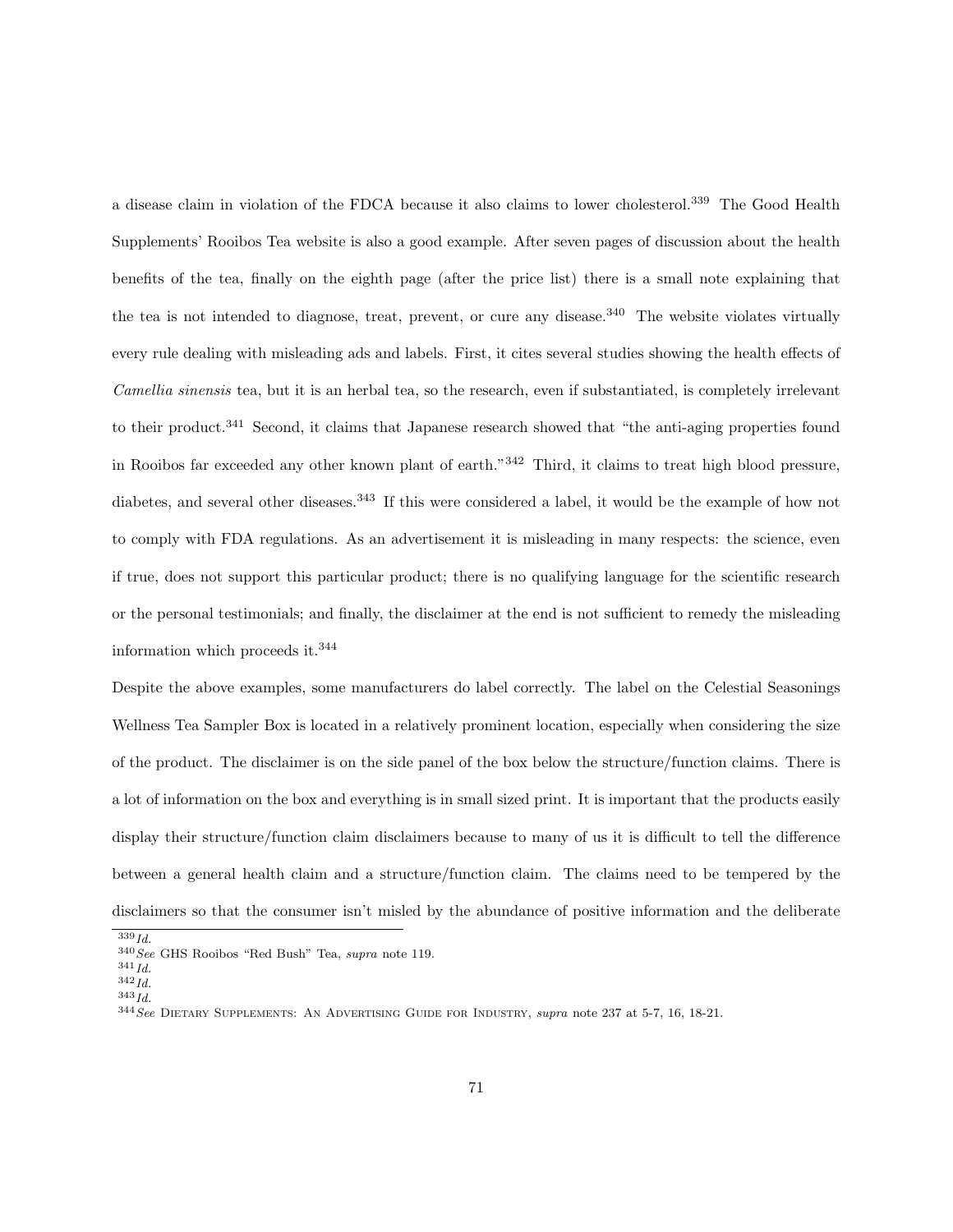absence of negative information about the tea.

## VII. FUTURE REGULATION OF TEAS

The heart of the problem with regulating something like tea is that it plays multiple parts in our legal system at the same time. Because of all of the research on the health claims for tea, much of the information is now being used on labels and advertising for tea products.<sup>345</sup> Additionally, manufacturers have been innovative about new uses for tea and tea extracts to capitalize on the new research. Therefore, a few decades ago tea was clearly a food, although some people may have used it privately to treat some conditions. Today, when tea is marketed for so many different purposes it can be seen as a food, food additive, drug, dietary supplement, and cosmetic all at the same time. This makes the regulators' job extremely complicated. Every time someone wants to sell tea they have to ask how they intend to market it and therefore which set of rules they must follow. This can be especially problematic for a manufacturer who sells traditional tea and many types of herbal teas because each product may have different labeling requirements.

Obviously every manufacturer wants to avoid being classified as a drug because they do not want to have to go through the pre-market approval process. Therefore, virtually every tea seller will end up avoiding using statements like disease claims that qualify it for drug status when marketing their tea. There are few

<sup>345</sup>Twinings recently announced that it would engage in a marketing campaign targeting health conscious women and highlighting the health benefits of its teas. See Twinings taps health tack for Infusions tea, PRECISION MARKETING, Apr. 2, 2004, at 5. Tetley tried a similar campaign in 2002 by "promoting Tetley as a source of antioxidants that keep your heart healthy." Britain's Advertising Standards Authority ruled that the ads were misleading and they were forced to discontinue the campaign. See Sam Solley, Tetley- How Can Tetley Sell the Virtues of Drinking Tea?, MARKETING, Oct. 31, 2002, at 13.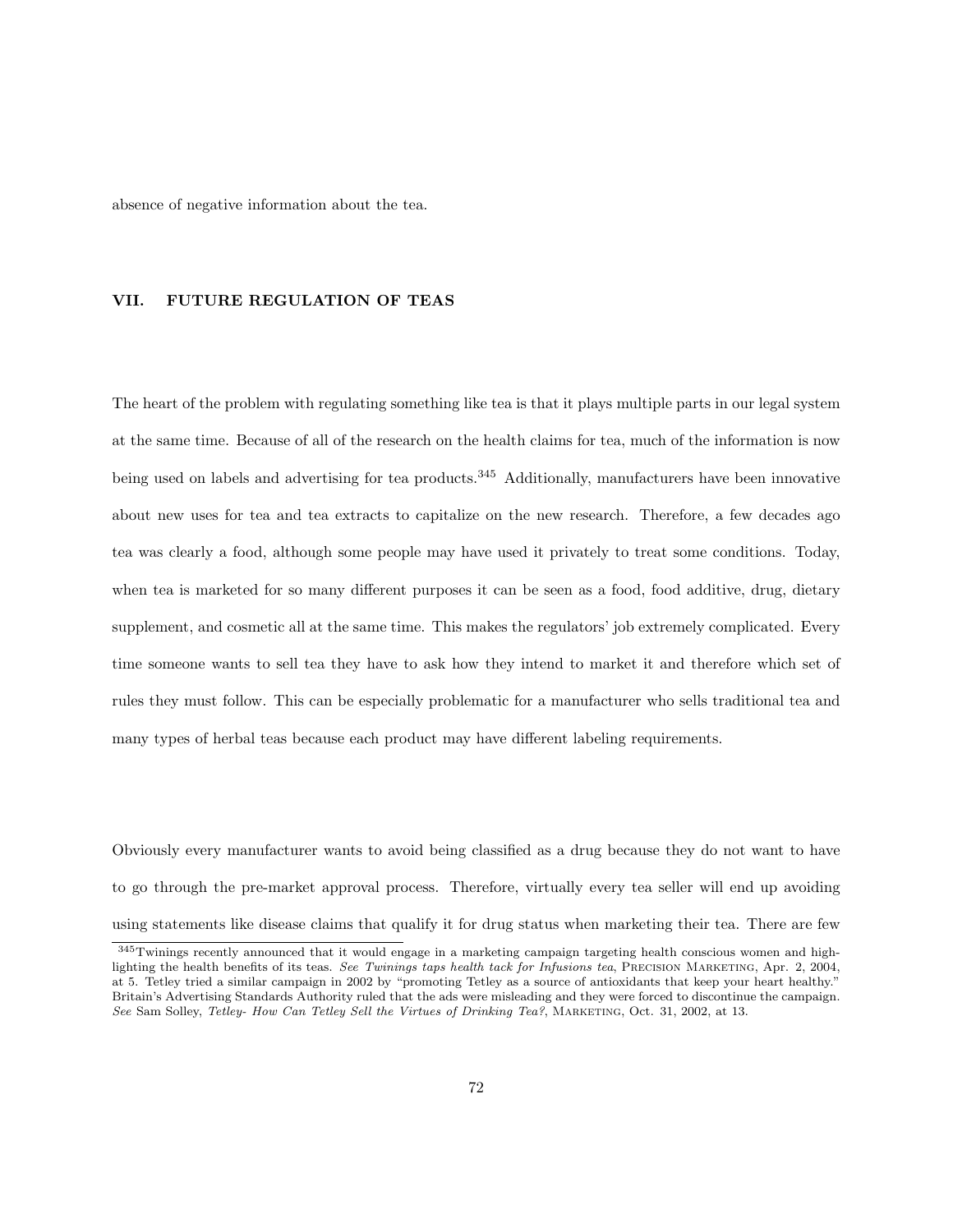products where tea is used as a cosmetic (although they are increasing and becoming more mainstream). If the tea product does qualify for cosmetic status, it is usually because the manufacturer intended it to be as such and is well prepared for the regulation that accompanies cosmetics. Therefore, the real debate involves the line between food and dietary supplement. This issue will be grappled with by regulators as well as by manufacturers. Sometimes a manufacturer deliberately chooses to be a dietary supplement because they intend to market their product specifically for its structure/function claims and effects on the body. This is more common with herbal teas. Other manufacturers may end up in the dietary supplement category unintentionally, as often is the case with drug status. In this case, the manufacturer may just be wishing to include health information to help sell their tea but they still intend for it to just be a hot beverage. This is most likely to occur with black tea sellers because the health research on black tea is new and not as well documented. Green tea may lie somewhere in between because the research has been ongoing for many years now and the results are widely reported in the media.<sup>346</sup>

The question is how much control do we want to give manufacturers over the labeling of their products when consumers may be buying them for reasons that differ from why the manufacturer is selling them? Should tea marketed clearly as a food suffer stricter regulation because other manufacturers market it as a dietary supplement and consumers may confuse the two? If the sole concern were consumer protection then all tea (and probably many other products) would be regulated as drugs or something close to them for maximum protection; but this is not economically feasible. Regulation is a compromise and consumers want to be able to have choices in the market place even if it means that sometimes advertisers may mislead them.

 $346\,i>346\,i>See$  Tom Vierhile, Welcome to the green tea party, BUSINESS & INDUSTRY, Jan. 2002, at 16 (discussing the new green tea products and the increasing attention green tea has received by consumers).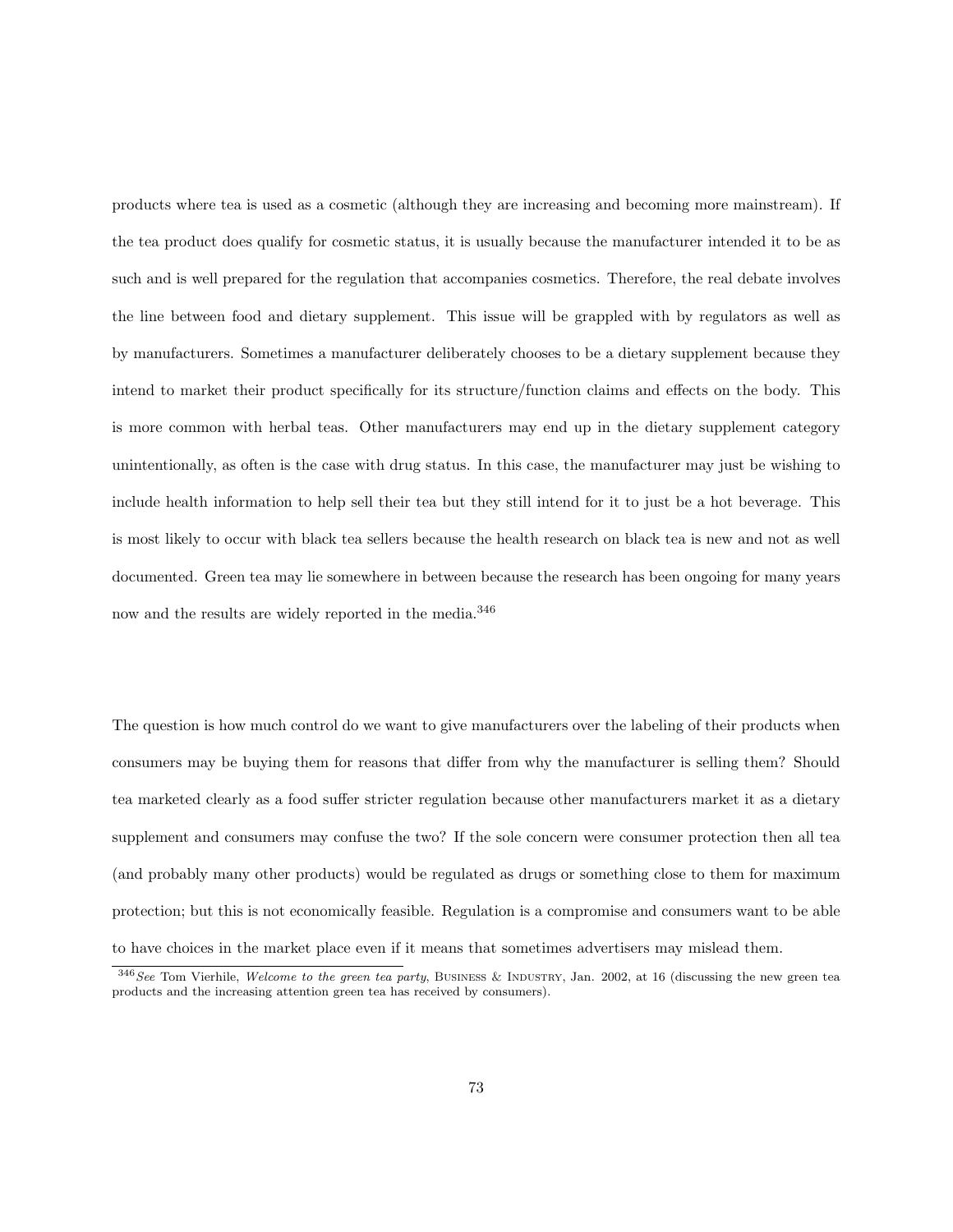With the rise of the Internet and online advertising and purchasing the potential for consumer fraud is even higher.<sup>347</sup> Regulators must now decide whether websites selling the tea should be treated as labels or advertisements or something completely new. When a consumer reads the description on a website and need only click the link next to it to buy the product, that website starts to look a lot more like a label. Moreover, manufacturers can get creative with the name of their products on their websites, and consumers may be confused between whether they are buying traditional or herbal tea. This is especially problematic when companies who are known for selling tea begin also to sell herbal tea, which is inconsistent with consumer expectations.

The cultural aspect of tea is also important when considering how to deal with health claims. Lawmakers do not want to deny people from different cultural backgrounds the use of traditional remedies if they are not harmful. Therefore, treating tea as a drug is not the answer, but increased disclosure about the inconclusive nature of the claims would be extremely helpful. Much of the hype over tea's benefits may be a passing fad, but it is the job of agencies like the FDA to be on top of this kind of issue in order to protect consumers.

## VIII. CONCLUSION

The current regulatory framework makes it difficult for the FDA to monitor and police health claims made about tea. Most manufacturers consider their tea to be a food, and therefore provide the FDA with no notice about the health claims they include in their promotional materials. Herbal teas often recognize that

<sup>&</sup>lt;sup>347</sup>The FTC reports that over 90million Americans use the Internet to find health-related information. Health Claims on the Internet: Buyer Beware, supra note 173.